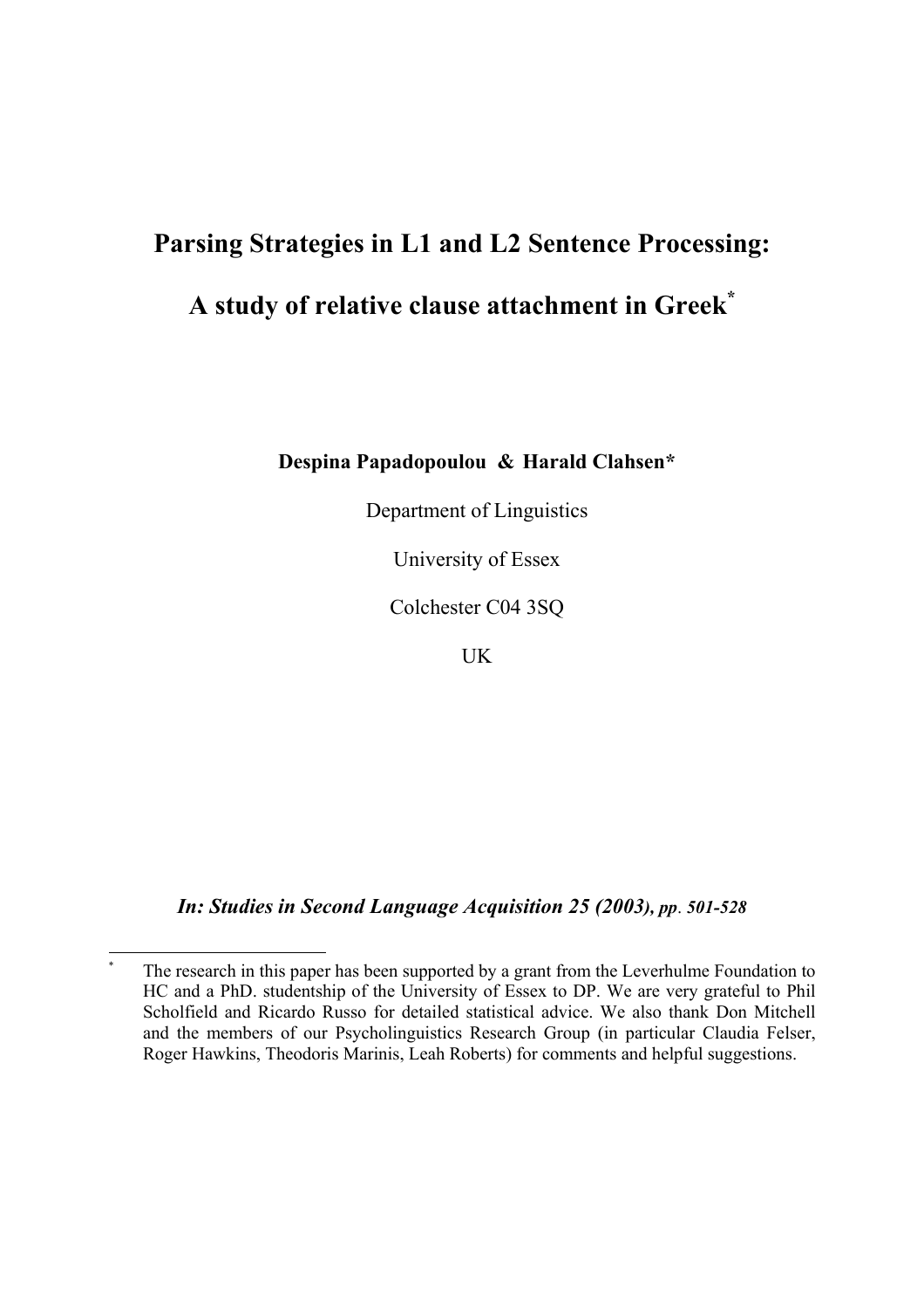#### ABSTRACT

To contribute to a better understanding of L2 sentence processing, the present study examines how second language (L2) learners parse temporary ambiguous sentences containing relative clauses. Results are reported from both off-line and on-line experiments with three groups of advanced learners of Greek, with Spanish, German or Russian as native language (L1), as well as results from corresponding experiments with a control group of adult native speakers of Greek. We found that despite their native-like mastery of the construction under investigation, the L2 learners showed different relative clause attachment preferences than the native speakers. Moreover, the L2 learners did not exhibit L1-based preferences in L2 Greek, as might be expected if they were directly influenced by attachment preferences from their native language. We suggest that L2 learners integrate information relevant for parsing differently from native speakers, with the L2 learners relying more on lexical cues than the native speakers and less on purely structurally-based parsing strategies.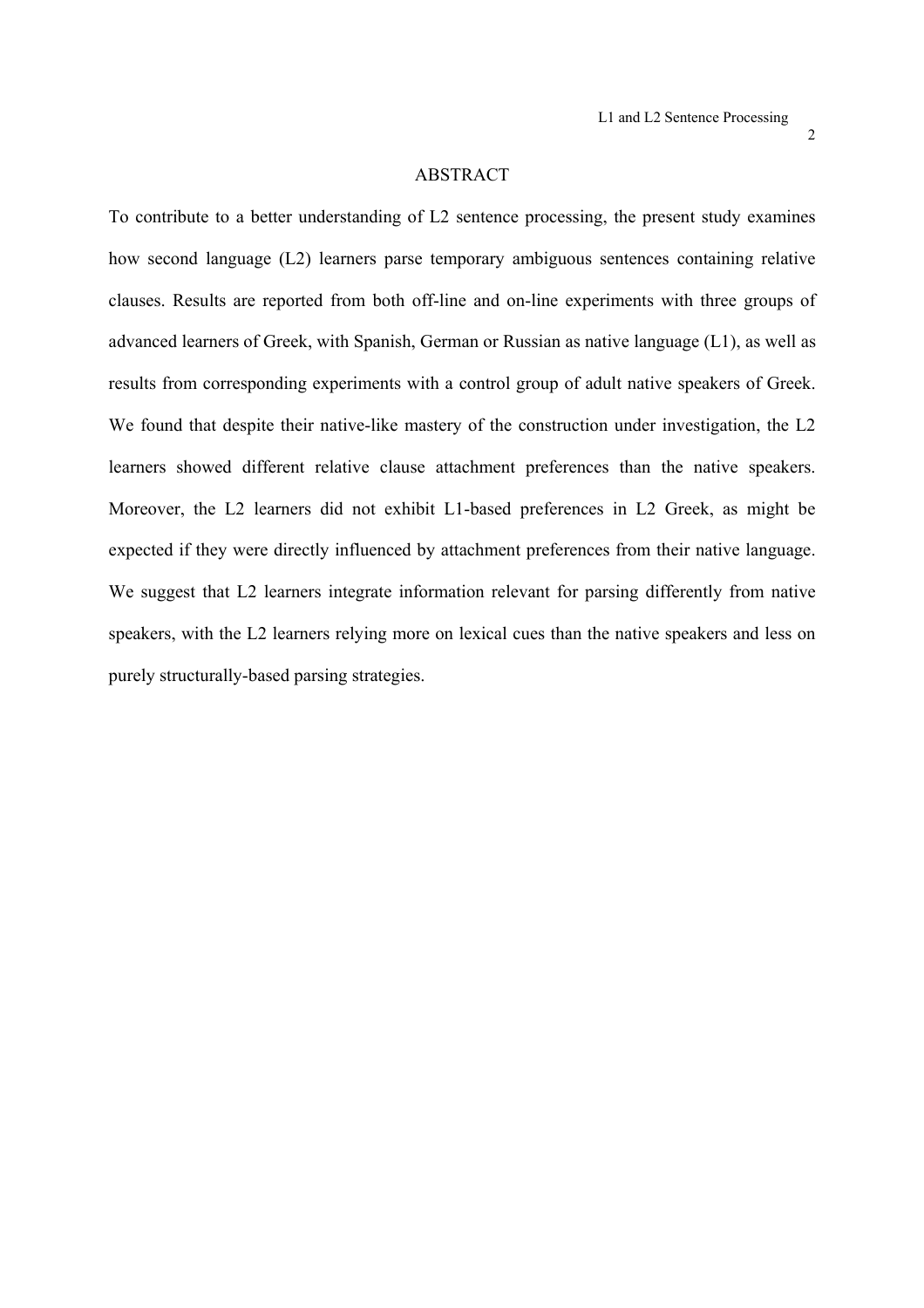#### **INTRODUCTION**

Previous second language (L2) acquisition studies have focused on linguistic knowledge in language learners. By contrast, relatively little is known about the strategies L2 learners employ to process sentences in real time (see Juffs, 2001; Klein, 1999). It is surprising that the question of how language learners process the target language has received little attention in the past, given that a learner's ability to process an input string appears to be a crucial prerequisite for the acquisition of linguistic knowledge (see Fodor 1998 for relevant theoretical discussion). Some researchers have recently begun to use reaction-time data and on-line experimental techniques such as sentence matching, eye tracking or self-paced reading to investigate L2 acquisition and parsing (Clahsen & Hong, 1995; Duffield & White, 1999; Eubank, 1993; Fernández, 1999; 2000; Frenck-Mestre & Pynte, 1997; Juffs, 1998; Juffs & Harrington, 1995; 1996 among others). The results obtained thus far are still rather scarce, and not yet conclusive, and as Klein (1999, p. 210) points out, many of these studies must be replicated before firm conclusions can be drawn.

Against this background, a research team at the University of Essex has recently started to conduct a detailed experimental psycholinguistic study of sentence processing in child L1 and adult L2 learners, investigating two core aspects of sentence processing, (i) the parsing of temporarily ambiguous sentences and (ii) the processing of filler-gap dependencies. The present study examines parsing preferences in temporarily ambiguous sentences of Greek, specifically preferences in the attachment of relative clauses. In the following, we will first present a brief summary of the psycholinguistic literature on attachment preferences in a person's native language (section 2) and in L2 learners (section 3). After an overview of some relevant grammatical properties of Greek in section 5 and of the materials and experimental methods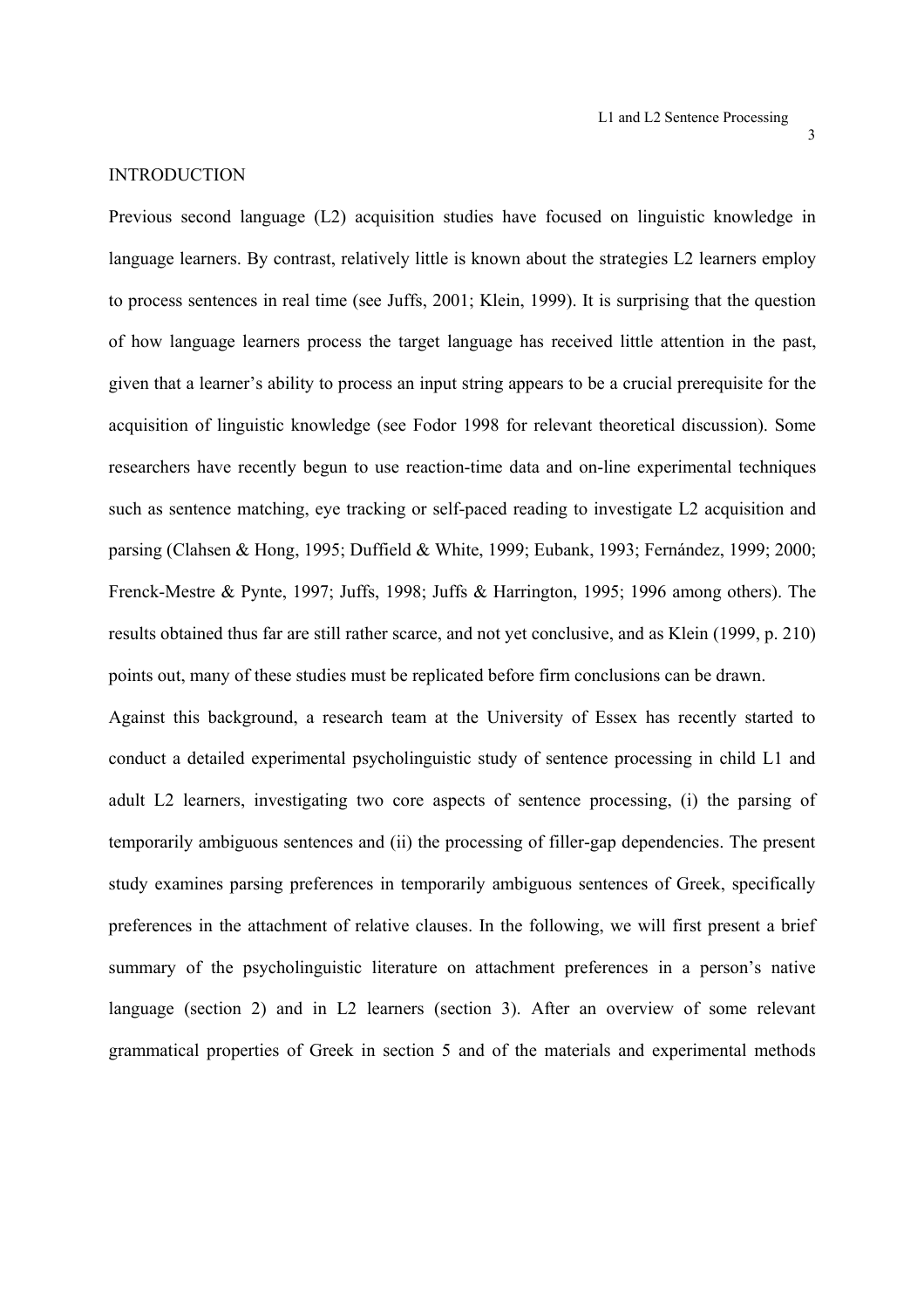(section 6), we will present the experimental results from Greek native speakers and three groups of L2 learners.

# ATTACHMENT PREFERENCES IN NATIVE SPEAKERS<sup>1</sup>

1

Consider sentences such as (1) in which the relative clause can be attached either high, to the first noun phrase (DP-1, the servant), or low, to the second noun phrase (DP-2, the actress):

(1) Someone shot [the servant] $_{DP-1}$  of [the actress] $_{DP-2}$  who was on the balcony

Several studies have employed acceptability judgment tasks and reaction-time (RT) experiments to examine attachment preferences in such sentences across different languages. Most studies examining native speakers of English found a DP-2 preference, i.e. the bracketed relative clause is preferably associated with the lower DP, i.e. with actress (Carreiras & Clifton, 1999; Cuetos & Mitchell, 1988; Frazier & Clifton, 1996, among others). This preference has been ascribed to a general parsing strategy<sup>2</sup> dubbed Right Association (Kimball, 1973), Late Closure (Frazier, 1978) or Recency (Gibson, Pearlmutter, Canseco-Gonzalez & Hickock, 1996), according to

<sup>1</sup> The literature referred to in this section is concerned with adults parsing in 'monolingual mode' (see Grosjean 1997). It is assumed in this literature (though not always made explicit) that what is under study is the language the participants have acquired in childhood. This means that even though they may have acquired a second language (typically in a school setting when they were adults), simultaneous bilinguals (who have learned two languages simultaneously before the age of 5 to 6 years) are normally not included.

<sup>2</sup> We will use the term 'parsing strategy' to refer to an operation by which a new node is attached or associated to previously processed nodes or domains in the left-to-right parse of a sentence. Parsing strategies make use of different sources of information, e.g. syntactic, semantic, prosodic and discourse information. For our purposes, the distinction between structure-based parsing strategies (which make use of phrase structure information) and lexically-based strategies (which make use of lexical-semantic information) is particularly important.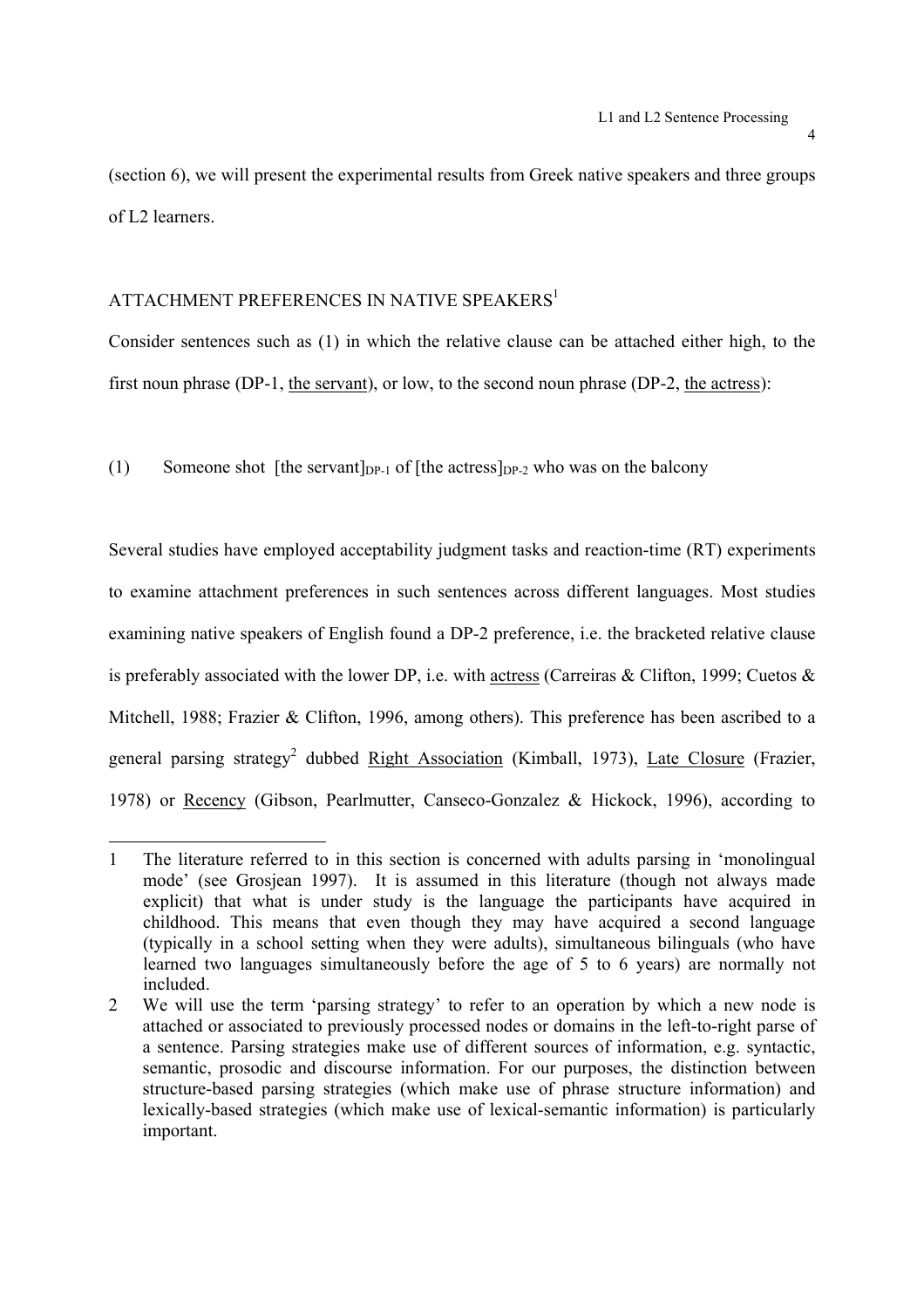which new phrases are attached to the phrase currently being processed, i.e. to the most recent phrase if grammatically possible.

#### *Cross-linguistic differences in RC attachment*

Results from studies examining languages other than English have shown, however, that the Late Closure/Recency preference does not hold universally. For example, a high DP-1 attachment preference was found in sentences equivalent to (1) in languages including Spanish (e.g. Cuetos & Mitchell, 1988), German (Hemforth, Konieczny, Scheepers & Strube, 1998; Hemforth, Konieczny & Scheepers, 2000), Dutch (Brysbaert & Mitchell, 1996), French (Zagar, Pynte & Rativeau, 1997), and Russian (Radach and Kempe, personal communication). On the other hand, a DP-2 preference was not only found in English, but also in Norwegian, Swedish, and Romanian (Ehrlich, Fernandez, Fodor, Stenshoel & Vinereanu, 1999), as well as in Brazilian Portuguese (Miyamoto, 1998), and in Arabic (Abdelghany and Fodor, 1999). These findings might mean that at least some parsing strategies are language-specific rather than universal. There are three main attempts to explain the cross-linguistic attachment differences in these terms. Within Gibson & Pearlmutter's (1998) multiple-constraint model of sentence processing, attachment preferences are determined by the relative strength of a number of interacting parsing strategies in a given language. It is argued that in addition to the universal Recency strategy, the parser may employ a second structurally-based parsing strategy dubbed Predicate Proximity, according to which ambiguous modifiers will preferentially be attached to constituents as structurally close as possible to the predicate, i.e. to the S/IP node, hence favouring attachment of the relative clause to the overall object DP in example (1) above (Gibson & Pearlmutter, 1998; Gibson & Schütze, 1999). They further argue that the relative strength of the Predicate Proximity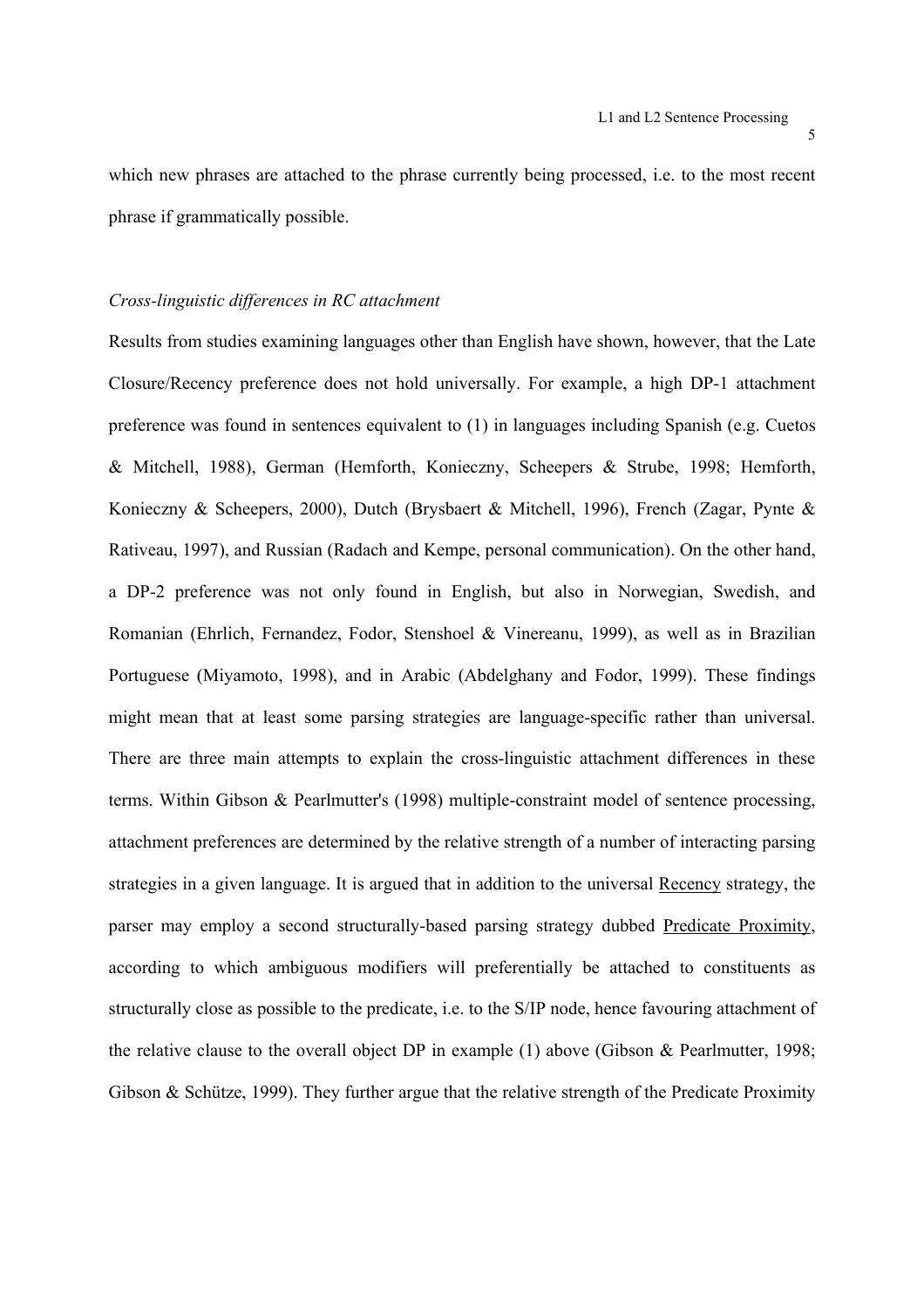strategy is linked to the degree of (non-)configurationality of a given language. That is, in languages such as Spanish, German, or Russian that allow verbs and their complements to be non-adjacent, the verb may be more 'active' during processing and hence may be more likely to attract ambiguous modifiers. By contrast, configurational languages such as English, Norwegian, or Swedish, and even Brazilian Portuguese (which as Miyamoto (1998) pointed out does not allow adverbs to intervene between verb and object) give less weight to Predicate Proximity. Greek patterns with Spanish, German, and Russian in that it allows verbs and their complements to be non-adjacent; from Gibson and colleagues' account we would therefore expect Predicate Proximity to be strong enough to outrank Recency, yielding a DP-1 preference in the Greek equivalents of example (1) above.

The second proposal is the attachment-binding hypothesis of Hemforth and colleagues (Hemforth et al., 1998; Hemforth et al., 2000; Konieczny, Hemforth, Scheepers & Strube, 1997). They argue that in languages in which the RC is introduced by a relative pronoun, e.g. German, attachment preferences are sensitive to more general constraints on pronouns, in particular, to a discourse constraint on anaphoric binding according to which pronouns have to be attached to salient discourse entities. Arguably in sentences such as (1), the head of DP-1 is a more salient discourse entity than DP-2, since it is an argument of the verb. Consequently, in the German equivalent of sentences such as (1) the RC is preferably attached high, due to constraints on anaphoric binding. In English, however, in which RCs may be headed by a complementizer or appear without any overt introducing element, RC attachment is not sensitive to such constraints, and hence the lack of a high-attachment preference in English. In this regard, Greek patterns with English in that it allows RCs to be headed by complementizers. Given the attachment-binding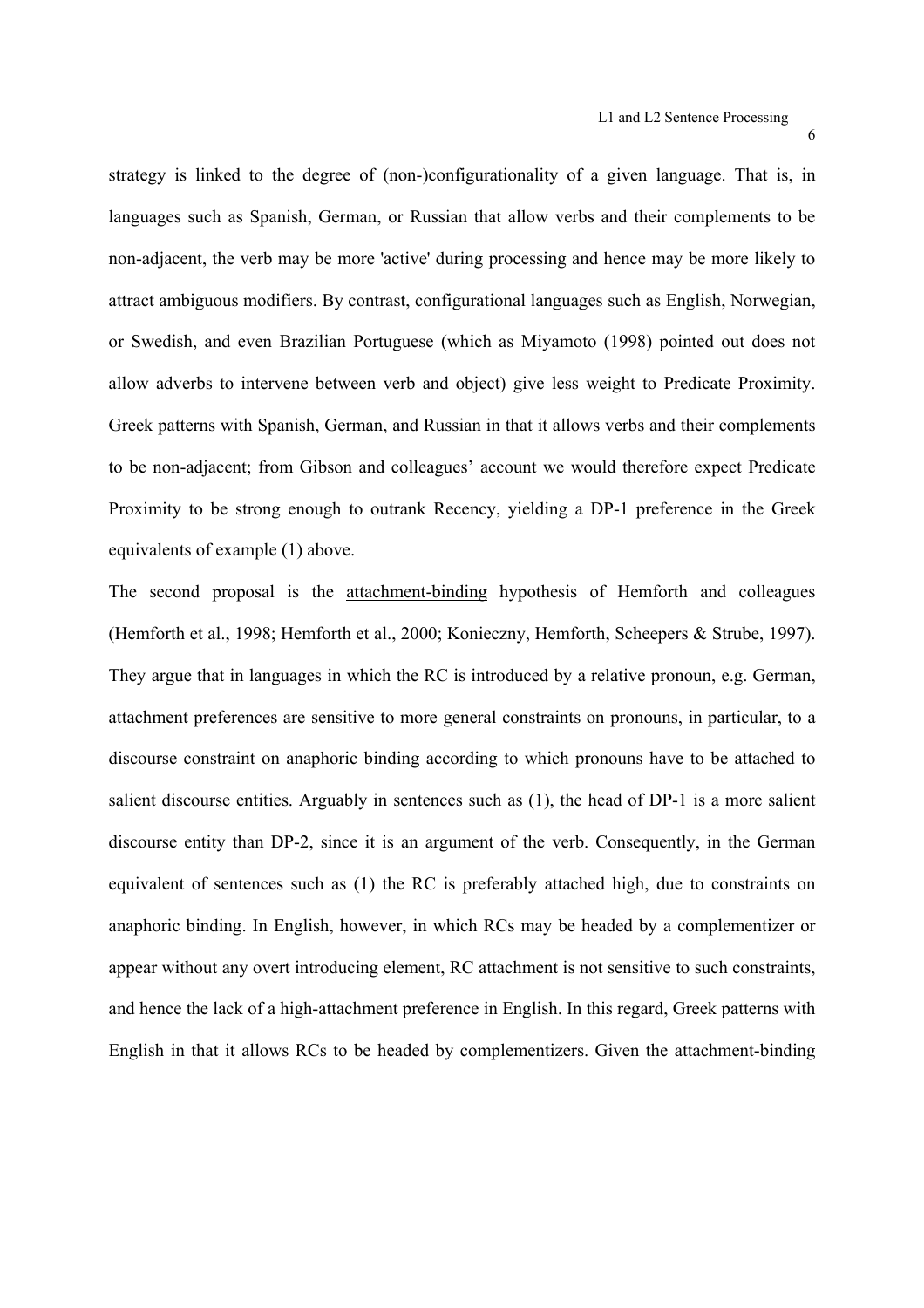$\overline{7}$ 

account, we would therefore expect to find a low (DP-2) attachment preference in Greek sentences corresponding to (1).

The third attempt to explain cross-linguistic differences in RC attachment is Mitchell and colleagues' Tuning Hypothesis (see e.g. Mitchell, 1994; Mitchell, Cuetos, Corley & Brysbaert, 1995) according to which the parser's attachment preferences in temporarily ambiguous sentences directly correspond to the frequency distribution of adjunct attachments. That is, a person who is exposed to a language in which RCs are typically interpreted as high attachments will be more likely to prefer a DP-1 attachment in an ambiguous sentence, while a person who is most frequently exposed to low-attachment input will prefer DP-2 attachment. To support this account, Mitchell et al. (1995) present data showing that RC attachment preferences obtained from experimental studies are positively correlated with the frequency distribution of attachments obtained from corpus data; see, however, Gibson & Schütze (1999) for some conflicting evidence. Unfortunately, there are no corpora available that would allow us to examine the frequency distribution of RC attachments in Greek and to test the Tuning Hypothesis for native speakers of Greek. We will, however, examine a prediction derived from the Tuning Hypothesis for the L2 data. Recall that previous research on RC attachment has shown that the native languages of our L2 participants (Spanish, German, Russian) exhibit a DP-1 attachment preference in sentences such as (1). Likewise, our findings from native speakers of Greek to be reported below also show a clear DP-1 preference in these kinds of sentences. Thus, it is reasonable to suppose that our L2 participants have been exposed to a DP-1 preference in both their L1 and their L2. From the perspective of the Tuning Hypothesis, we would therefore expect that when faced with an ambiguity they choose the option that has been encountered most often in the past, i.e. high (DP-1) attachment for the RC.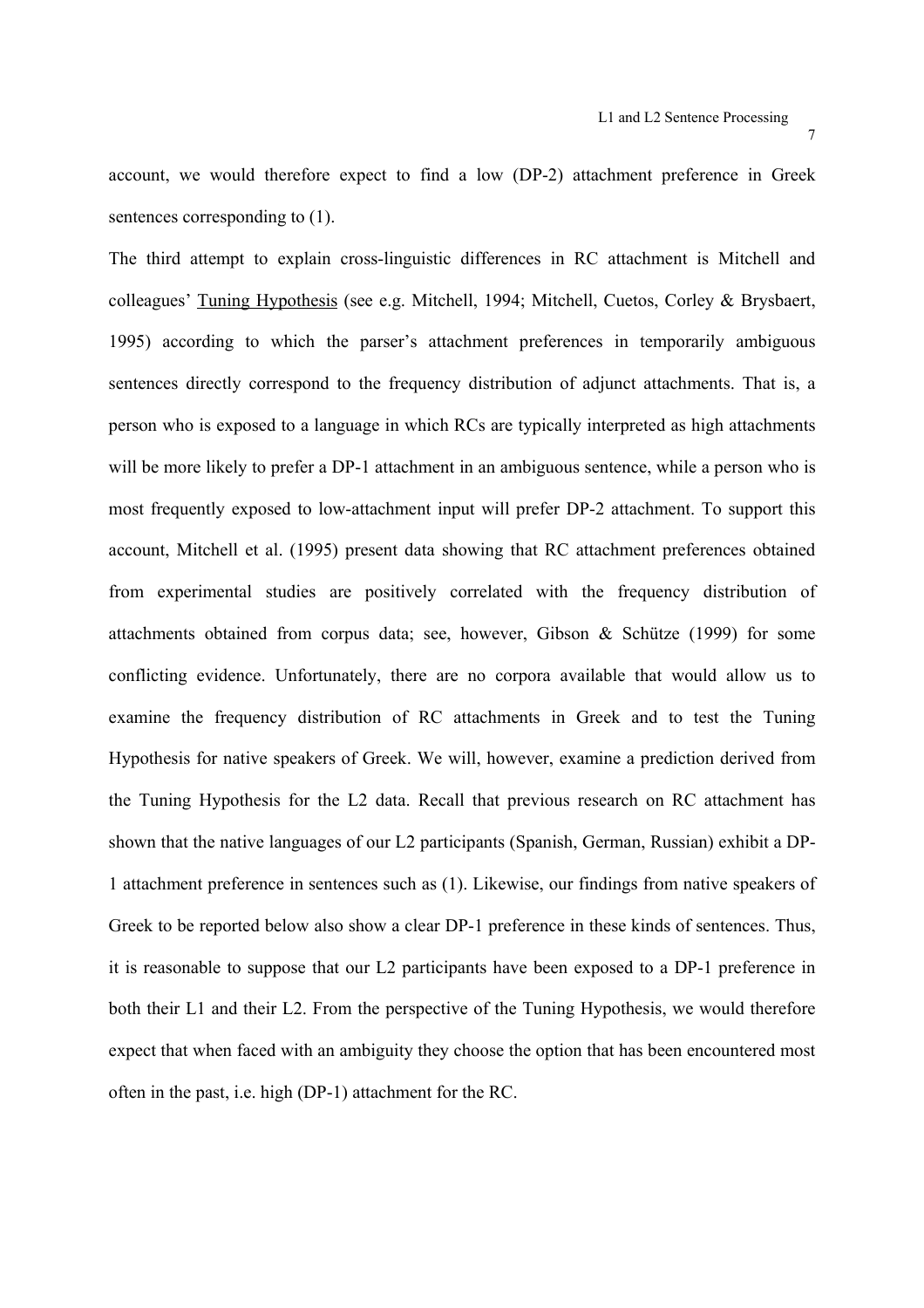#### *Lexical biases in RC attachment*

Another set of findings concerns lexical biases in RC attachment. Several studies found that when DP-2 is introduced by a thematic preposition the RC tends to be attached low; see e.g. Gilboy, Sopena, Clifton & Frazier (1995), Frenck-Mestre & Pynte (2000), Traxler, Pickering & Clifton (1998), Felser, Marinis, Clahsen (2002):

(2) The doctor recognized [the pupil] $_{DP-1}$  with [the nurse] $_{DP-2}$  who was feeling very tired

Interestingly, this also holds for languages such as Spanish and French in which the equivalents of (1) show high attachment. Thus, the presence of a thematic preposition such as with or con seems to affect RC attachment preferences. Frazier & Clifton's (1996) Construal theory is an attempt to capture these facts. They argue that so-called non-primary phrases, i.e. non-obligatory constituents including RC adjuncts, are construed or associated with the closest thematic processing domain. That is, when the DP-2 receives a theta-role from a preposition (as in (2) from with), the RC is processed within this thematic domain and is consequently attached low. In this way, the Construal theory accounts for the fact that in sentences such as (2) low attachment is preferred across languages. However, in sentences such as (1) the closest thematic processing domain is the entire DP (the servant of the actress), which includes both DP-1 and DP-2. Consequently, the Construal strategy does not yield an attachment preference in such sentences.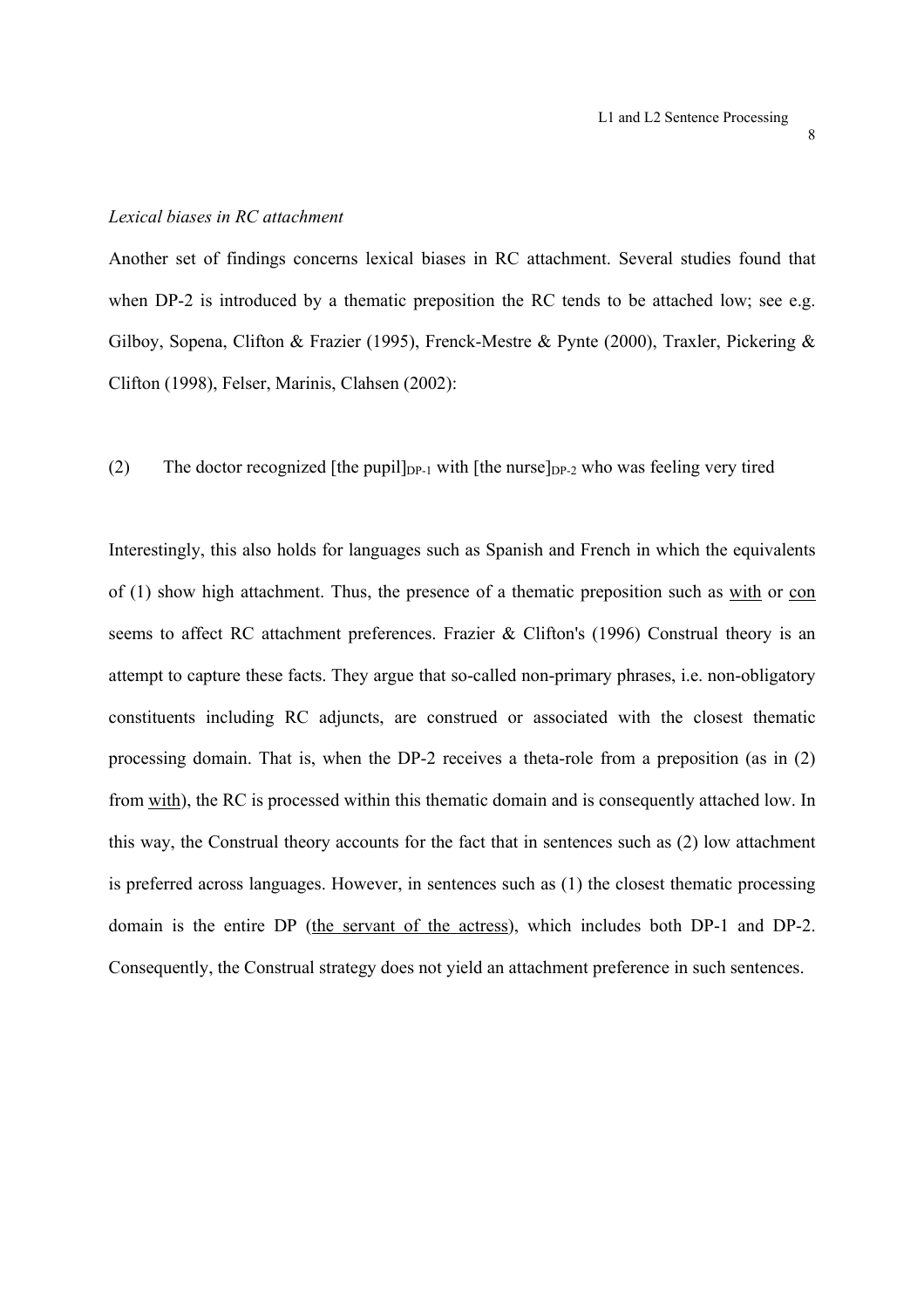#### PREVIOUS STUDIES ON ATTACHMENT PREFERENCES IN L2 LEARNERS

There is a small number of previous studies which have examined attachment preferences in L2 learners (Fernández, 1999; Frenck-Mestre, 1997; Frenck-Mestre & Pynte, 1997). Other studies have explored attachment preferences in bilinguals; see Fernández (2000) for a review of these studies. Our focus here will be on studies examining adult learners who acquired the L2 after puberty.

# *Frenck-Mestre & Pynte (1997)*

 $\overline{a}$ 

In two eye-tracking experiments, PP-attachment and main/subordinate clause ambiguities were examined in advanced French learners of English and English learners of French<sup>3</sup>. In the first experiment, Frenck-Mestre & Pynte addressed the question of whether L2 learners' parsing strategies differ from the ones native speakers use when the structures under investigation are identical in the native and the second language. Their materials consisted of temporarily ambiguous sentences involving the attachment of a PP either to a VP or to a DP, such as Brutus hit the gladiator with the shield with his bare hands. This sentence is ambiguous up to the PP with the shield, since this PP could be attached either to the entire VP or to the DP-object. It is the PP with his bare hands that disambiguates the sentence towards DP-attachment. It was found that for both native speakers and L2 learners, attachment preferences were dependent on the argument structure of the verb; for sentences with ditransitive verbs (such as hit), VP-attachment was preferred and for those with monotransitive verbs (e.g. reject) DP-attachment. This was

<sup>3</sup> The only information that is provided about the participants of this study is that the English L2 learners of French were students who studied French for at least five years in a school environment in the US and who had been living in France for approximately 9 months, and that the French L2 learners of English were students studying to become English teachers who had recently lived in the US or the UK for 9 to 12 months. Unfortunately, the study does not provide any measure of the participants' L2 proficiency.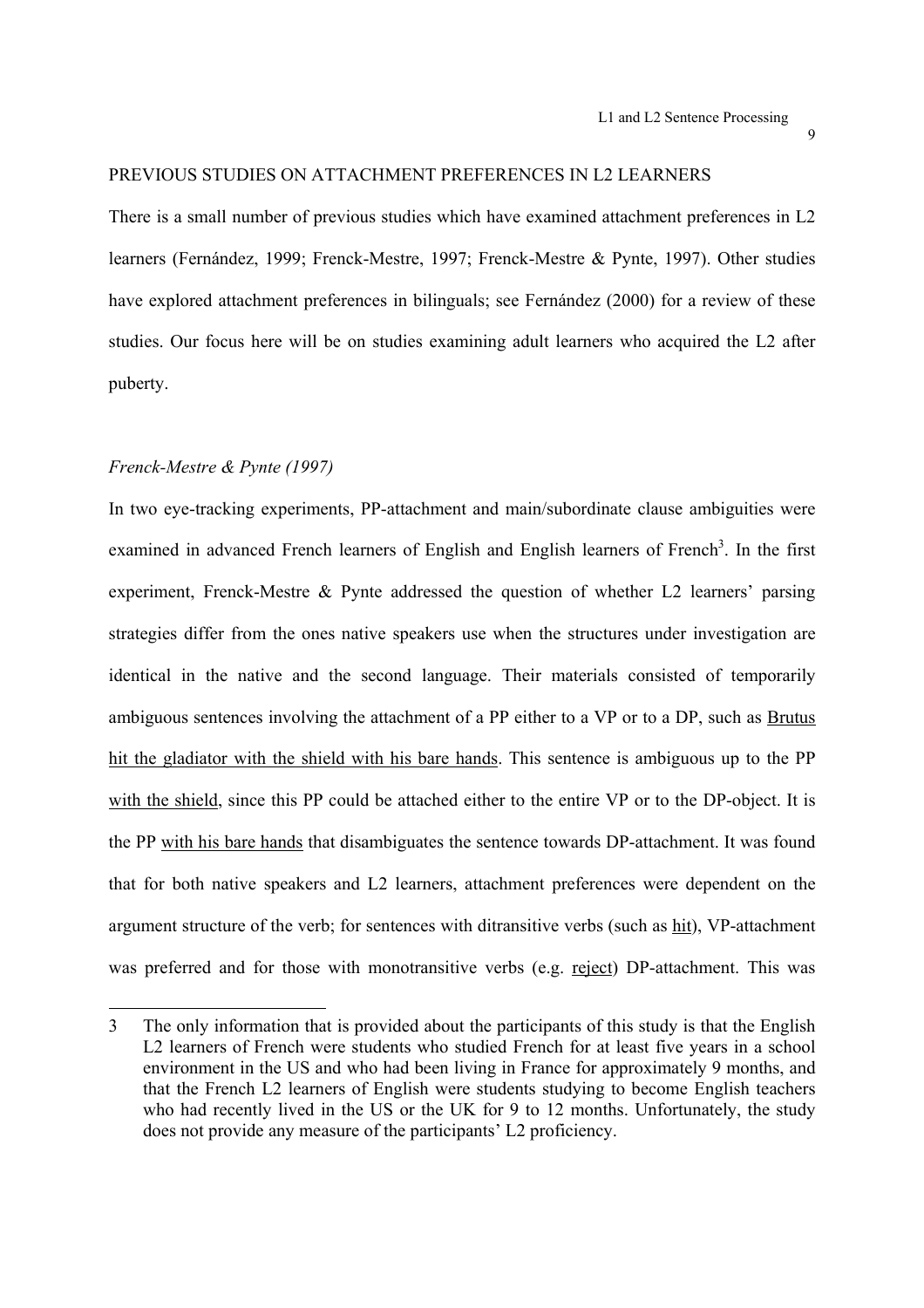interpreted as supporting a lexically-driven parser in both L2 learners and native speakers in which subcategorization information of the verb affects parsing decisions.

The second experiment examined whether L2 learners transfer lexical properties from their L1 when processing temporarily ambiguous L2 input. Sentences such as Every time the dog obeyed the pretty little girl showed her approval were used with verbs such as to obey  $(=$  obéir) that are optionally transitive in English and obligatorily intransitive in French. Consequently, whereas in English the DP the pretty little girl can be parsed either as the direct object of the verb or as the subject of the subsequent main clause, in the French translation of the above sentence (Chaque fois que le chien obeissait la jolie petite fille montrait sa joie) the DP la jolie petite fille cannot be constructed as a direct object of the embedded verb. These kinds of sentences were compared with parallel sentences in which obéir and the like were replaced by verbs such as aboyer 'to bark' which are most typically intransitive in both English and French. The experimental results indicated that French learners of English took longer to read sentences with verbs such as to obey than corresponding sentences with verbs such as to bark. Frenck-Mestre & Pynte interpret this finding as an effect of the L1 transfer; the L2 learners took extra time 'to reflect upon a verb's usage in cases where information from their native language conflicted with that from their second language' (p.141f.). Note, however, that a delay effect is to be expected for verbs such as obey (compared to bark), on independent grounds. Optionally transitive verbs make available a greater number of structural options for on-line processing than intransitive verbs, and this difference may have caused the longer reading times for sentences with obey-type verbs. This would also be compatible with the fact that a similar (albeit smaller) difference in reading times was found for native speakers. Moreover, the L2 learners were tested in French and English in the same experiment, which required them to switch back and forth between L1 and L2, and such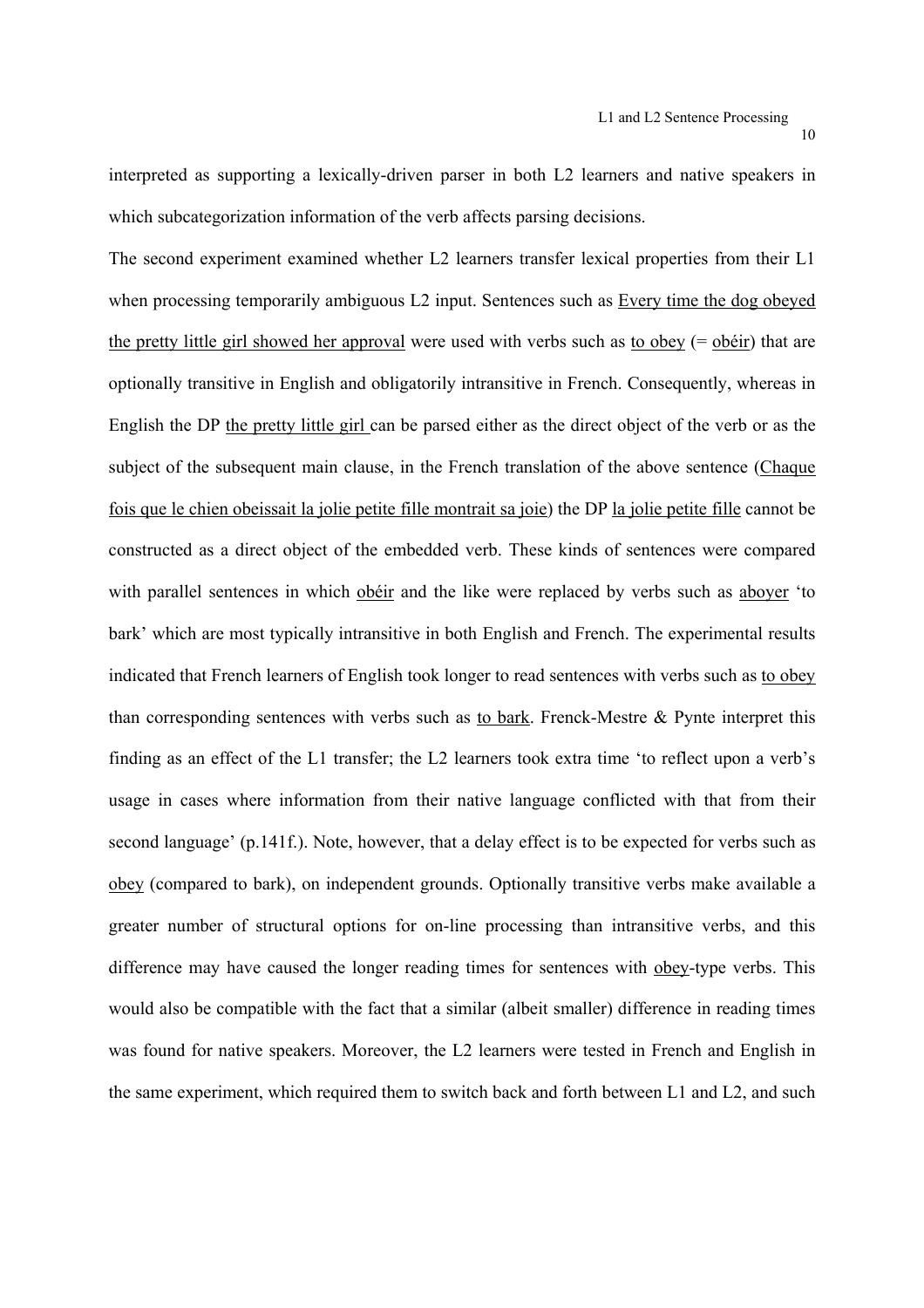a design may have produced arbitrary effects. For these reasons, we think that the L1 transfer explanation offered by Frenck-Mestre & Pynte is not particularly convincing.

### *Fernández (1999)*

 $\overline{a}$ 

This study examined RC attachment preferences in English in two groups of Spanish L2 learners and in adult native speakers using an off-line questionnaire. The experimental materials consisted of ambiguous sentences such as Roxanne read the review of the play that was written by Diane's friend containing RCs preceded by complex DPs linked by the prepositions of or with. There were 15 'early' learners, Spanish speakers who started to learn English before the age of 10, and 15 'late' learners who started to learn English after age  $10^4$ . A clear lowattachment preference was found in the native speakers, but not in the L2 learners. Instead, both early and late learners produced more high-attachment answers than the native speakers. Fernández interprets this as a result of L1 transfer, reflecting the fact that Spanish prefers high attachment in cases in which English prefers to attach low. Note, however, that whereas native speakers of Spanish exhibit a clear low-attachment preference for DP-con-DP (see e.g. Cuetos & Mitchell, 1988; Cuetos, Mitchell & Corley, 1996), the L2 learners showed no clear preference for either high or low attachment (see Fernández, 1999, p.227, Tab.1), indicating that the L2 learners' responses cannot be accounted for in terms of L1 transfer. It should also be mentioned that a direct comparison between the two conditions (of vs. with) is not possible, since the DPs used in both conditions were different.

<sup>4</sup> Fernández (1999) does not provide a measure to decide whether her participants have acquired the relevant constructions and have proficient control over them. She mentions, however, that none of her participants had any trouble understanding the content of the questionnaire producing, for example, not more than one incorrect answer in the filler items. From this, she concludes that the subjects' English proficiency is 'intermediate to advanced' (Fernández 1999: 224).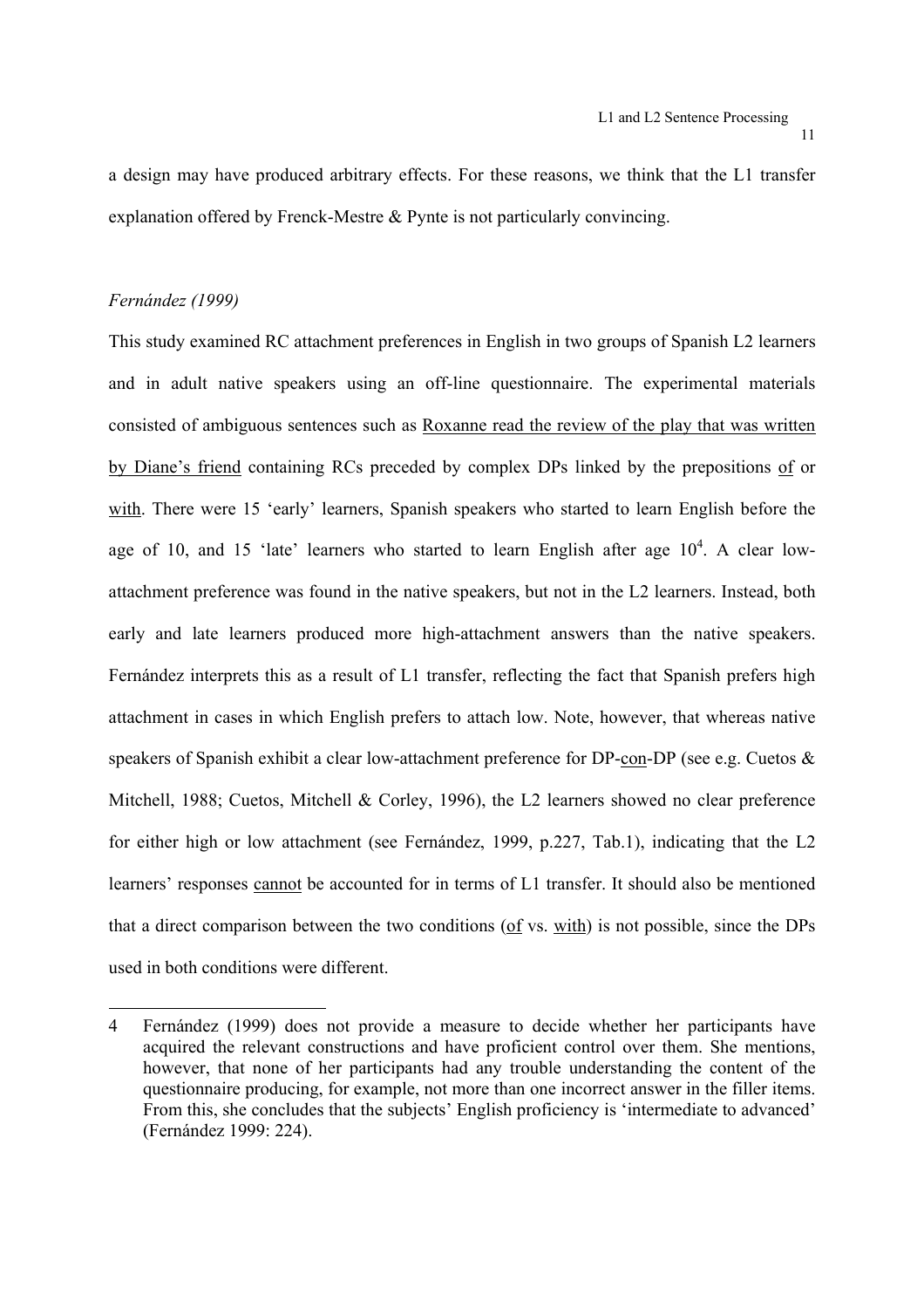### *Frenck-Mestre (1997)*

1

This study examines RC attachment preferences in temporarily ambiguous sentences of French in native speakers and 'beginning' adult L2 learners with English or Spanish as  $L1s<sup>5</sup>$ . RC antecedents consisted of complex DPs with non-theta-assigning prepositions (DP-de-DP). An overall high-attachment preference was found for native speakers and Spanish L2 learners, and no preference for English L2 learners. Frenck-Mestre interprets this finding in support of L1 transfer, reflecting the fact that a high-attachment preference is found in L1 Spanish but not in L1 English. Note, however, that since Frenck-Mestre does not provide any background information on the L2 participants (except that they are 'beginning'), we cannot rule out the possibility that the Spanish and the English participants are at different proficiency levels in their L2 and therefore not directly comparable with each other. Moreover, most studies of native speakers of English have shown a low-attachment preference; L1 transfer in the case of English learners should therefore produce a low-attachment preference (rather than no preference).

Summarizing, the studies mentioned above have not produced conclusive results. They are also hard to interpret because the L2 learners' proficiency in the second language, and particularly, their grammatical knowledge of the constructions under study was not independently assessed. It is therefore possible that differences observed between native speakers and L2 learners in the experiments are, at least in part, due to the L2 learners' incomplete acquisition of the relevant grammatical constructions.

<sup>5</sup> Again, as in the previously mentioned studies, the information provided about the participants' linguistic background in the L2 is rather scarce. It is mentioned that the subjects of Frenck-Mestre (1997) were 'considerably less skilled in their second language'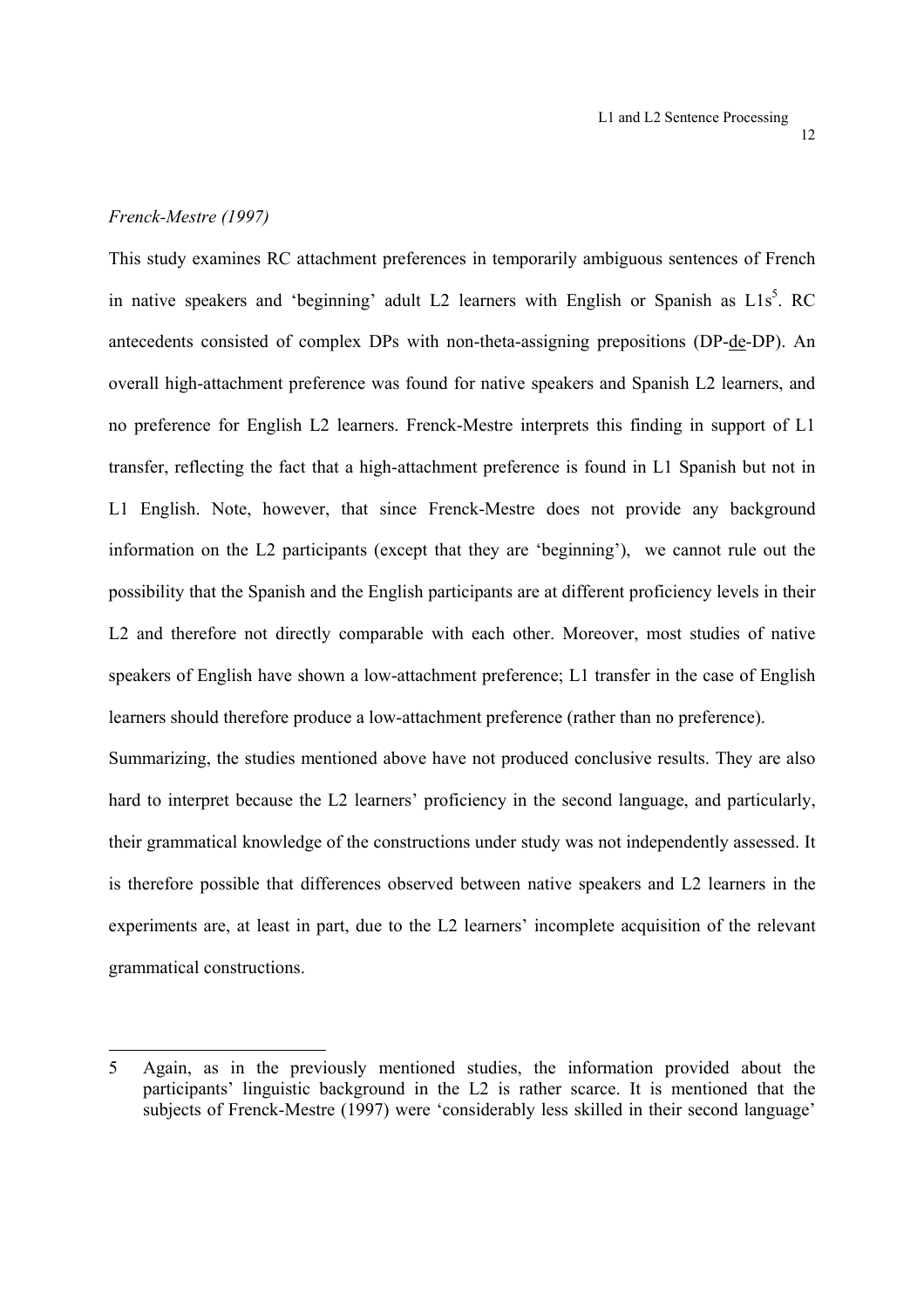# THE PRESENT STUDY

l

Building on the findings summarized in sections 2 and 3, we investigate RC attachment preferences in native speakers and L2 learners of Greek. Greek has some morphological and structural properties that are advantageous for studying RC attachment preferences. For example, Greek has (a) relatively free word order, (b) RCs introduced by complementizers, and (c) morphologically marked genitives. Given  $(c)$ , genitive antecedents<sup>6</sup> in Greek are therefore clearly distinct from PP antecedents (unlike, for example, in English, French or Spanish). Moreover, data from Greek allow us to assess different models of RC attachment. For example, given property (b), the attachment-binding model of RC attachment (Hemforth et al. 1998) predicts a low-attachment preference for Greek, whereas (given (a)) the multiple constraint account of Gibson and colleagues predicts a high-attachment preference for the same sentences. The experimental results reported below show that native speakers of Greek prefer high attachment of the RC in sentences with genitive antecedents thus providing support for Gibson et al.'s parsing model.

To examine L2 sentence processing, we have investigated RC attachment in three groups of advanced learners of Greek, with Spanish, German or Russian as their L1s using both off-line and on-line experiments on RC attachment. Additionally, the L2 participants underwent a grammaticality judgment test to ensure that they can handle the kinds of sentences tested in the two main experiments. With respect to RC attachment preferences, our results from native

than those studied in Frenck-Mestre & Pynte (1997). No further details about the participants are provided.

<sup>6</sup> In line with the psycholinguistic literature on this topic, we use the terms 'genitive and PP (relative clause) antecedents' as shortcuts for the difference between the kinds of sentences (see e.g. (1) and (2)) under study. Even though we have adopted this terminology, it should not be forgotten that from a linguistic perspective it is not very accurate. Clearly, relative clauses do not have (genitive or PP) antecedents in the sense that reflexive pronouns do. Instead, they modify heads and combine with NPs (or DPs).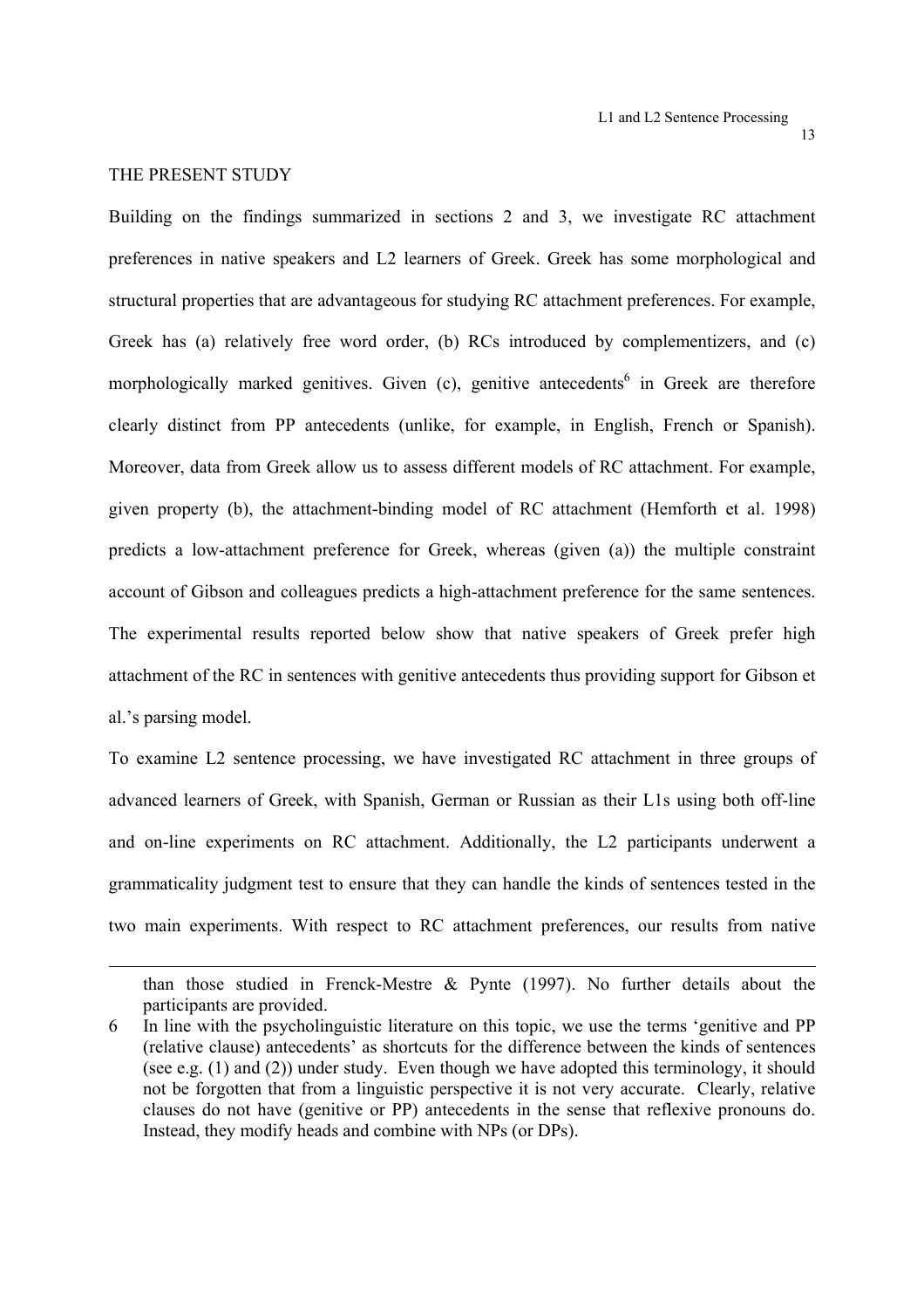speakers of Greek show that Greek patterns with Spanish, German and Russian in that these languages prefer high attachment of the RC in sentences with genitive antecedents. As the source languages and the target language of our L2 participants exhibit the same attachment preferences, one might expect them to perform like native speakers of Greek in these constructions. This would, at least, be consistent with experience-based parsing models such as the Tuning Hypothesis (see section 2) as well as with the idea that language-particular attachment preferences of the L1 are transferred to the L2. Our results do not confirm this prediction, however. Despite native-like performance in the grammaticality judgment test and despite parallel attachment preferences in both their L1s and in Greek, the L2 learners showed different RC attachment patterns than native speakers of Greek. We will argue that these results provide evidence against exposure-based models of parsing and against L1-transfer of languageparticular attachment preferences in L2 sentence processing.

#### RESTRICTIVE RELATIVE CLAUSES, GENITIVES AND PPs IN GREEK

In this section, we will provide a brief description of relevant grammatical properties of the materials used in our experiments. There is an extensive linguistic literature on relative clauses and the structure of nominals in Greek (see e.g. Alexiadou, 1999; Holton, Mackridge & Philippaki-Warburton, 1997; Theophanopoulou-Kontou, 1989; Varlokosta 1999), which will not be discussed here. Rather, the following remarks are just meant as background information for those unfamiliar with the Greek language.

To examine attachment preferences in Greek, we constructed experimental sentences with a grammatical structure similar to those in (1) and (2). These sentences have a transitive verb in the main clause with an overt subject and a direct object followed either by a genitive DP or a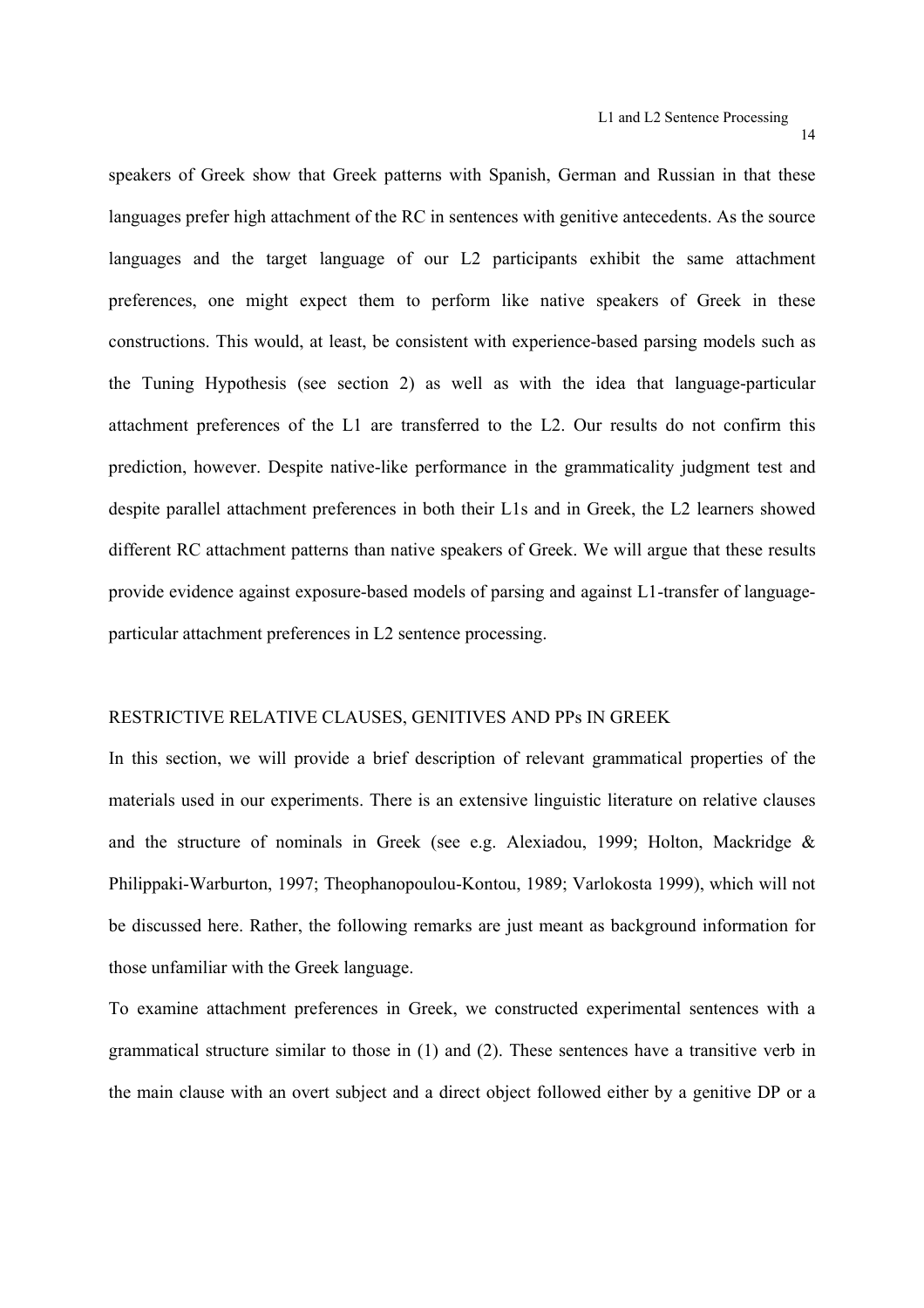PP; the main clause is followed by a restrictive relative clause which is always introduced by the complementizer pu 'that':

| (3) | Enas           | antras | kitakse ton |                                                | dhaskalo |                  |             |
|-----|----------------|--------|-------------|------------------------------------------------|----------|------------------|-------------|
|     |                |        |             | a-masc-nom man-masc-nom looked the-masc-acc-sg |          | teacher-masc-acc |             |
|     | tis            |        | mathitrias  |                                                | pu       | itan             | stin avli.  |
|     | the-fem-gen-sg |        |             | pupil-fem-gen-sg                               | that     | was              | in-the-fem- |
|     | schoolyard     |        |             |                                                |          |                  |             |

'A man looked at the teacher of the pupil who was in the schoolyard.'

Mackridge (1985, p. 253) points out that the invariant complementizer pu is the most common element for introducing relative clauses and that it is used more frequently than the relative pronouns o opios - i opia- to opio 'who – which' in both colloquial speech and in writing. This is particularly the case for subject relative clauses such as those used in our experiments. In addition to relative clauses, *pu* is also used to introduce exclamatives and complements of factive verbs.

As regards the RC antecedents, the experimental materials contain complex (object) DPs with possessive genitives as in (3) or PPs with the preposition me (= with). Similarly to previous studies on attachment preferences in languages other than Greek, the two DPs in the genitive condition of our experiments express a functional or professional relationship, e.g. teacher of the pupil, which Tzartzanos (1991) labels dependency genitive. Even though the genitive DP may precede the head DP for purposes of contrast (Holton et al., 1997, p. 264), the typical order for such complex DPs is for the genitive DP to follow the head DP, as illustrated in (3).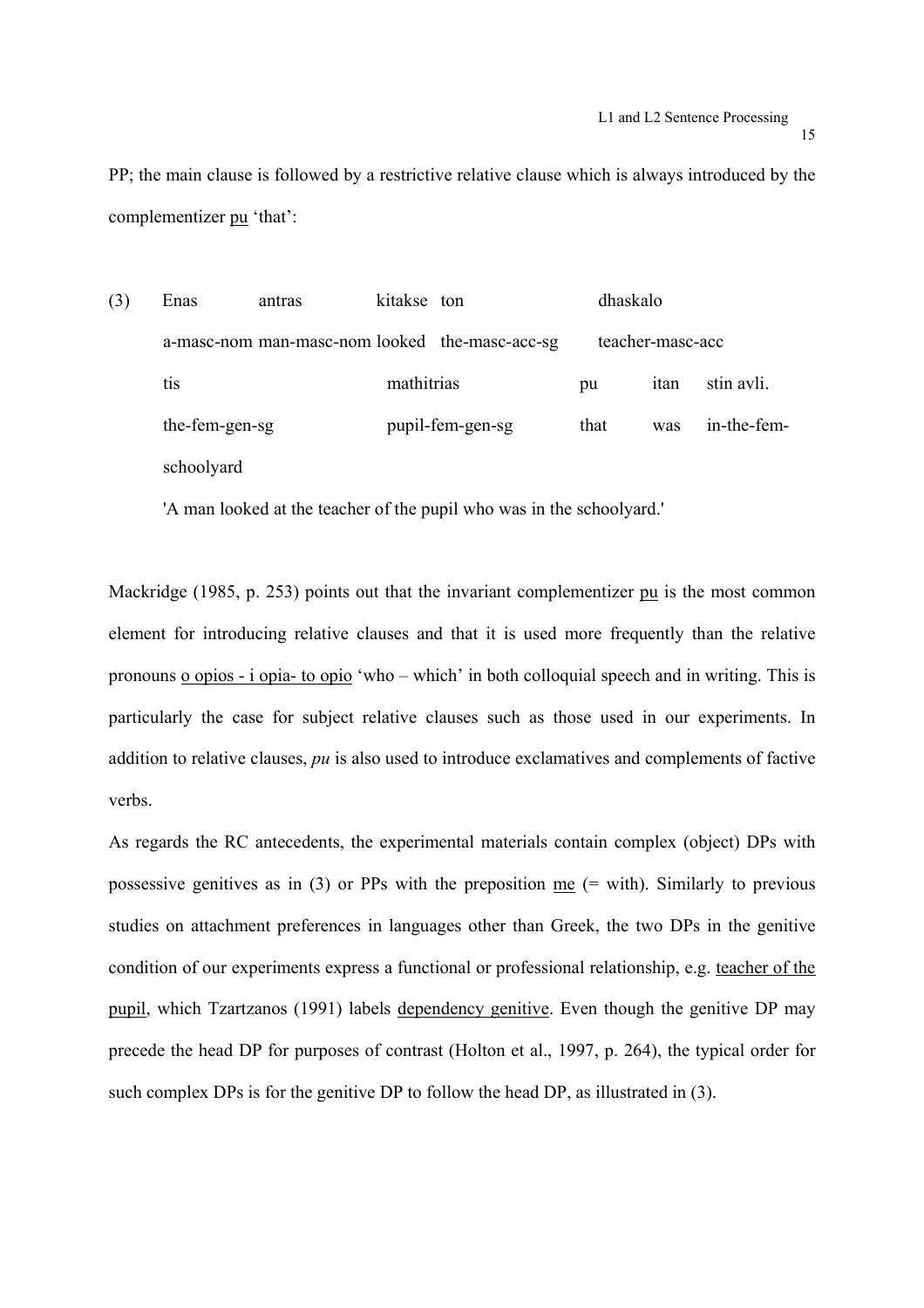Most syntactic accounts of Greek have argued that genitive DPs are base-generated postnominally (Alexiadou & Stavrou, 1999; Horrocks & Stavrou, 1987, Theophanopoulou-Kontou, 1989). In contrast to these no-movement analyses, Alexiadou (1999) has argued that the possessor DP dhaskalo 'teacher' in (3) is base-generated after the possessum DP mathitrias 'pupil' in (3), from which it is moved to the left of the possessum noun (to check agreement and case features), yielding a derived structure ([DP<sub>i</sub>]  $DP<sub>GEN</sub>$  t<sub>i</sub>]) with a trace for the moved DP. Here is not the place to discuss the syntactic arguments for and against these conflicting proposals. It is, however, important to point out that the predictions for parsing sentences such as (3) are dependent on which syntactic analysis is assumed for complex DPs. Consider, for example, the Late Closure/Recency strategy according to which new material is attached to the most recent phrase. Under the no-movement analysis, the most recent phrase for the attachment of the RC in (3) is the genitive DP. However, under Alexiadou's account the most recent syntactic element before the RC is the trace of the moved possessor noun. Thus, Late Closure/Recency paired with Alexiadou's analysis would yield RC attachment to the DP containing the possessor noun, while under the no-movement analysis the same parsing strategy would yield RC attachment to the DP with the possessum noun. When discussing the experimental results, we will have to consider both possibilities.

The second type of complex DP used in the experimental materials contains PPs with the preposition me 'with', e.g. ton kirio me to koritsi 'the man with the girl', in which the PPs denote spatial or temporal accompaniment. Complex DPs of this kind are straightforwardly rightbranching and (in contrast to genitive DPs) have not been argued to involve any kind of reordering.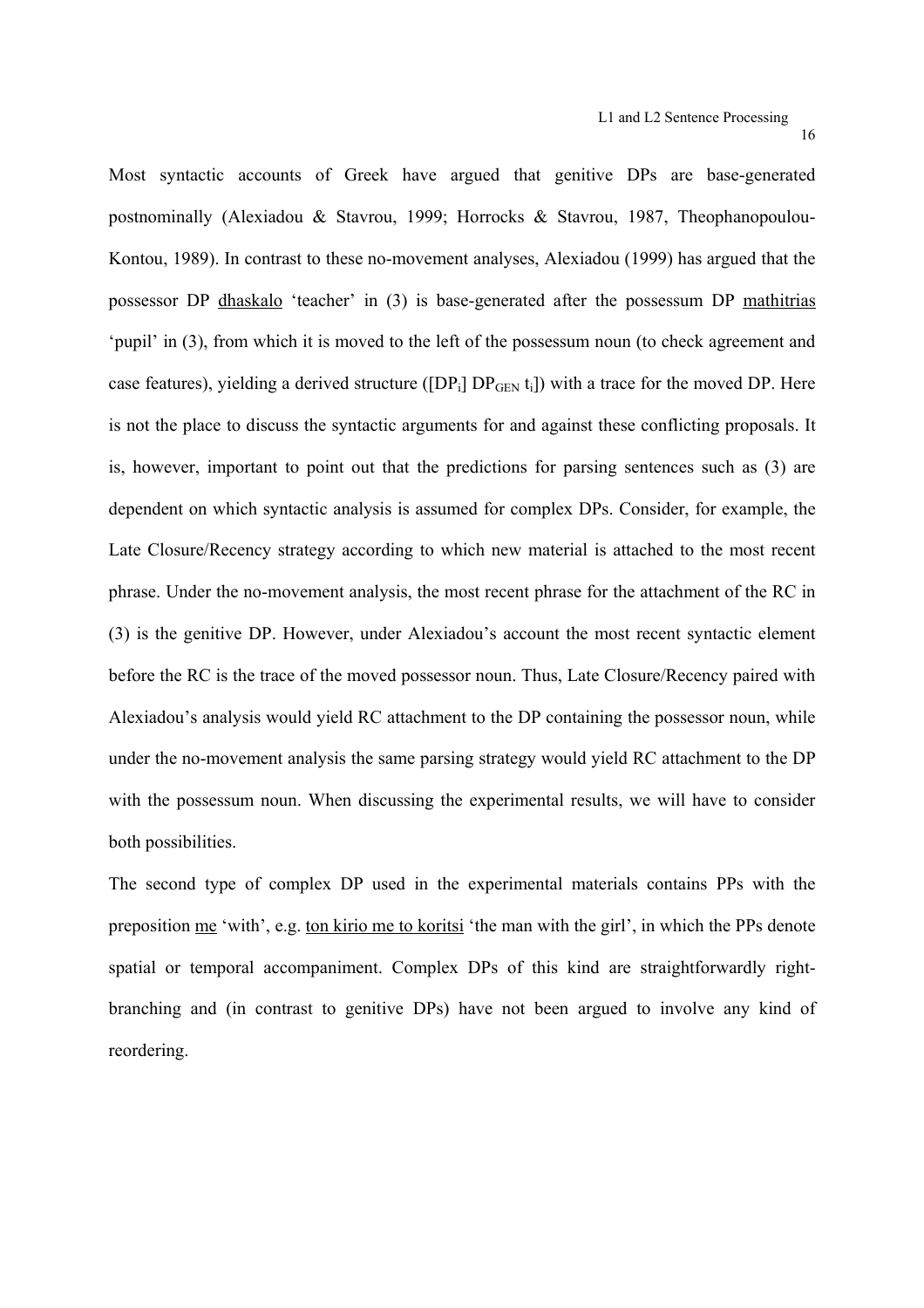#### METHOD

# *Participants*

Three groups of advanced learners of Greek, all residents of Greece, were tested; some background information about these three groups is given in Tab.1:

- 18 adult L2 learners (L2-S) with Spanish as L1, mean age 38.8 years. All the Spanish subjects were first exposed to Greek after 12 years of age.
- 19 adults (L2-G) with German as L1, mean age 42.9 years. Two of these subjects reported to have had some occasional contact with Greek during childhood, through grandparents and other relatives. The remaining 17 subjects were first exposed to Greek in their adulthood.
- 10 adults (L2-R) with Russian as L1, mean age 27.3 years. All these subjects were first exposed to Greek when they were adults.

|                                                           | $L2-S$ |           | $L2-G$ |           | $L2-R$ |      |
|-----------------------------------------------------------|--------|-----------|--------|-----------|--------|------|
|                                                           | Mean   | <b>SD</b> | Mean   | <b>SD</b> | Mean   | SD   |
| Length of residence in Greece<br>(in years)               | 11.21  | 6.90      | 13.73  | 12.16     | 4.30   | 3.40 |
| Years of formal instruction in<br>Greek                   | 2.06   | 1.59      | 142    | 0.58      | 2 3 5  | 2.54 |
| Greek Language Proficiency<br>scores (max. score = $80$ ) | 75.33  | 3.27      | 72.63  | 5.96      | 71 90  | 4.89 |
| Age of first exposure to<br>Greek                         | 26.39  | 4.62      | 23 74  | 9 2 2     | 22.10  | 6 47 |

Tab. 1: Characteristics of the L2 groups

All the learners had attended language courses in Greek, and when the experiments took place, all of them were living and working in Athens. All the subjects reported using Greek on a daily basis for interaction with native and non-native speakers, i.e., all the subjects use Greek in their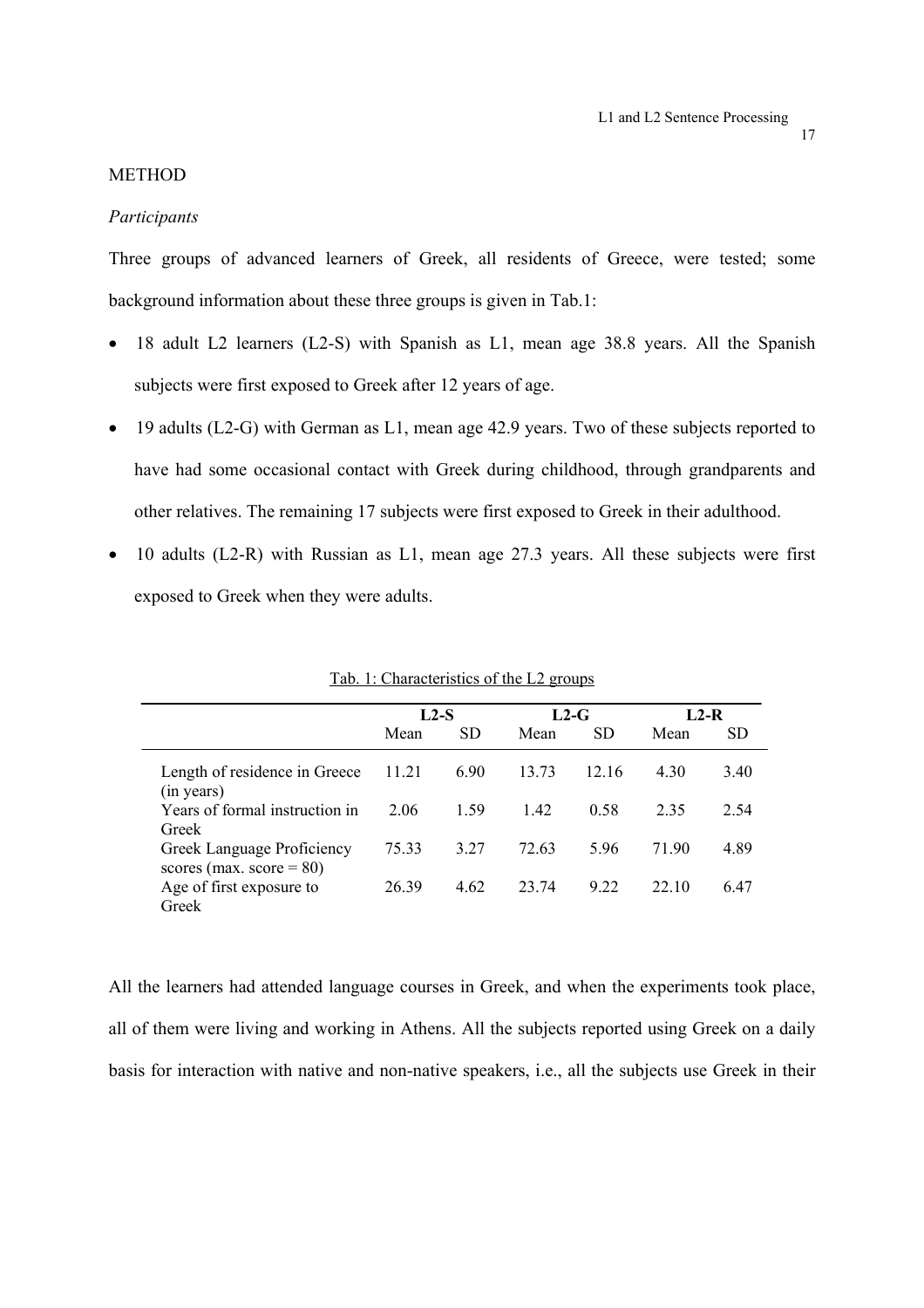work environment, and all of them have Greek friends or partners, and they communicate with them in Greek.

To obtain a general measure of the L2 learners' proficiency in Greek, we tested them on the Greek Language Proficiency Test used at the University of Athens<sup>7</sup>. The maximum score in this test is 80. As can be seen from the proficiency scores in Tab.1, all of the recruited L2 learners achieved very high scores in this test indicating that their knowledge of Greek is at an advanced level.

In addition, some of the subjects knew a third language (L3) which was either English, French or Italian, but none of the subjects reported themselves being fluent in any of these languages. Within the Spanish group, 6 participants reported knowing English at an intermediate level and 6 at an elementary level. However, only one participant was actively using English when the experiments took place, in that she was taking English language courses at the university. The remaining 6 subjects had not studied or learnt English at all. A similarly mixed picture regarding their knowledge of English holds for the Russian L2 learners; 3 reported having advanced knowledge of English, 3 intermediate, 2 elementary, and 2 no English at all. Only the group of German L2 learners was relatively homogeneous in this respect; 5 subjects reported having advanced, and the remaining 14 intermediate knowledge of English.

All the L2 learners participated in a grammaticality judgment task and in the two main experiments. In addition, the two main experiments were administered to two different control groups of adult native speakers of Greek. For the acceptability judgment task, the control group consisted of 16 native speakers (mean age: 24.2 males: 6, females: 10), all of them students at the

1

<sup>7</sup> The Greek Language Proficiency Test is available from the Teaching Center of Greek as a Foreign Language at the University of Athens.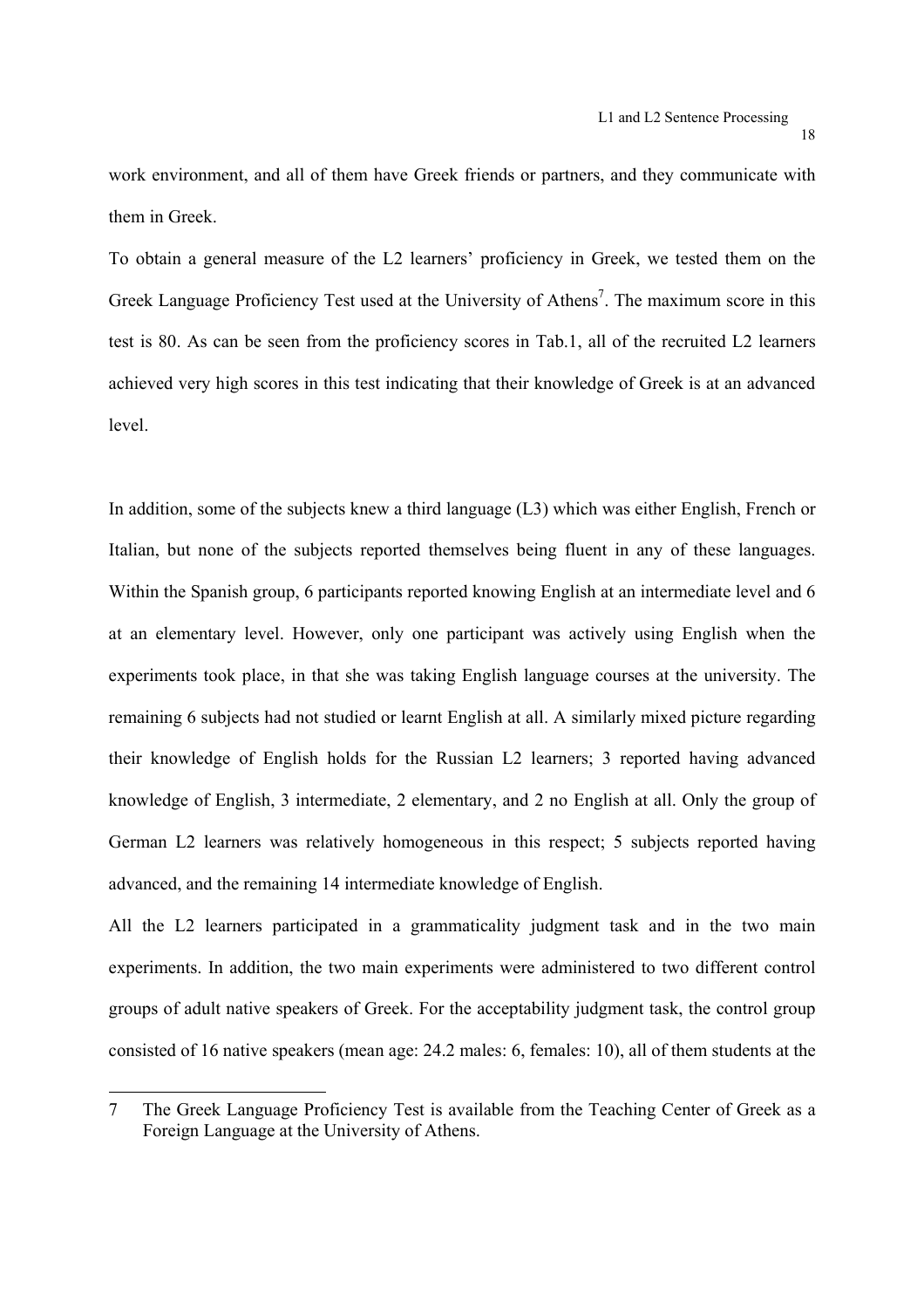University of Athens. The self-paced reading task was administered to a group of 20 native speakers (mean age: 24.1, males: 7, females: 13), all of them students at the University of Essex $^8$ . All the subjects were naïve with respect to the purpose of the experiments.

# *Experimental tasks*

1

The purpose of the grammaticality judgment task was to test, independently of the two main experiments, whether the L2 learners could handle the constructions under study, in particular relative clauses with complex antecedents. The task consisted of 50 sentences, all of which contained relative clauses of various types. There were 25 grammatical sentences with subject, object, indirect object, or genitive RCs (5 each), and 5 RCs with two antecedents. The 25 ungrammatical sentences had doubly-filled complementizers, sentences without an overt complementizer, genitive RCs with complementizers but without the required resumptive pronouns, RCs with preposition stranding and RCs with two antecedents (5 each). The format of the grammaticality judgment task was adopted from Hawkins & Chan (1997).

The materials used in the two main experiments<sup>9</sup> were similar. The critical sentences were all grammatical, consisted of 14 to 16 words, and contained a main clause plus a subject-RC with two possible antecedents introduced by the complementizer pu 'that' (see (4)). The two DPs preceding the RC were always animate, had different genders (either feminine or masculine), and expressed a functional/professional relationship. To examine the role of lexical biases, the form

<sup>8</sup> The participants of the two control experiments acquired Greek during childhood. They also have some knowledge of an L2, typically English acquired in a school setting when they were adults. None of the participants was a simultaneous bilingual having learned two languages simultaneously before the age of 5 to 6 years. We therefore assume that in contrast to the three groups of L2 learners, the control participants are processing Greek as a native language, i.e. in 'monolingual mode' (Grosjean 1997).

<sup>9</sup> A complete list of all experimental stimuli for each task can be found in Papadopoulou (2002) and can be made available upon request.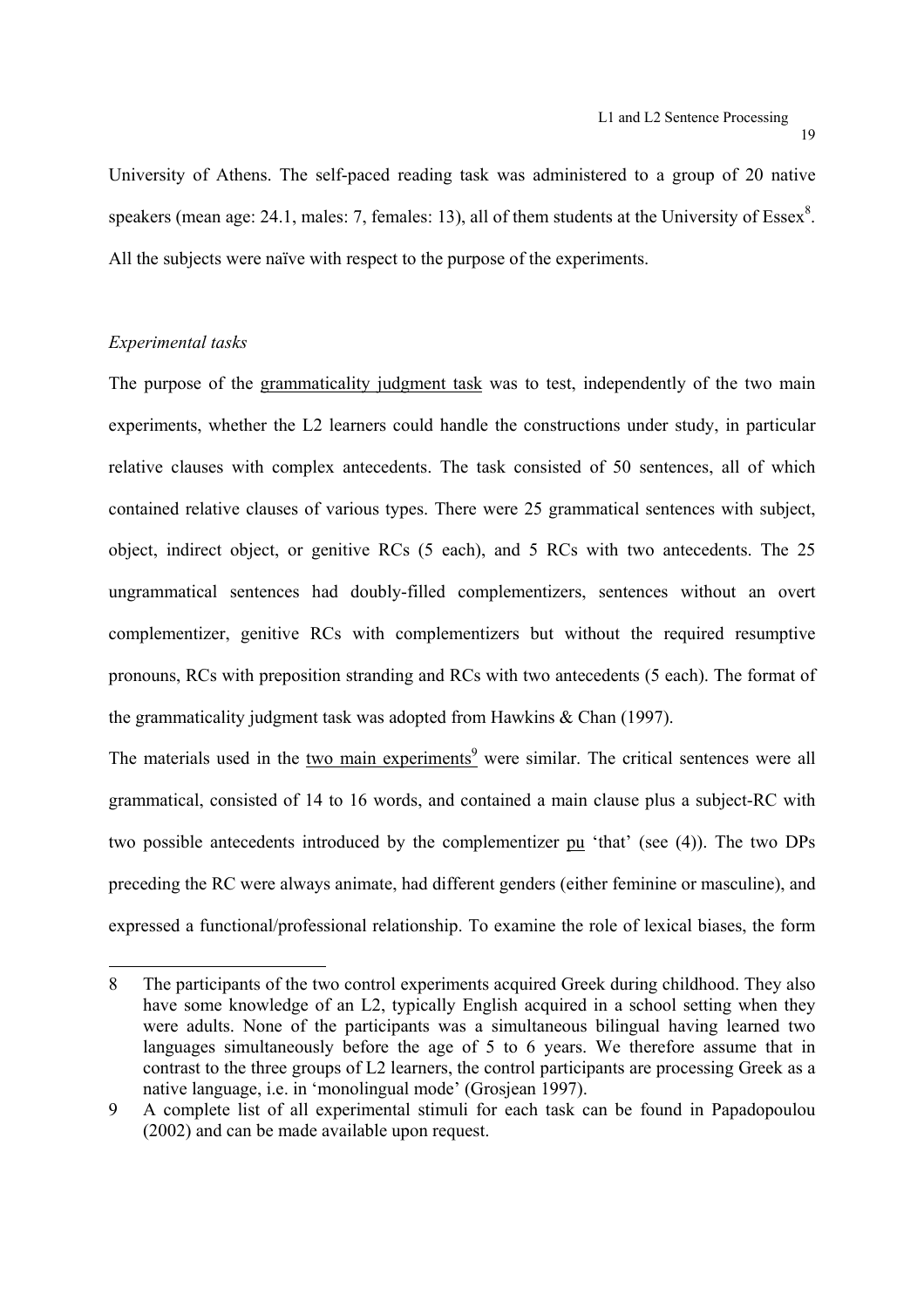of the RC antecedent was manipulated (see 4a/4b vs. 4c/4d). The critical sentences were disambiguated by the form of the participle/adjective, through gender/number agreement, vielding either high or low RC attachment. In this way, the factors Antecedent (DP+DP<sub>genitive</sub> vs. DP+PP) and Attachment (high vs. low) lead to four experimental conditions as shown in (4). Otherwise, i.e. apart from the different antecedent and attachment types, the experimental sentences were identical.

# (4) Experimental conditions

(a) Condition Gen-high (gh)

Enas kirios fonakse ton fititi a-masc-sg-nom man-masc-sg-nom called the-masc-sg-acc student-masc-sg-acc tis kathighitrias pu itan apoghoitevmenos apo to neo the-f-sg-gen teacher-f-sg-gen that was disappointed-masc by the new ekpedheftiko sistima.

educational system.

 $(= A \text{ man called the student (masc) of the teacher (fem) who was disappeared (masc) by }$ the new educational system.)

#### (b) Condition Gen-low (gl)

Enas kirios fonakse ton fititi tis kathighitrias pu itan apoghoitevmeni apo to neo ekpedheftiko sistima.

 $(= A \text{ man called the student (masc) of the teacher (fem) who was disappeared (fem) by }$ the new educational system.)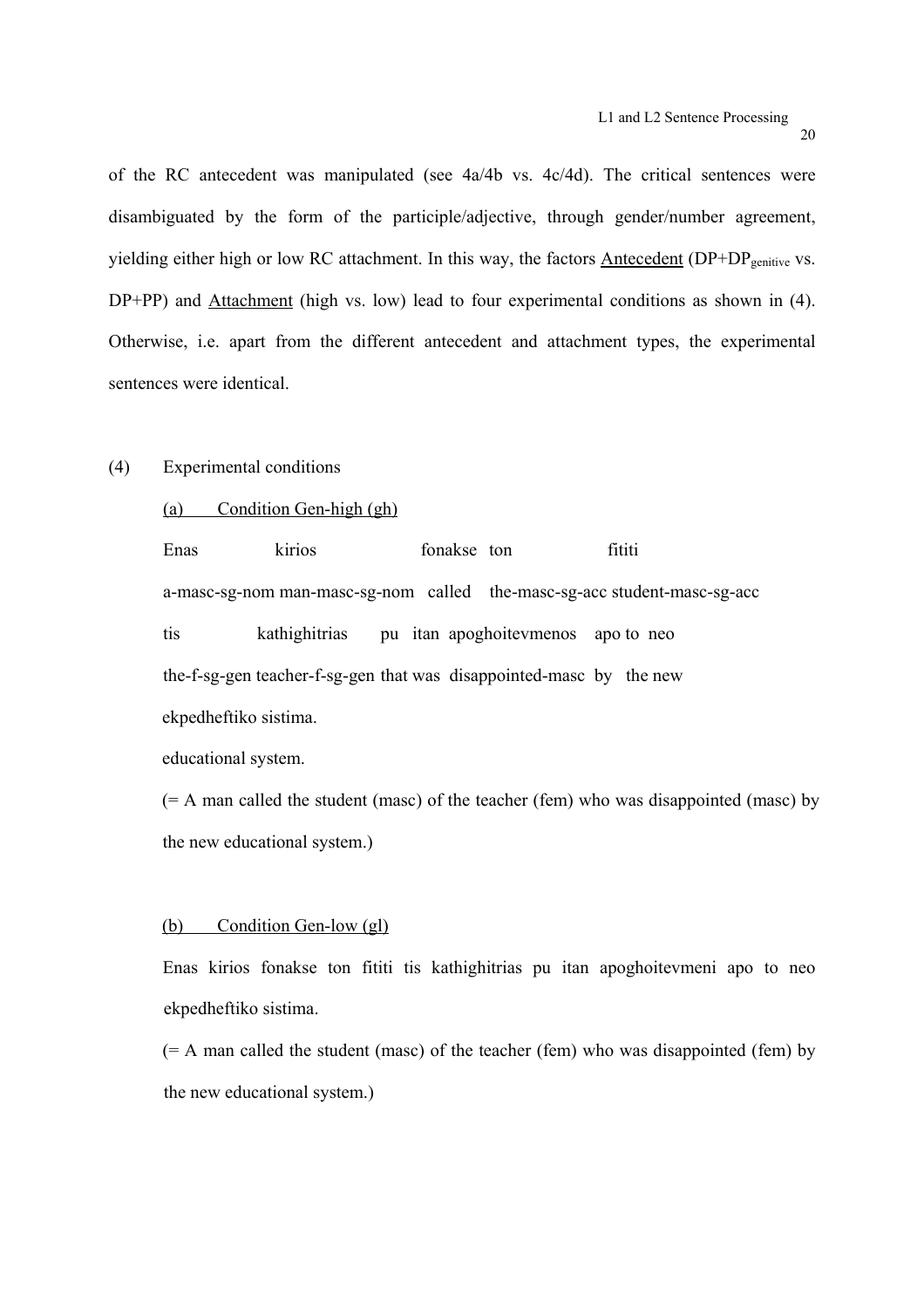#### (c) Condition PP-high (ph)

 Enas kirios fonakse ton fititi me tin kathighitria pu itan apoghoitevmenos apo to neo ekpedheftiko sistima.

(= A man called the student (masc) with the teacher (fem) who was disappointed (masc) by the new educational system.)

#### (d) Condition PP-low (pl)

Enas kirios fonakse ton fititi me tin kathighitria pu itan apoghoitevmeni apo to neo ekpedheftiko sistima.

 $(= A \text{ man called the student (masc) with the teacher (fem) who was disappeared (fem) by }$ the new educational system.)

With respect to the acceptability judgment task, we expect the subjects' acceptability judgments to be affected by their attachment preferences. Specifically, sentences in which the disambiguating gender information confirms the initial, preferred attachment of the relative clause should receive higher scores than sentences in which the gender cue is incompatible with the initial attachment. This is because in the latter case the initial interpretation has to be revised, and in a scaled judgment task this is likely to affect the scores assigned to the sentences; see also Birdsong (1992) for pointing out that scaled judgment tasks are sensitive to degrees of acceptability. There were 20 experimental sentences, 5 for each of the four conditions shown in (4). In addition to the critical sentences, we constructed 40 filler sentences for the judgment task involving a variety of constructions (e.g. reflexive, control, raising, gerund and wh-extraction

21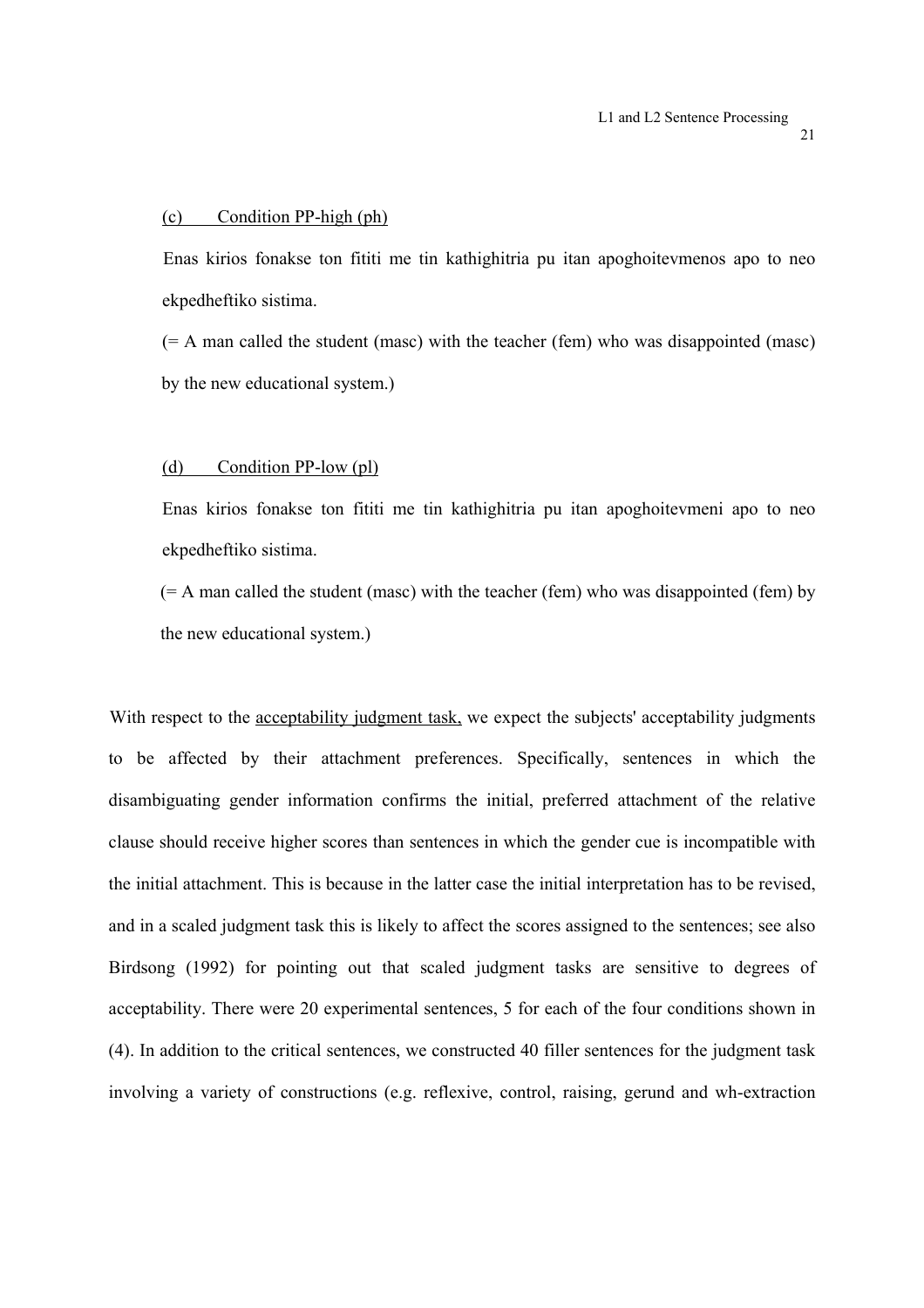constructions). 10 filler sentences were grammatically well formed. 20 filler sentences were made ungrammatical by a gender/number mismatch between the antecedent DP and the past participle; the structure of these sentences was parallel to the experimental sentences. 10 other filler sentences included other kinds of ungrammaticality. Participants were instructed to read the sentences and to judge the acceptability of each sentence on a five-point scale from '1' (= not at all acceptable) to '5' (= completely acceptable). They were instructed to read the sentences as carefully and as quickly as they could and to rely on their personal judgments and not on prescriptive grammatical rules. In addition, the participants were instructed to give the lowest score '1' to a sentence they thought is ungrammatical. The task was completed in less than half an hour.

The rationale for the self-paced reading task (SPR) is that increased reading times to a particular segment (relative to the same segment in a control condition) indicate a relatively higher processing difficulty at this point during the parse. That is, reading times to the disambiguating segment should be higher for those conditions that force the dispreferred attachment, reflecting the time it takes comprehenders to revise their initial (i.e., preferred) analysis of the sentence. There were 24 critical sentences, 6 for each condition, plus 72 filler sentences with different syntactic constructions, all of which were grammatical. The experimental sentences were parallel to the ones in (4) except that the auxiliary form itan was replaced by a finite form of the verb fenome 'to seem'. This was done to avoid a temporal ambiguity that might result from the fact that itan is a syncretic form meaning either was or were. The verb fenome has two different forms for singular (fenotan) and plural (fenodan) in the past continuous and thus avoids this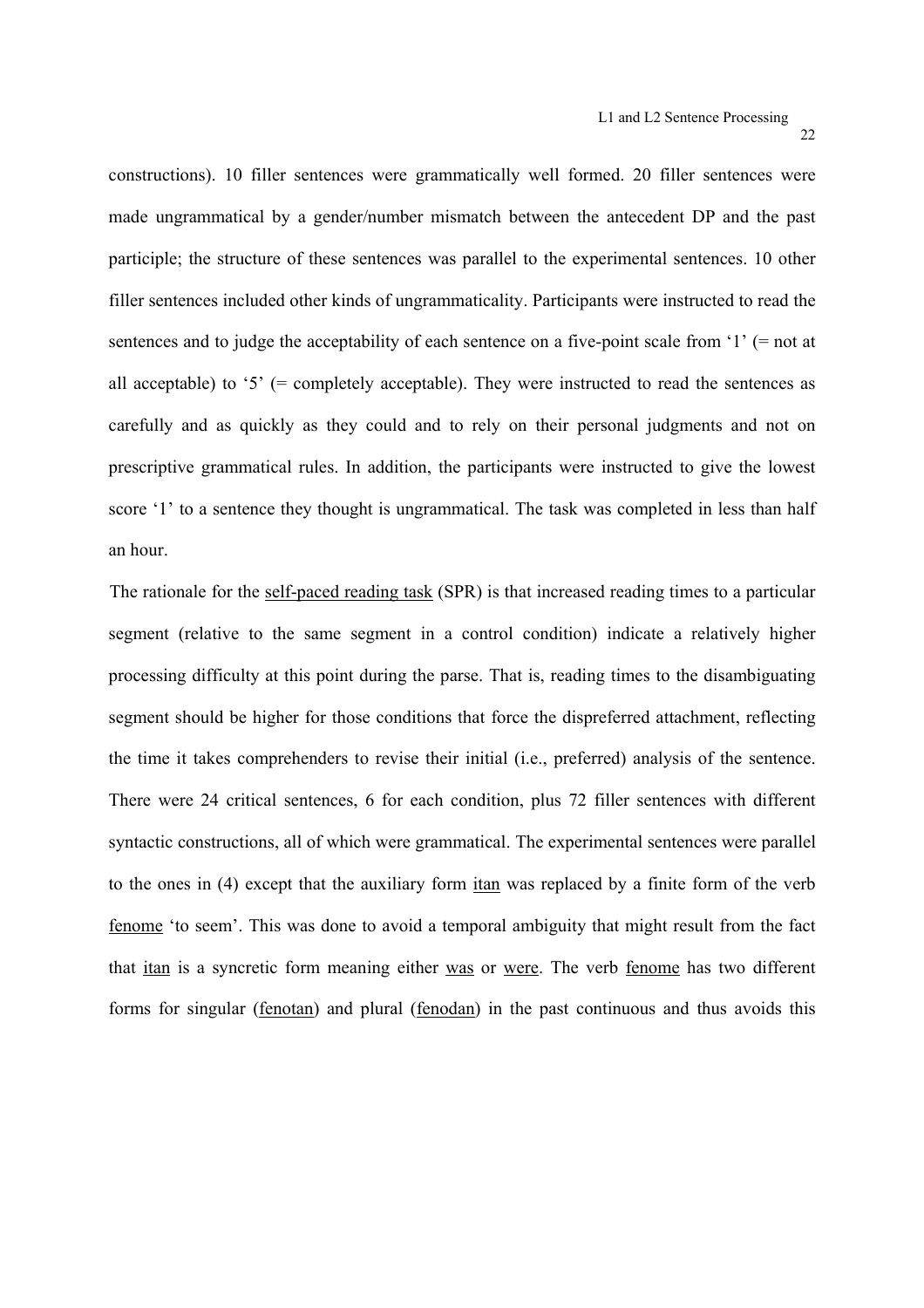ambiguity<sup>10</sup>. All experimental and filler sentences were divided into five segments as illustrated in  $(5)^{11}$ .

(5) Enas kirios fonakse a-masc-sg-nom man-masc-sg-nom called ton fititi tis kathighitrias the-masc-sg-acc student-masc-sg-acc of-the-f-sg-gen teacher-f-sg-gen pu fenotan that seemed-sg. apoghoitevmenos disappointed-masc apo to neo ekpedheftiko sistima. by the new educational system. (= A man called the student (masc) of the teacher (fem) who seemed disappointed (masc)

by the new educational system.)

The critical region is the fourth segment, i.e. apoghoitevmenos 'disappointed-masc', since it is here where the disambiguation occurs. A low-attachment preference would be evident from shorter reading times for the fourth segment of conditions Gen-low and PP-low (4b, 4d) in

<sup>1</sup> 10 The syncretism of the itan form is less problematic for the acceptability judgment task, as the participants are required to provide an off-line judgment at the end of the sentence at which the disambiguating gender information has been encountered. The SPR task, however, provides a continuous on-line measure of reading. The number ambiguity resulting from the itan form should therefore be avoided.

<sup>11</sup> The format of the SPR task with phrase-by-phrase segmentation was similar to the one used by De Vincenzi & Job (1993; 1995). A word-by-word presentation was not chosen as the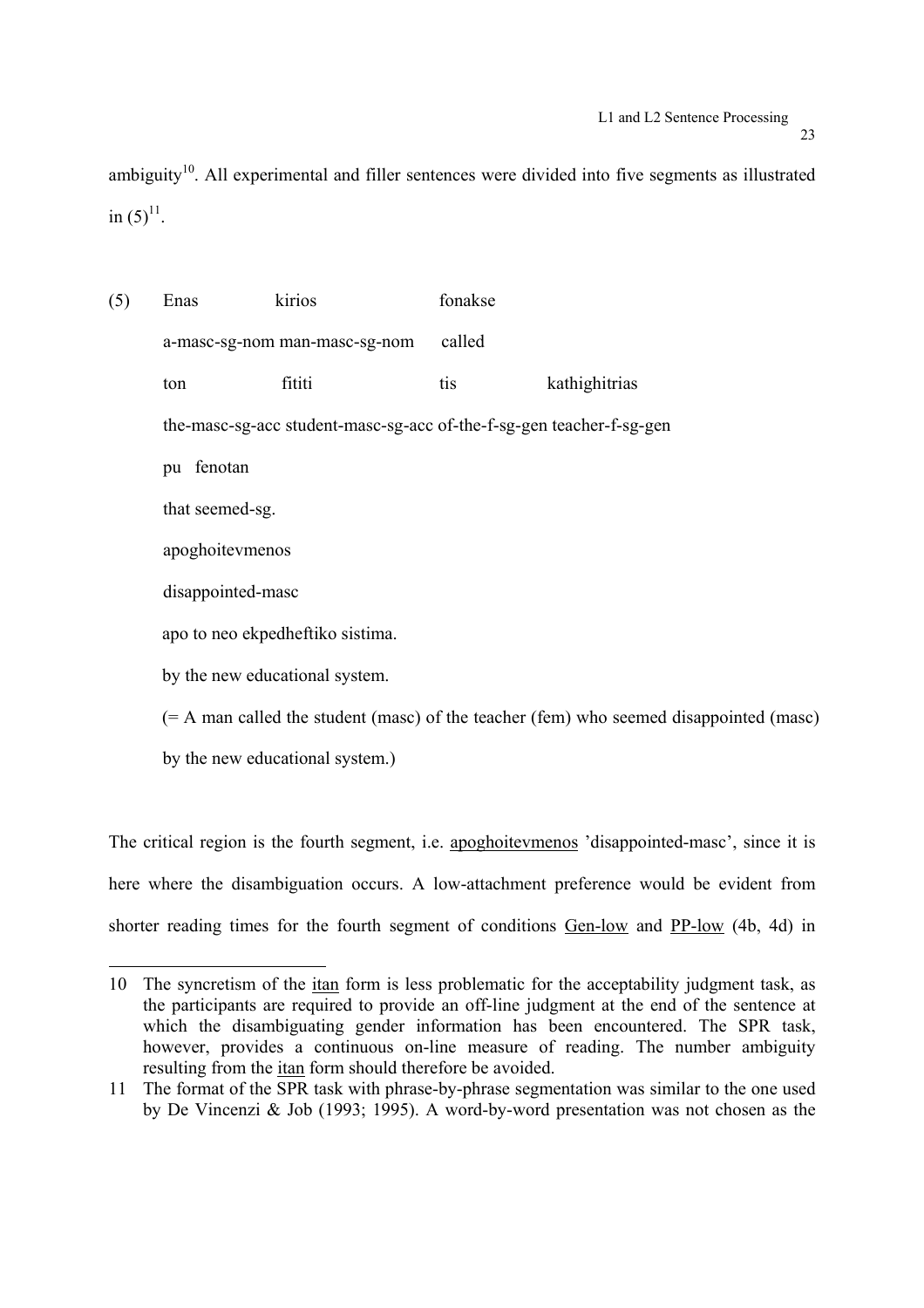comparison to Gen-high and PP-high (4a, 4c), because in the former two conditions the form of the gender marking on the adjective is compatible with the initial (low) attachment, whereas in (4a) and (4c) it is not. If, on the other hand, subjects prefer high (DP-1) attachment, reading times should be shorter for (4a) and (4c) than for (4b) and (4d) on the fourth segment.

The stimuli were presented on a 17'' computer monitor in white letters (Arial 24pt) on a dark background. The subjects were instructed to read the sentences as quickly and as carefully as they could. Sentences were read in a segment-by-segment fashion in which the presentation of each new segment is triggered by the subjects' pressing a pacing button. The times between button presses provide the crucial experimental measure. To make sure that subjects paid attention to the contents of the sentences, they were also required to answer a yes-no content question after having read each sentence. Questions eliciting 'yes' and 'no' answers were evenly distributed across the four conditions. The whole experiment lasted between 45 and 60 min. per subject.

# RESULTS

l

#### *Grammaticality judgments*

Tab. 2 presents the grammaticality judgment scores for the kinds of constructions that were tested in the two main experiments, namely for subject relative clauses with complex (DP+DP) antecedents. Tab. 2 shows mean scores and standard deviations for correct responses. 'Hits' are grammatically well-formed sentences that were accepted, 'correct rejections' are ungrammatical sentences that were rejected.

separation of the two RC antecedents may have biased the subjects towards low attachment; see De Vincenzi & Job (1995) and Gilboy & Sopena (1996) for discussion.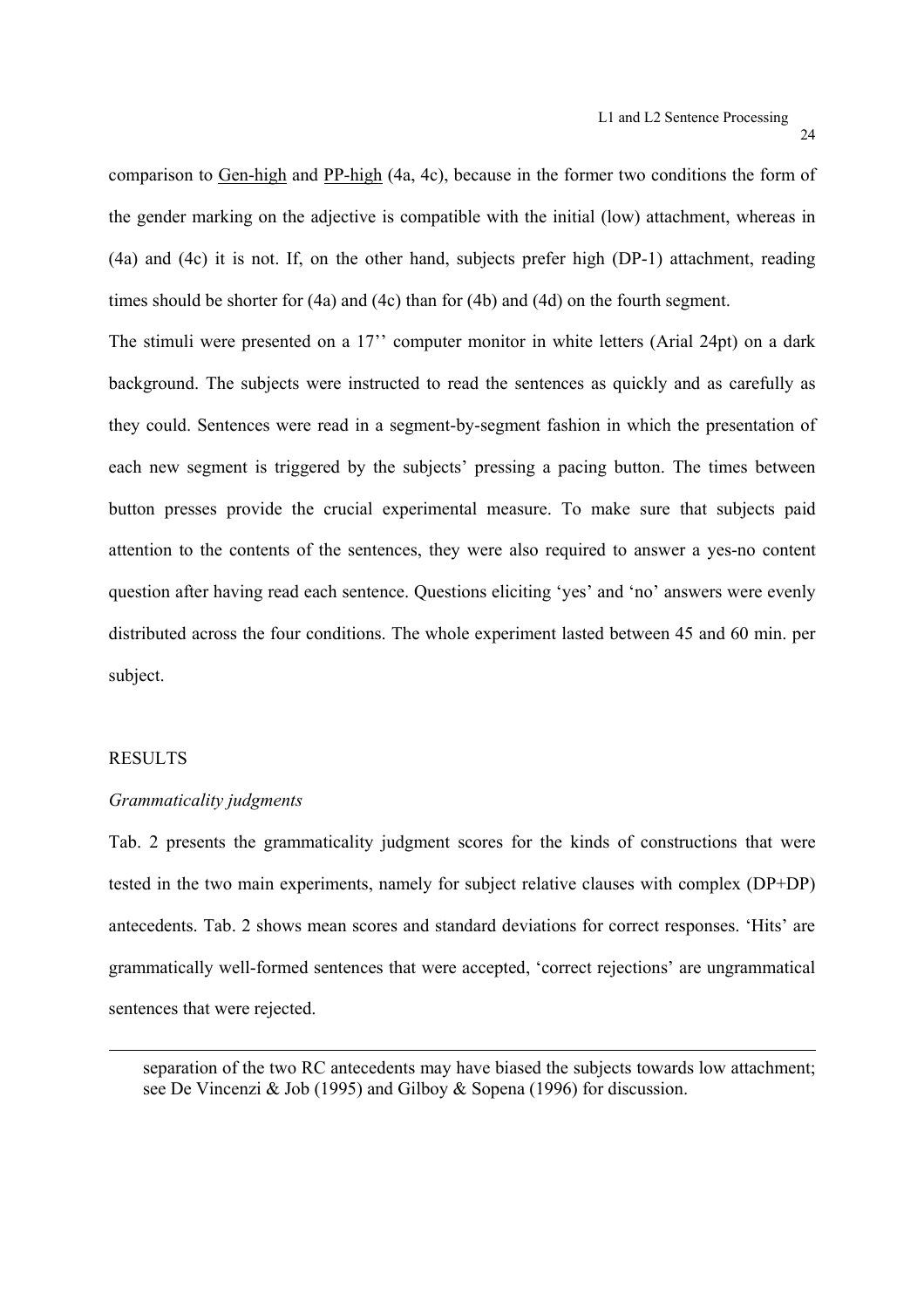|                    | $L2-S$ |      | $L2-G$ |           | $L2-R$ |           |
|--------------------|--------|------|--------|-----------|--------|-----------|
|                    | Score  | SD.  | Score  | <b>SD</b> | Score  | <b>SD</b> |
|                    |        |      |        |           |        |           |
| Hits               | 4.33   | 0.84 |        |           | 3.70   | 1.16      |
| Correct rejections |        |      | 4.84   | 0.50      | 4.80   | 0.42      |

Tab. 2: Mean grammaticality judgment scores (and standard deviations) for relative clauses with complex antecedents

Note: The maximum score in each cell is 5. SD stands for Standard Deviation. L2-S refers to the L2 group with Spanish as L1, L2-G to the L2 group with German as L1 and L2-R to the L2 group with Russian as L1.

The three groups of L2 learners achieved high scores in this task, both in terms of hits and correct rejections. Moreover, the scores in Tab. 2 do not significantly differ between language groups, showing that the three groups of L2 learners performed similarly in this task  $(F(2,44) =$ 1.415;  $p = 0.254$  for 'hits';  $F(2,44) = 1.227$ ;  $p = 0.303$  for correct rejections). These results indicate that the L2 learners we tested have acquired the grammatical properties necessary for dealing with relative clauses with complex antecedents, such as those used in our main experiments.

#### *Acceptability judgments*

Recall that in this task, participants were confronted with grammatical sentences such as those in (4), to test their attachment preferences, and with ungrammatical sentences involving gender/number agreement mismatches (see (6)), to test whether the L2 learners can handle the kind of long-distance subject-verb agreement between an antecedent DP and a participle or adjective which is required for correctly interpreting the experimental sentences.

 $(6)$  \*O ipiretis hamoghelase ston vioghrafo tis ithopiu pu 'The servant smiled at the biographer-masc-sg of the actress-fem-sg who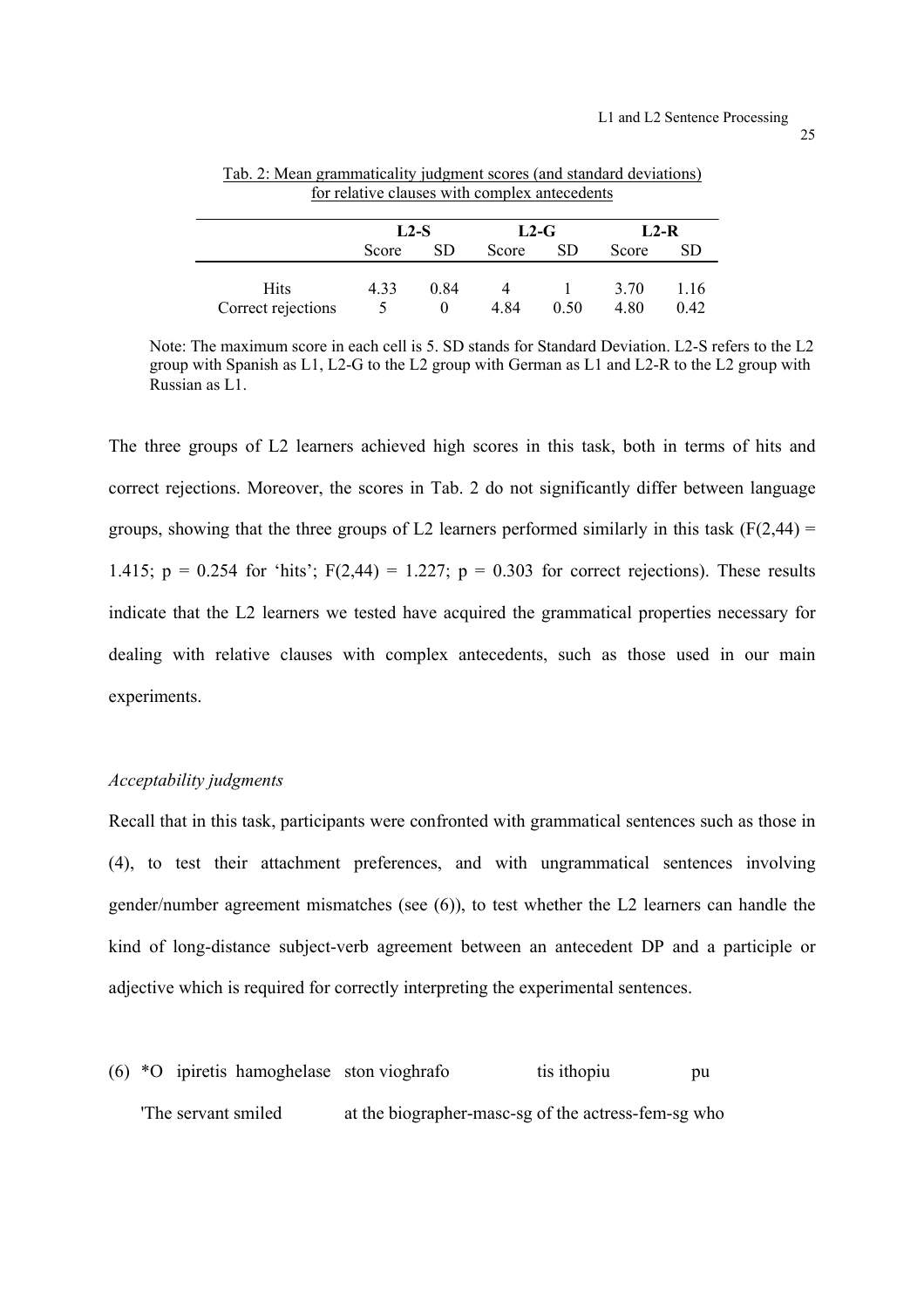itan hamena stis skepsis tus.

was lost-neut-pl in their thoughts.'

The results from L2 learners' judgments of the ungrammatical sentences were parallel to those of the native speakers; the L2-S group correctly rejected 95%, the L2-G group 95.3%, the L2-R group 96%, and the Greek native speakers 99.3% of the ungrammatical sentences with gender mismatches. These figures indicate that the L2 learners were sensitive to gender/number agreement mismatches.

With respect to the acceptability scores for the four experimental conditions (see (4)), Tab. 3 presents mean scores and standard deviations:

|                  | <b>GEN-HIGH</b> |      | <b>GEN-LOW</b> |           | <b>PP-HIGH</b> |           |      | <b>PP-LOW</b> |  |
|------------------|-----------------|------|----------------|-----------|----------------|-----------|------|---------------|--|
|                  | Mean            | SD   | Mean           | <b>SD</b> | Mean           | <b>SD</b> | Mean | <b>SD</b>     |  |
| native speakers  | 4.24            | 1.10 | 3.05           | 1.53      | 1.62           | 1.10      | 297  | 1.67          |  |
| $L2$ -(Spanish)  | 3.26            | 1.72 | 3 1 7          | 1 71      | 2.06           | 1.44      | 3.02 | 1.76          |  |
| $L2$ -(Germans)  | 3.82            | .24  | 3.54           | 1.38      | 2.50           | 1.40      | 3.17 | 1.36          |  |
| $L2$ -(Russians) | 3.50            | 1.50 | 2.70           | 1.53      | 2.42           | 1 39      | 3.04 | 1.51          |  |

Tab. 3: Mean acceptability judgment scores (and standard deviations)

Note: A score of '5' stands for completely acceptable and '1' for non- acceptable.

1

In order to determine whether there are reliable differences between the three groups of L2 learners, we first performed a preliminary  $ANOVA<sup>12</sup>$  on the acceptability judgment scores with 'Antecedent' (PP vs. Gen) and 'Attachment' (high vs. low) as within-subjects factors and 'L2 Group' as between-subjects factor. This analysis revealed no significant interactions for any of the three L2 groups (L2-S, L2-G, L2-R), indicating that the three groups of L2 learners exhibit the

<sup>12</sup> The data from both the acceptability judgment and the self-paced reading tasks pass the customary tests for normality (Kolmogorov-Smirnov test), sphericity (Mauchly test) and homoscedasticity (Levene test), and are therefore suitable for ANOVA analyses.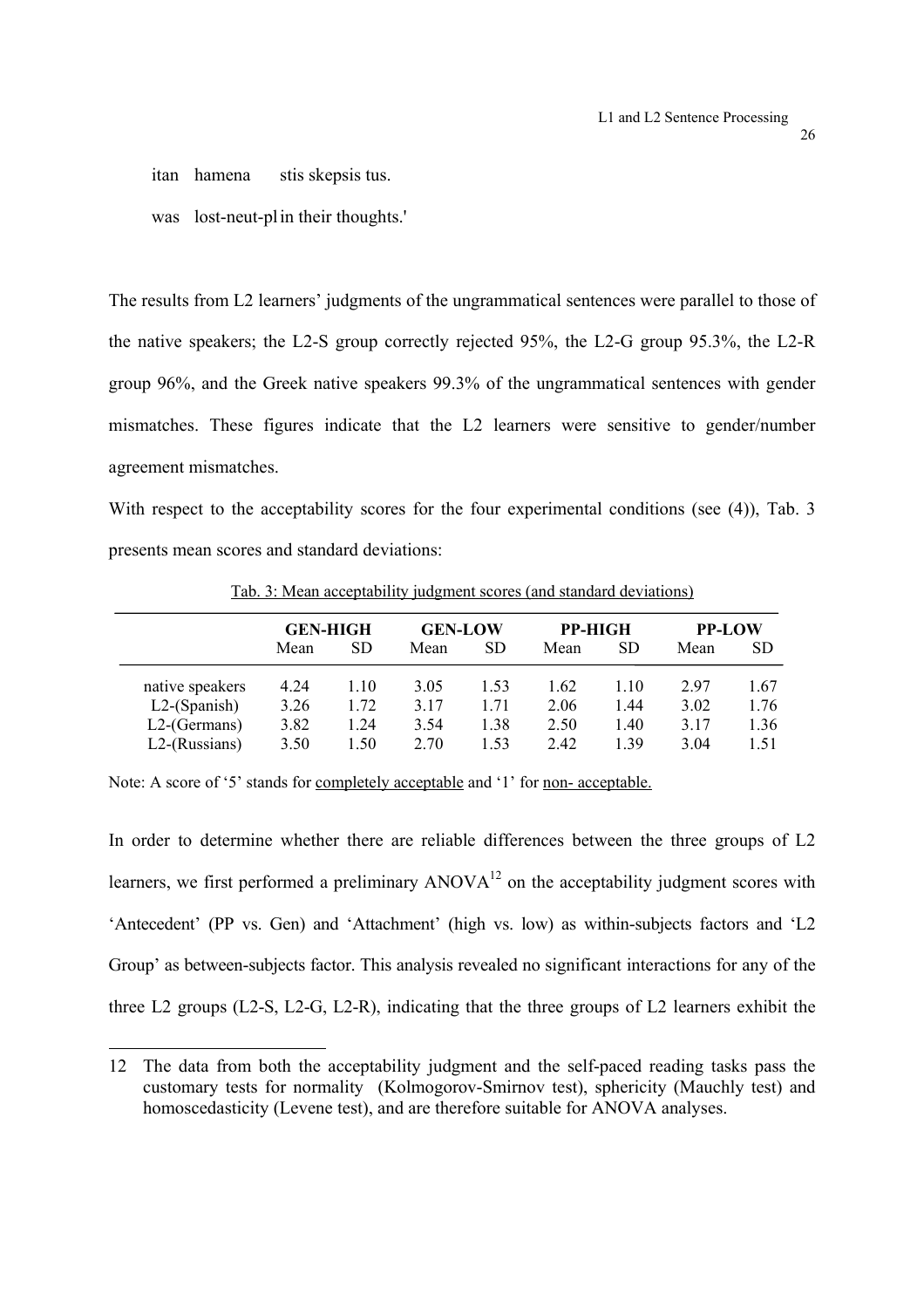same attachment preferences in the L2, irrespective of their native language. For further statistical analyses, we therefore collapsed them into one L2 group.

To compare the L2 learners to the native speakers control group, a repeated-measures ANOVA with 'Antecedent' and 'Attachment' as within-subjects factors and 'Group' (native speakers, L2 learners) as a between-subjects factor was performed. A main effect of 'Antecedent' was obtained, showing that overall the Gen conditions yielded higher acceptability judgment scores than the PP conditions (F1 (1,60) = 77.238, p<0.001; F2 (1,78) = 82.052, p<0.001)<sup>13</sup>. On the other hand, there was no significant main 'Attachment' effect, which shows that overall there was no bias towards low or high attachment. We also found a significant interaction between 'Antecedent' and 'Attachment', which indicates that genitives were treated differently from PPs with respect to RC attachment (F1(1,60) = 80.203, p<0.001; F2(1,78) = 84.214, p< 0.001). Moreover, there was a significant interaction between 'Group' and 'Antecedent', which means that the native and the L2 speakers differed in the way they judged the sentences with genitives and PPs (Natives vs. L2 learners: F1(1,60) = 8.398, p<0.01; F2(1,78) = 8.930, p< 0.01). Finally, there was a significant interaction of 'Antecedent', 'Attachment', and 'Group'  $F1(1,60) = 13.096$ ,  $p<0.01$ ;  $F2(1,78) =$ 14.234, p<0.001), showing that the differences between the two antecedents are not the same for the two attachment types, and that the differences between them are not the same for native speakers and L2 learners.

1

<sup>13</sup> This effect might be caused by PP constructions of the kinds we examined being less frequent than corresponding constructions with genitives, but since we do not have any reliable frequency database, this remains speculative. Note also that if the reduced acceptability of the PP construction was due to its low frequency, one would expect to find longer reading times in segment 2 for PP constructions than for genitives in the self-paced reading task. However, as will become clear in the next section, this was not the case, suggesting that the experimental results are unlikely to reflect a frequency difference of the two types of construction.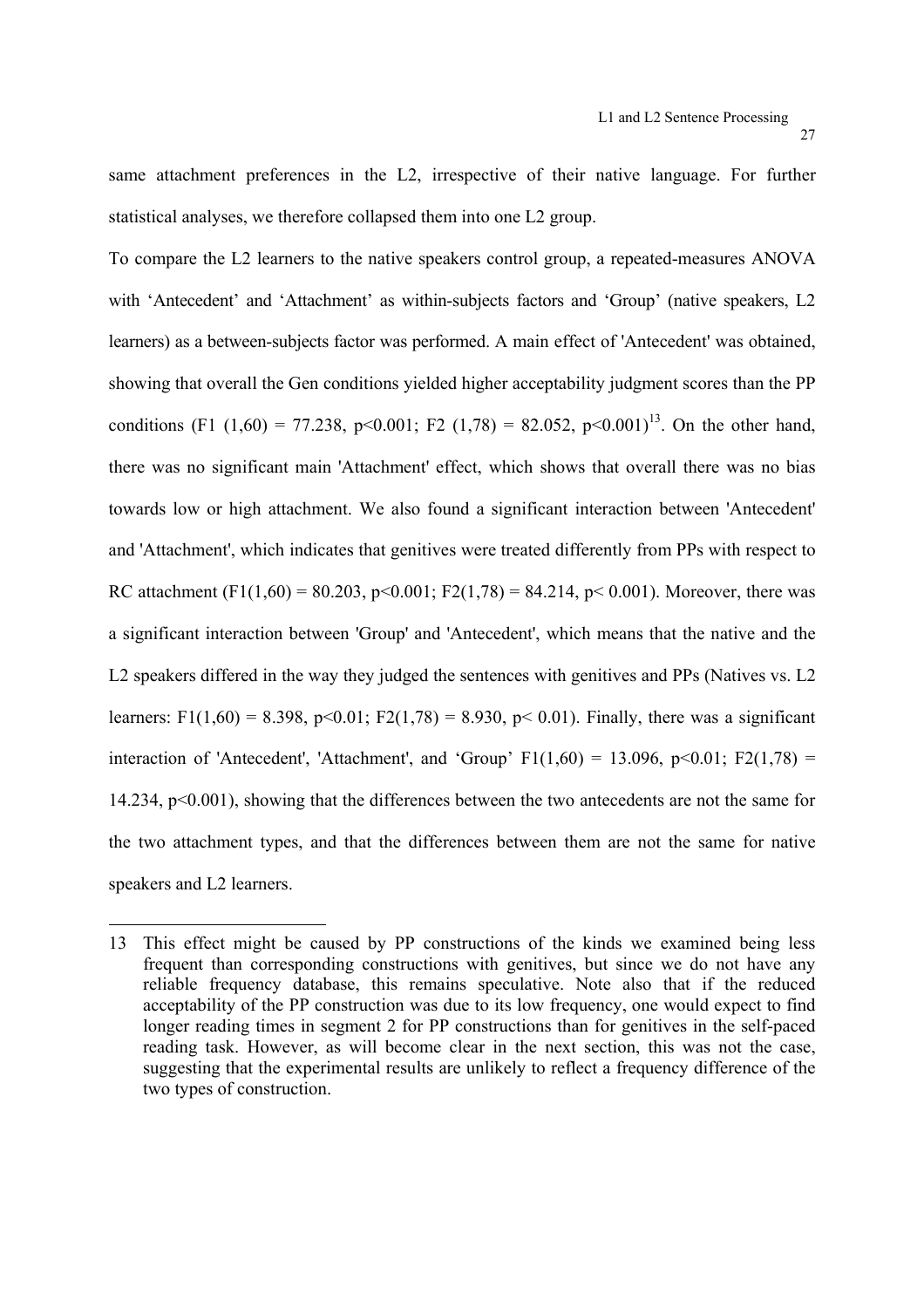Further examination of these interactions using matched *t*-tests revealed significant differences between the two GEN conditions (Gen-high vs. Gen-low) for the native speakers (t1 $_{\text{N}}(15) = 4.442$ , p < 0.001; t2<sub>N</sub>(19) = 5.923, p < 0.01), but not for the L2 learners (t1<sub>L2</sub>(45) = 1.714, p = 0.093;  $t2_{1,2}(59) = 1.877$ ,  $p = 0.066$ ). This means that the natives judged the high attachment sentences as more acceptable than the low attachment ones in the GEN conditions, whereas the L2 learners showed no such preference. In the PP conditions (PP-high vs. PP-low), on the other hand, there was a significant low-attachment preference for both participant groups (t1 $_{\text{N}}(15) = 4.635$ , p< 0.01;  $t2_N(19) = 4.586$ ,  $p < 0.01$ ;  $t1_{1,2}(45) = 5.451$ ,  $p < 0.001$ ;  $t2_{1,2}(59) = 5.474$ ,  $p < 0.001$ ).

In summary, we found that the form of the RC antecedent affected both the native speakers' and the L2 learners' attachment preferences, yet in different ways. The native speakers exhibited a clear high-attachment preference in sentences with genitive antecedents and, conversely, a lowattachment preference for antecedents with PPs. The L2 learners also preferred low attachment in the PP condition, but in the genitive condition there was no statistically significant attachment preference. It is also important to point out that the three groups of L2 learners performed in similar ways in this experiment. Before drawing any conclusions from these findings, we will report the results of the second main experiment, the self-paced reading task, which will provide evidence for attachment preferences in on-line processing.

# *Self-paced reading*

Recall from section 5 that in this experiment, each sentence was followed by a comprehension question to make sure that the participants paid attention to the contents of the sentences. That this was indeed the case can be seen from the low percentages of erroneous responses to the filler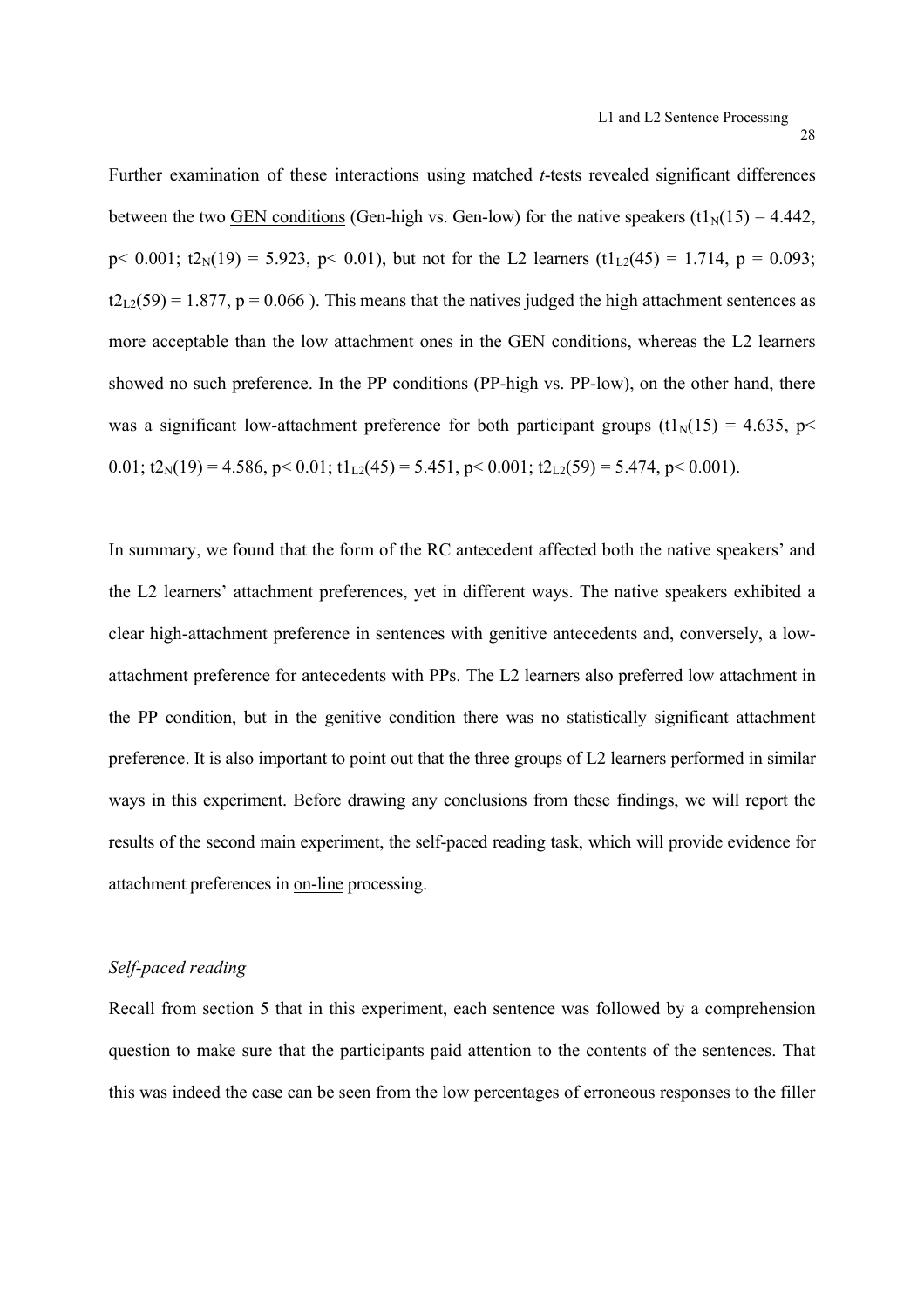items: Natives 7.7%, L2-S 11.7%, L2-G 7.1%, L2-R 7.4%. The percentages of erroneous responses to the experimental items were higher, particularly for the L2 learners (Natives: 8.5%, L2-S: 14.6%, L2-G: 18.2%, L2-R: 22.7%), probably because overall the experimental sentences were more complex than the filler sentences. Trials that produced erroneous responses to the comprehension questions were excluded from any subsequent analysis. For the native speakers, RTs that were two standard deviations above or below the mean of an experimental condition were eliminated and removed from the data set before any further statistical analysis, which resulted in the removal of 4.6% of the data set. For the L2 learners, the cut-off point was 2.5 standard deviations, as the data from L2 learners are more susceptible to variation than those

from native speakers, resulting in the elimination of 2.1% for the L2-S group, 3.2% for L2-G, and 2.3% for L2-R. The reading times per segment and condition are shown in Tab.4.

Recall from example (5) that the first segment is identical in all experimental conditions. The second one contains the complex DP and the third one the beginning of the RC, i.e. the ambiguous region. The fourth segment is the critical one, because it contains the disambiguating gender marking. The end of the sentence is presented as the fifth segment, and the sixth segment contains the comprehension question.

We performed the same statistical analyses on the mean reading times as on the acceptability judgment scores reported in the previous section. For the first three segments as well as for the sixth segment, these analyses did not reveal any statistically reliable interactions in either participant group. For the other segments, however, there were significant effects. These will be reported here focussing on the results from the critical (fourth) segment.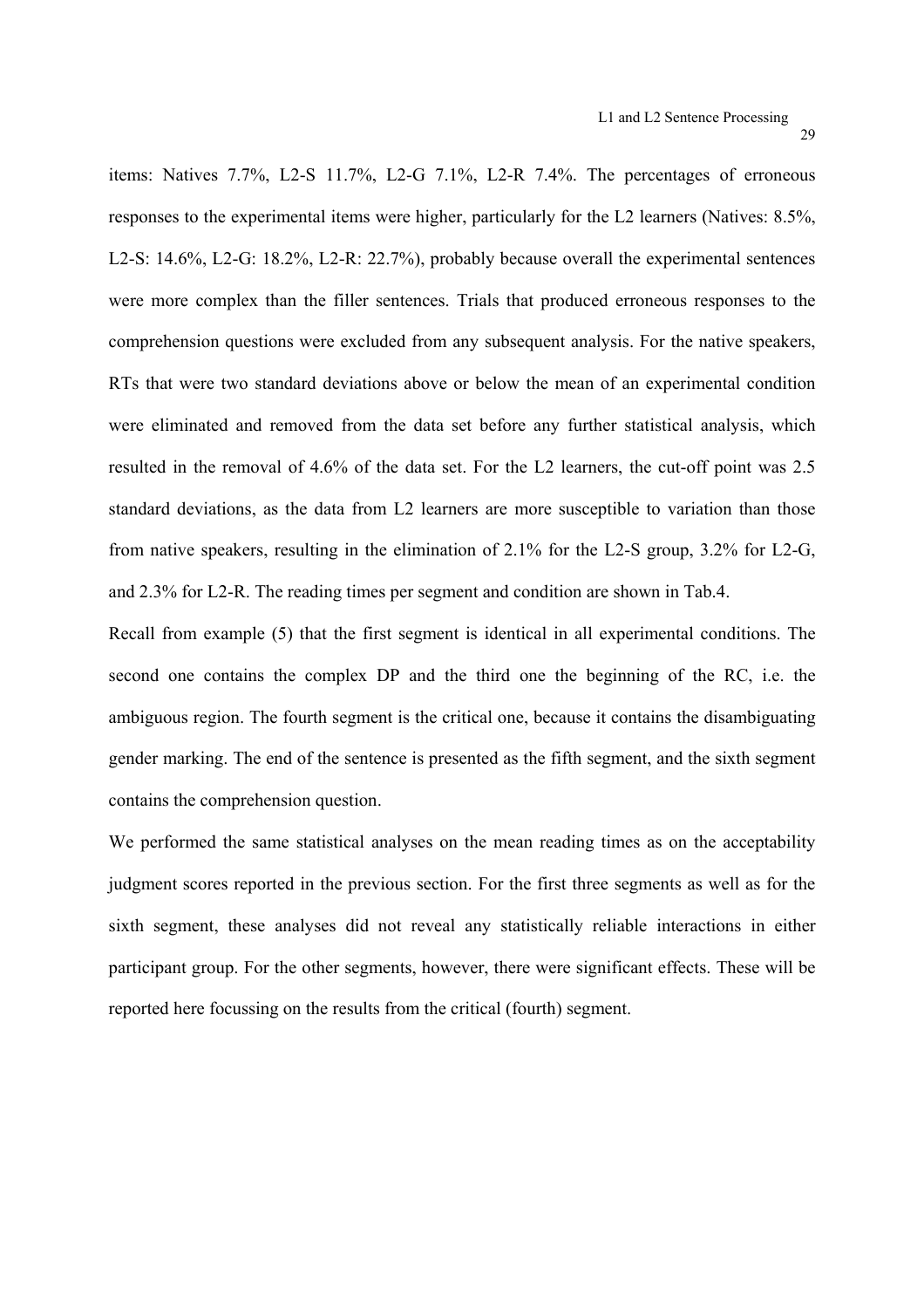| <b>SEGMENTS</b> | <b>SUBJECTS</b> | <b>CONDITIONS</b> |         |         |         |  |  |
|-----------------|-----------------|-------------------|---------|---------|---------|--|--|
|                 |                 | Gen-high          | Gen-low | PP-high | PP-low  |  |  |
| 1st             | Greeks          | 873.38            | 900.74  | 816.12  | 840.18  |  |  |
|                 | Spaniards       | 1876.03           | 1987.28 | 1784.97 | 1851.88 |  |  |
|                 | Germans         | 3000.52           | 2753.70 | 3174.88 | 2919.64 |  |  |
|                 | Russians        | 2085.63           | 2196.24 | 2137.43 | 2156.65 |  |  |
| 2nd             | Greeks          | 1419.36           | 1516.41 | 1594.86 | 1618.11 |  |  |
|                 | Spaniards       | 3018.37           | 3322.55 | 3230.45 | 3432.95 |  |  |
|                 | Germans         | 5515.01           | 5209.07 | 5241.24 | 4848.40 |  |  |
|                 | Russians        | 4459.79           | 4603.49 | 4868.03 | 4861.16 |  |  |
| 3rd             | Greeks          | 970.58            | 1011.88 | 1000.27 | 1086.73 |  |  |
|                 | Spaniards       | 1558.59           | 1599.23 | 1718.54 | 1621.09 |  |  |
|                 | Germans         | 1977.86           | 2288.31 | 2111.94 | 2053.23 |  |  |
|                 | Russians        | 1956.03           | 2013.10 | 1864.65 | 1745.48 |  |  |
| 4th             | Greeks          | 882.64            | 1222.12 | 938.38  | 864.32  |  |  |
|                 | Spaniards       | 1915.85           | 1821.26 | 2035.71 | 1818.23 |  |  |
|                 | Germans         | 2648.49           | 2894.40 | 3225.31 | 2654.04 |  |  |
|                 | Russians        | 2285.79           | 2484.87 | 2649.23 | 2223.62 |  |  |
| 5th             | Greeks          | 875.78            | 961.17  | 1022.01 | 872.11  |  |  |
|                 | Spaniards       | 1844.01           | 1758.26 | 1766.47 | 1582.99 |  |  |
|                 | Germans         | 2209.39           | 2476.83 | 2252.47 | 2086.57 |  |  |
|                 | Russians        | 1653.10           | 1844.54 | 1868.19 | 1513.20 |  |  |
| 6th             | Greeks          | 2645.62           | 2821.98 | 3043.62 | 2708.08 |  |  |
| (Question)      | Spaniards       | 4075.27           | 4013.82 | 4012.02 | 3888.85 |  |  |
|                 | Germans         | 5225.79           | 4624.76 | 5531.66 | 4811.26 |  |  |
|                 | <b>Russians</b> | 4601.09           | 4128.93 | 4382.88 | 4898.45 |  |  |

Tab. 4: Mean reading times (in milliseconds)

# *Reading times on the fourth segment*

To determine whether there are statistically significant differences between the three groups of L2 learners, a repeated-measures ANOVA with 'Antecedent' and 'Attachment' as within-subjects factors and 'L2-group' as between-subjects factor was performed. This analysis showed that the factor 'L2-group' did not significantly interact with either 'Antecedent' or 'Attachment', indicating that the three learner groups showed the same attachment preferences in the L2. For further statistical analyses, we therefore collapsed them into one L2 group.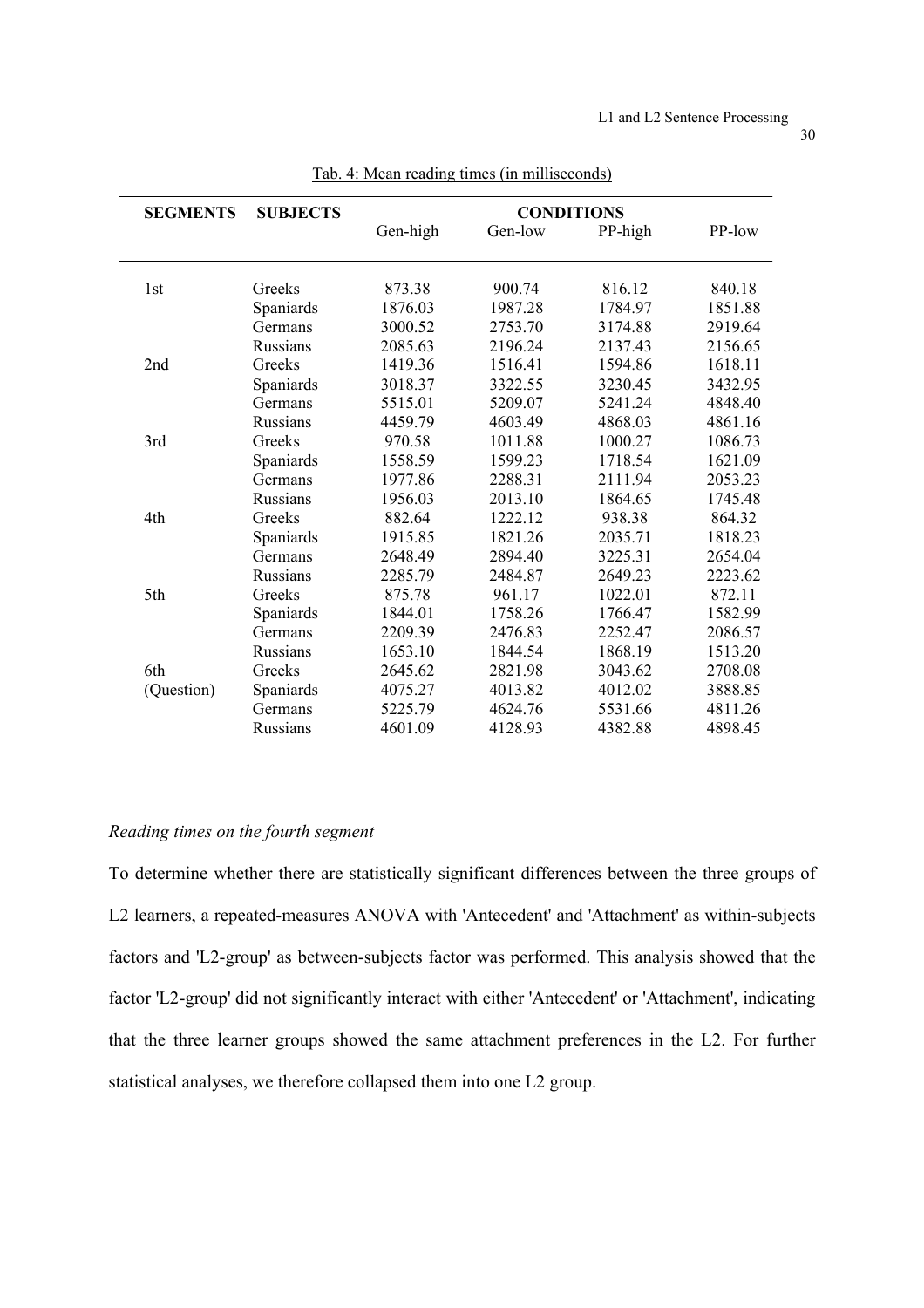To compare the L2 learners to the native speakers control group, an ANOVA with 'Antecedent' and 'Attachment' as within-subjects factors and 'Group' (native speakers, L2 learners) as a between-subjects factor was performed. We found a main effect of 'Group' (F1  $(1, 54) = 60.98$ , p < 0.001, F2 (1, 94) = 111.83,  $p < 0.001$ ), reflecting the fact that the native speakers' reading times were overall much shorter than those of the L2 learners. On the other hand, there were no significant main effects of either 'Antecedent' or 'Attachment', indicating that overall there was no bias for a particular attachment or antecedent type. There was, however, a significant interaction between 'Antecedent' and 'Attachment' (F1(1,54) = 15.061, p<0.001; F2(1,94) = 13.621, p<0.001), showing that reading times of high and low attachment sentences were different for the two antecedent types. Furthermore, a significant interaction between 'Antecedent' and 'Group' was obtained  $(F1(1,54) = 6.214, p < 0.02$ ; F2(1,94) = 4.389, p  $0.04$ ), showing that the L2 learners' reading times were different from those of the native speakers for the two antecedent types. The interaction between 'Attachment' and 'Group' was also significant  $(F1(1,54) = 13.156, p < 0.01$ ;  $F2(1,94) = 5.492$ ,  $p < 0.03$ ), indicating that the native speakers' reading times were different from those of the L2 learners with respect to the two attachment types.

Further examination of these interactions using matched *t*-tests revealed significant differences between the two GEN conditions (Gen-high vs. Gen-low) for the native speakers (t1<sub>N</sub>(19) = 4.57,  $p < 0.01$ ;  $t2<sub>N</sub>(23) = 4.56$ ,  $p < 0.01$ ), but not for the L2 learners  $(t1<sub>L2</sub>(35) = 0.872$ ,  $p = 0.389$ ;  $t2_{L2}(71) = 0.768$ ,  $p = 0.445$ ), reflecting the fact that in the GEN conditions the natives read the (fourth segment of) high attachment sentences much faster than the one in low attachment sentences (see Tab. 4), whereas the L2 learners showed no such preference. In the PP conditions (PP-high vs. PP-low), on the other hand, there was a significant low-attachment preference for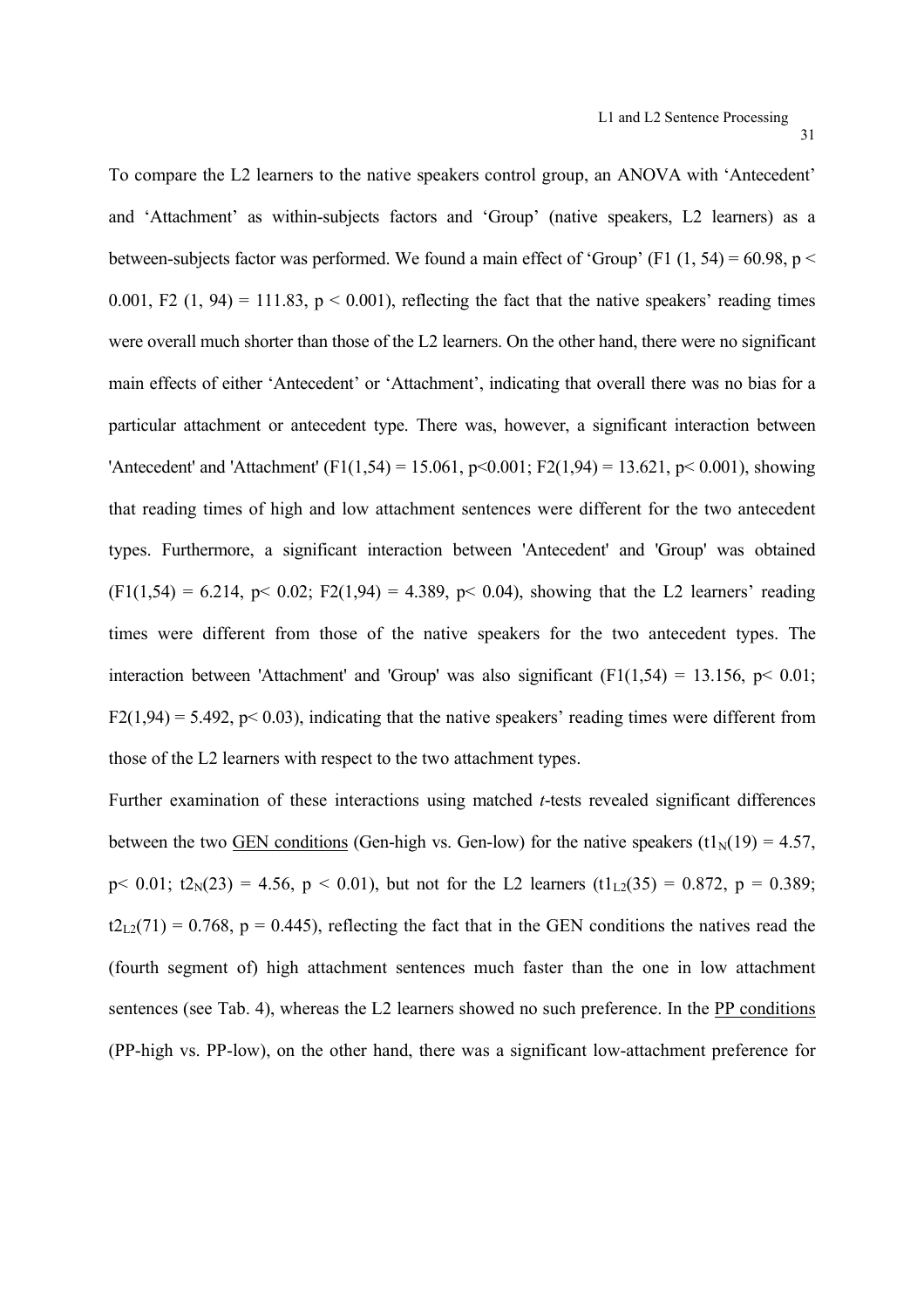both participant groups  $(t1_N(19) = 2.49, p < 0.04; t2_N(23) = 1.407, p = 0.173; t1_{1,2}(35) = 3.859, p <$ 0.001;  $t2_{L2}(71) = 3.760$ , p < 0.001).

# *Other statistical analyses*

The same ANOVA (with 'Antecedent' and 'Attachment' as within-subjects factors and 'Group' as a between-subjects factor) that was performed on the fourth segment was also performed on the reading times of the fifth segment. The results from this analysis are summarized in Tab.5. For each comparison, the results from the subject and the item analyses are reported, with the former to the left and the latter to the right in each cell.

Tab. 5: Results from statistical analyses of the RTs of the fifth segment

| <b>MAIN EFFECTS/</b>                          |                |
|-----------------------------------------------|----------------|
| <b>INTERACTIONS</b>                           | <b>Results</b> |
| Antecedent                                    | n.s. / n.s.    |
| Attachment                                    | n.s. / n.s.    |
| Group                                         | ** / **        |
| Antecedent $\times$ Group                     | $*/$ n.s.      |
| Attachment $\times$ Group                     | n.s. / n.s.    |
| Antecedent $\times$ Attachment                | $* / * *$      |
| Antecedent $\times$ Attachment $\times$ Group | n.s. / n.s.    |

Note: The asterisks  $(*)$  indicate significant main effects or interactions at  $p < 0.05$ , two asterisks  $(**)$ indicate main effects or interactions at  $p \le 0.01$  and 'n.s.' stands for non-significant.

The significant main effects and interactions shown in Tab.5 for the fifth segment are a subset of those obtained for the fourth segment. In particular, there are no effects that were not already present at the fourth segment. Instead, some effects from the fourth segment, (Attachment  $\times$ Group and Antecedent  $\times$  Group) are either absent or weaker on the fifth segment. These observations suggest that the effects on the fifth segment are due to a spill over from the ones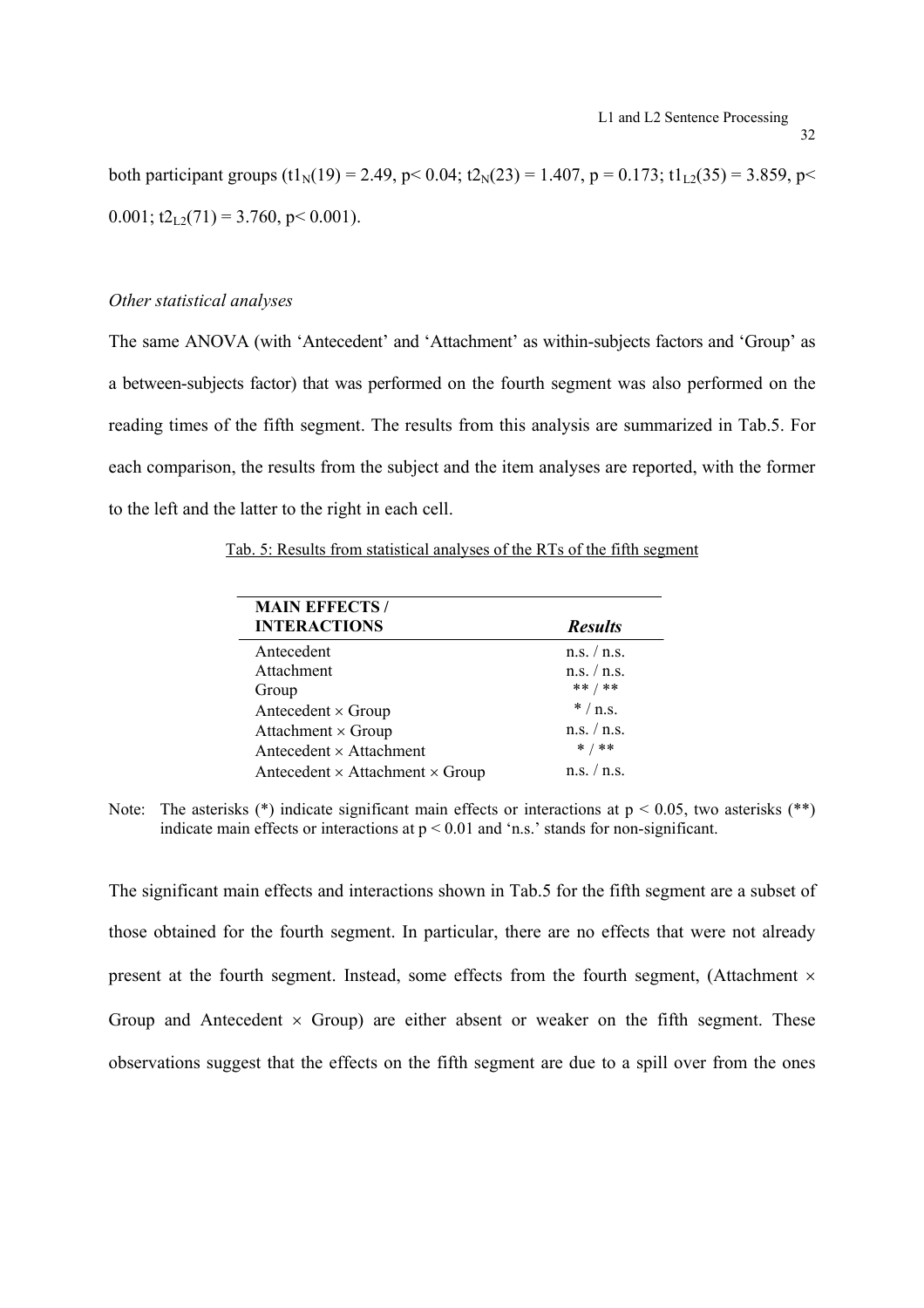originating at the critical (i.e. the fourth) segment. On the sixth segment, there were no statistically significant main effects or interactions left.

Summarizing, the overall results of the SPR task are parallel to those of the acceptability judgment task. In both experiments, the L2 learners showed the same attachment preferences as the native speakers in the PP condition, but not in the genitive condition. That is, when the RC antecedent had a DP+PP structure with the lexical preposition me 'with', all participant groups preferred low attachment of the RC to the PP. By contrast, when the RC antecedent contained a genitive (DP+DPGen), the native speakers showed a clear preference to attach the RC to the first DP, whereas the L2 learners of Greek did not show any statistically significant preference for either attachment type. Moreover, we found that in both self-paced reading and acceptability judgment, the three groups of L2 learners exhibited similar attachment patterns irrespective of their different first languages.

#### GENERAL DISCUSSION

#### *Attachment preferences in Greek native speakers*

Native speakers showed a clear low-attachment preference for the RC in sentences with DP+PP antecedents and a high-attachment preference in sentences with DP+DP<sub>GEN</sub> antecedents. As pointed out in section 5, the explanation of these parsing preferences depends upon the syntactic structure posited for complex DPs in Greek. Consider first Alexiadou's (1999) movement account according to which possessive genitives are derived structures ( $[{\rm [DP_i] \ DP_{GEN} t_i]}$ ) that involve possessor movement. Under this syntactic analysis, the RC attachment preferences could be explained in terms of Late Closure/Recency. This is obviously the case for DP+PP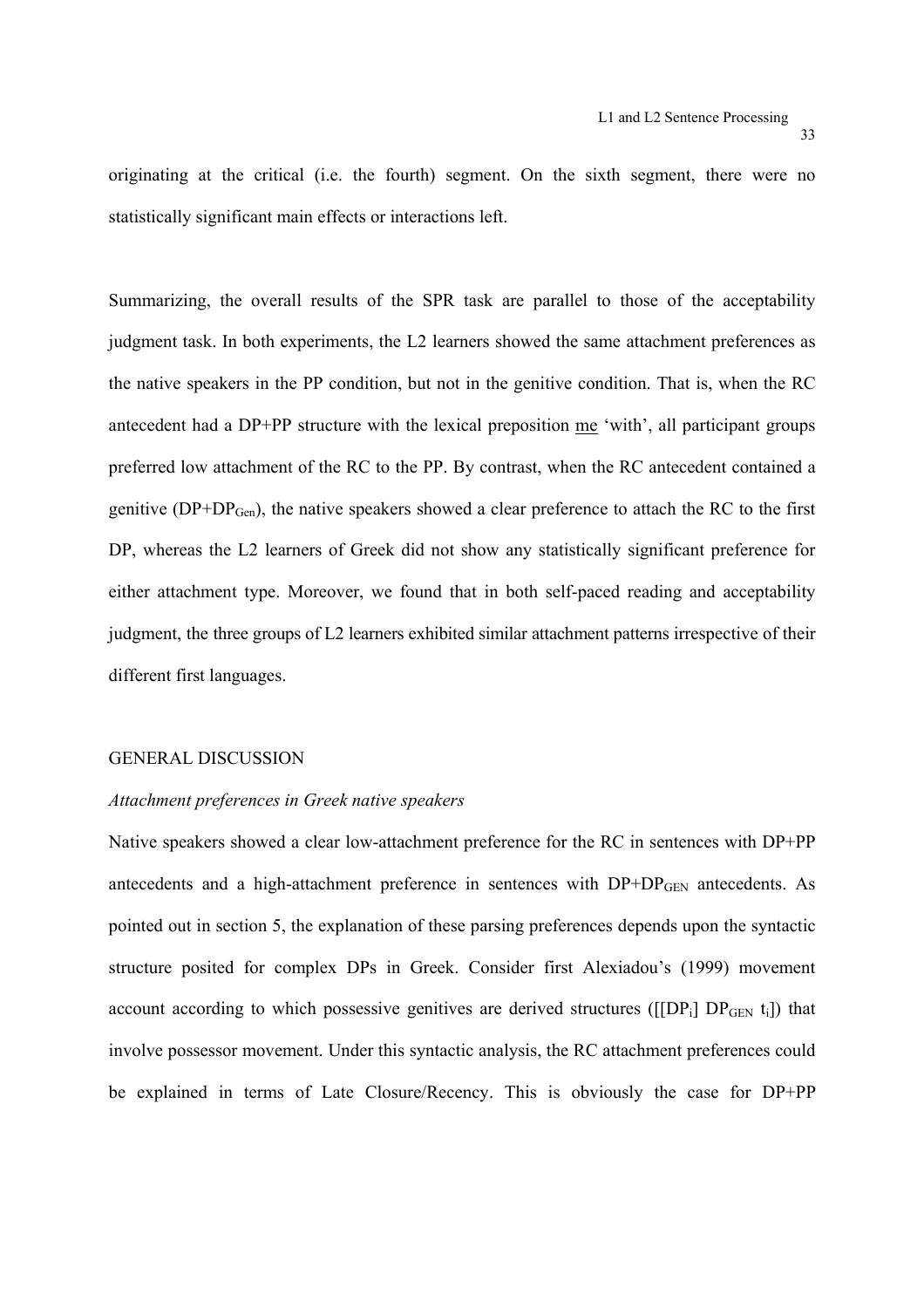antecedents, but more interestingly, also for  $DP+DP<sub>GEN</sub>$  antecedents in which case Late Closure/Recency paired with Alexiadou's analysis would yield RC attachment to the trace of the moved DP. This account provides a simple and straightforward analysis of the present set of results, but it presupposes Alexiadou's analysis of the Greek DP, which might turn out to be incorrect on independent syntactic grounds. On top of that, the idea that high-attachment preferences for genitive antecedents reflect a disguised low-attachment preference (due to possessor movement) probably does not hold cross-linguistically. For example, possessive constructions in Romance languages are syntactically very similar to each other, and yet in terms of RC attachment, Romance languages behave rather differently from one another. The highattachment preference for genitive antecedents that was found for Spanish and French might perhaps be attributed to possessor movement, but then it remains unclear why equivalent constructions in (Brazilian) Portuguese and Romanian (Ehrlich et al., 1999) yielded a lowattachment preference.

This raises the question of how the native speakers' attachment preferences can be explained in terms of the no-movement analysis of Greek DPs. Given these syntactic accounts, attachment preferences in Greek native speakers turn out to depend upon antecedent types, i.e. high attachment for genitive antecedents and low attachment for PPs. Thus, native speakers' attachment preferences appear to be influenced by both lexical biases of the antecedents and the structural relationship between the RC and its antecedent. As regards the lexical biases, our results from Greek replicate previous findings from other languages showing that when the second DP is introduced by a theta-role assigning lexical preposition, the RC tends to be attached low (see section 2). On the other hand, for genitive antecedents such as ton fititi tis kathighitrias 'the student of the teacher', the local thematic processing domain is the entire DP, which means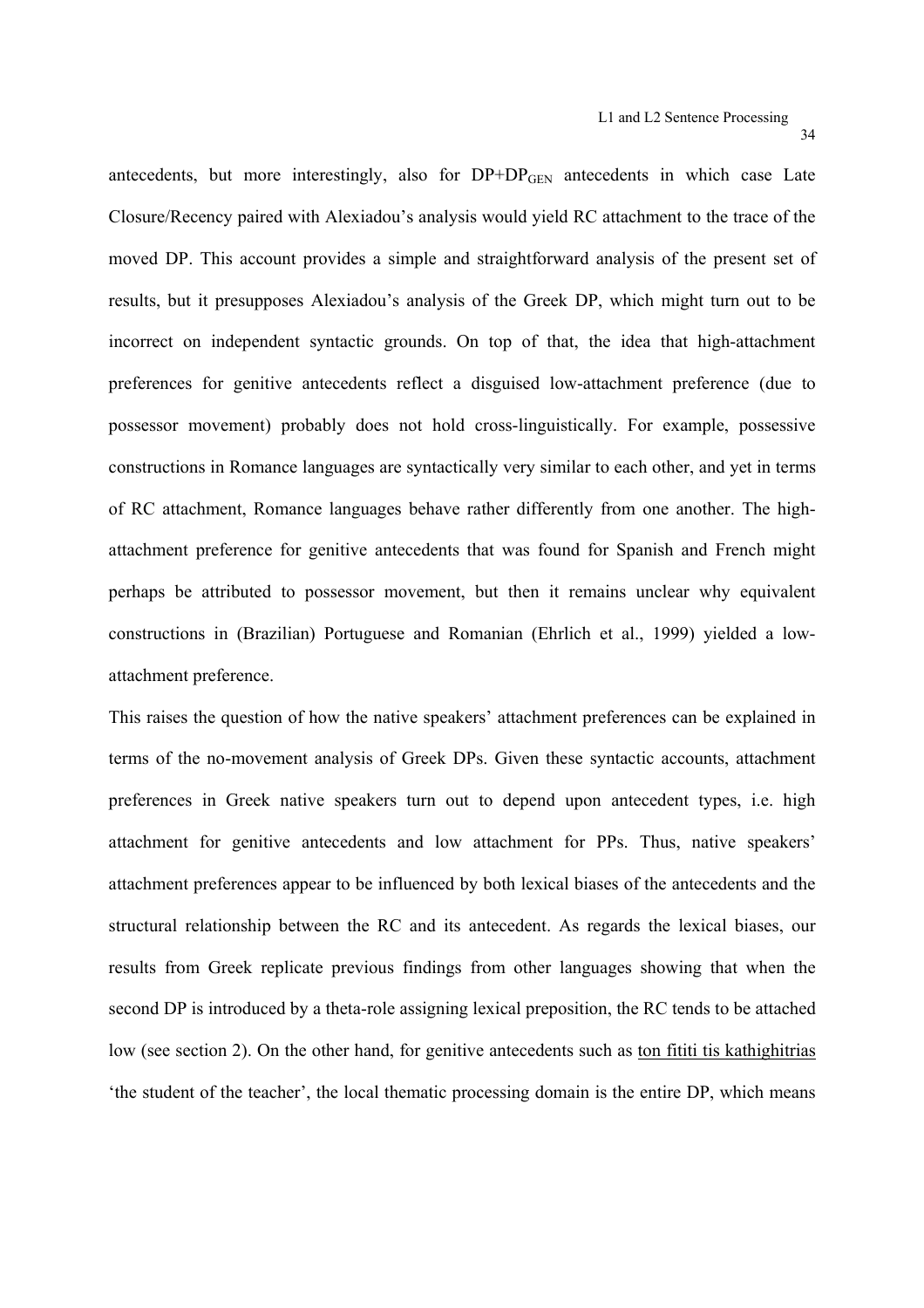that the RC can be associated with DP-1 or DP-2 within this domain. Yet our experiments revealed a clear DP-1 attachment preference in these sentences, indicating that lexical or thematic biases provide only a partial account of Greek RC attachment preferences.

The second relevant factor is structurally-based preferences, such as Late Closure/Recency strategy and Predicate Proximity (see section 2). Recall that (according to Gibson and colleagues' account) languages may differ as to how much weight they give to proximity, depending essentially on a language's (non)-configurationality. In terms of this property, Greek patterns with Spanish, German or Russian in that it allows adjuncts and other material to occur between the head of a predicate phrase and its objects. Consequently, we predicted Predicate Proximity to outrank Recency in Greek yielding a high-attachment preference in sentences with genitive antecedents. Our results confirm this prediction.

The attachment-binding hypothesis, on the other hand, is not supported by our findings. Recall that according to this model, attachment preferences should depend on whether a RC is introduced by a relative pronoun or by a complementizer. Only in the former case should there be a preference for high attachment as has been found, for example, for German. However, in our experimental materials, RCs were always introduced by the complementizer *pu*, and still native speakers of Greek exhibited a clear high-attachment preference in sentences with genitive antecedents. The attachment-binding hypothesis cannot explain these data.

# *Attachment preferences in L2 learners of Greek*

The L2 learners showed an overall RC attachment pattern that was different from that of native speakers, low attachment in sentences with PP antecedents (like native speakers), and no preference in sentences with genitive antecedents (unlike native speakers). In addition to the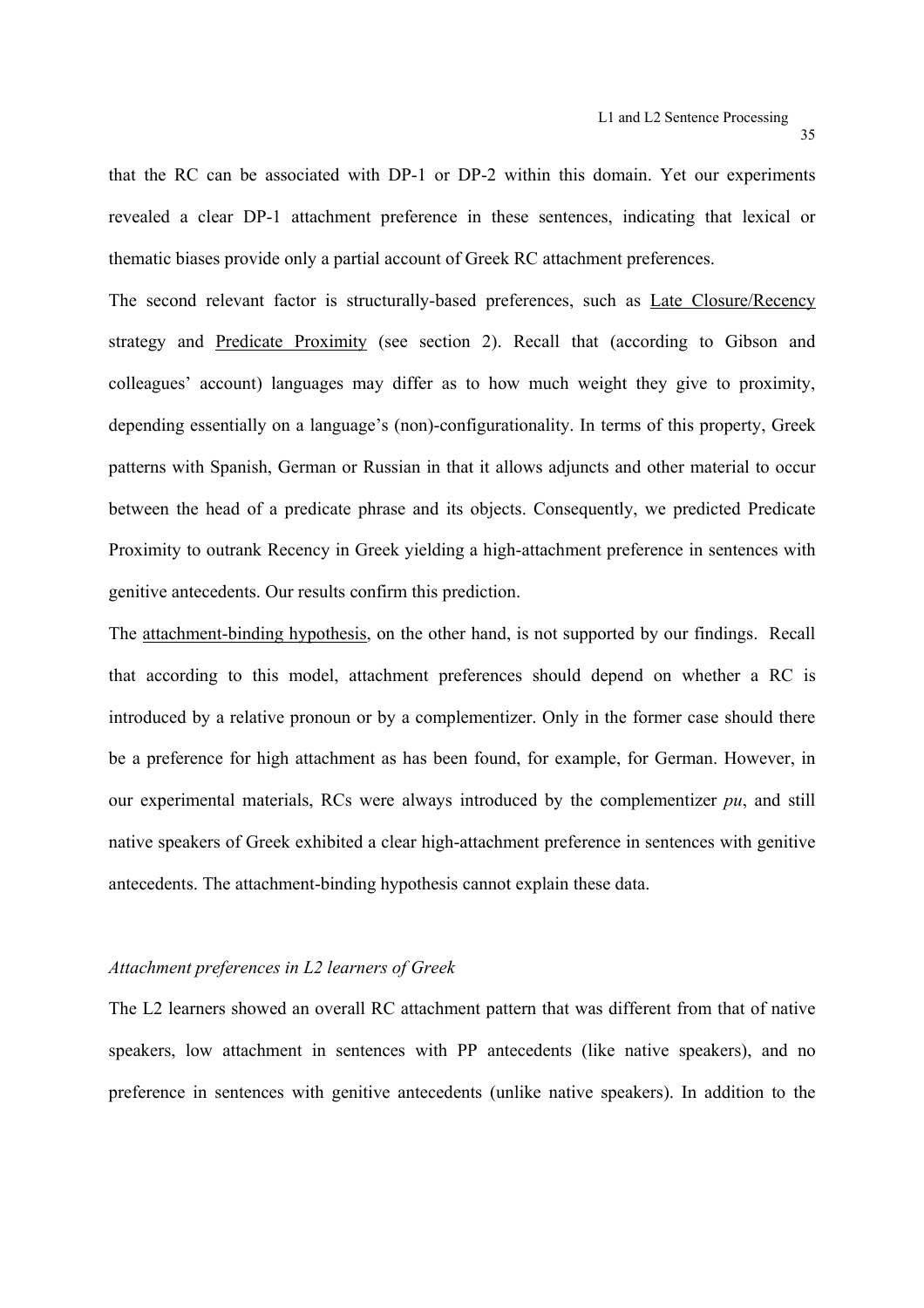present set of findings, a recent study of RC attachment in English (Felser, Roberts, Gross & Marinis, 2002) yielded parallel results. Felser et al. examined two groups of L2 learners of English, 40 advanced learners with Greek as L1 and 28 advanced learners with German as L1, using a questionnaire and a self-paced reading task. Felser et al. found that both groups of L2 learners preferred low attachment in sentences with lexical PP-antecedents, such as The dean observed the professor with the researcher who was never happy. In corresponding sentences with DP-of-DP antecedents, however, the L2 learners did not show any attachment preference. This is different from English native speakers who showed a low-attachment preference for the RC in sentences with DP-of-DP antecedents. Thus, despite the fact that Felser et al. examined a different target language and L2 learners with a different L1 background, their experiments revealed the same RC attachment patterns that we found for L2 Greek. Moreover, both studies examined advanced L2 learners, and yet their attachment patterns were found to be different from those of native speakers of Greek and English, respectively. In the following, we will discuss various factors that might be responsible for this difference.

#### *Transfer and experience-based parsing*

From the perspective of experience-based parsing models such as the Tuning Hypothesis (Mitchell et al., 1995) and the Competition Model (MacWhinney, 1987; 1997), one would expect that attachment preferences in the learners' L1 directly influence their L2 performance. The specific hypothesis derived from the Tuning Hypothesis (see section 2) was that the L2 participants of our study should easily get 'attuned' to the high-attachment preference of Greek in RCs with genitive antecedents, because this is the option the learners are exposed to in both their L1 native languages (Spanish, German or Russian) and in the target language (Greek). Our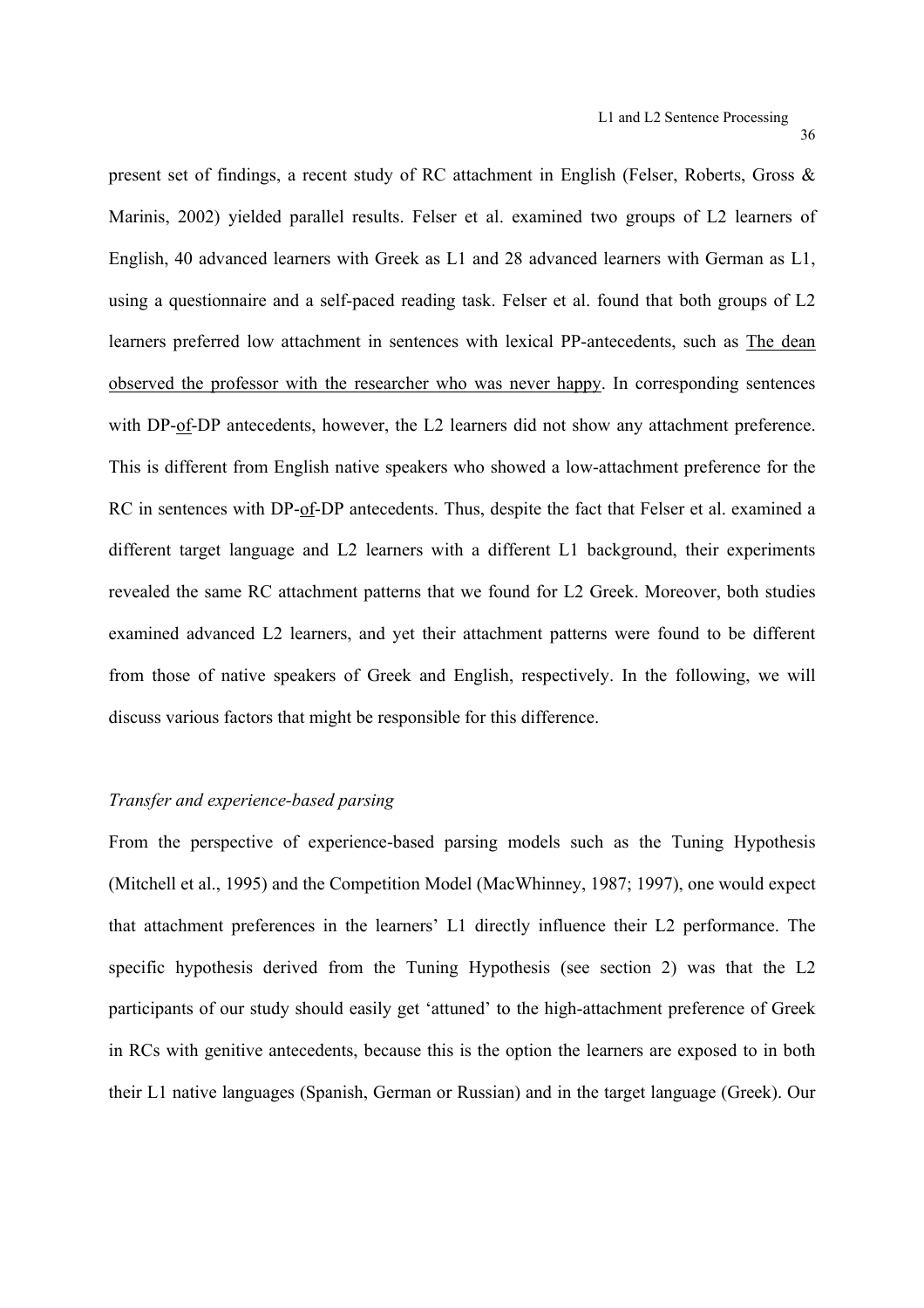results do not confirm this prediction. However, proponents of experience-based accounts might argue that L1 parsing preferences only influence L2 parsing during early stages of L2 development and that the advanced L2 learners we have studied have developed out of that stage. This would mean that (due to L1 influence) Spanish, German or Russian L2 learners of Greek initially prefer high attachment of a RC to a DP containing a genitive antecedent and that at later stages of L2 acquisition, they give up this preference. That is, the L2 learners would initially exhibit the same attachment preferences as native speakers of Greek, and later, when they have acquired more knowledge of Greek, they would perform differently on the same constructions. This kind of developmental progression is not what one would expect from the perspective of experience-based parsing models. According to the Tuning Hypothesis, for example, the advanced L2 learners' persistent exposure to Greek should have strengthened the putative (L1 based) high-attachment preference of the initial stages. Yet none of the three groups of advanced L2 learners we studied showed a high-attachment preference for genitive constructions.

Consider also the possibility that attachment preferences in L2 Greek might be influenced by the learners' knowledge of a third language, specifically their knowledge of English. Even though we cannot completely rule out this possibility, it is not very likely, for the following reasons. First, all participants' knowledge of Greek is more advanced than their knowledge of English. Moreover, all participants were living in Greece and used Greek (rather than English) in their everyday life when the experiments took place. From an exposure-based perspective, one would not expect an L3 to having any substantial influence on the learners' attachment preferences in their relatively strong L2, i.e. in Greek. Finally, if knowledge of English had any effect, then those participants who are relatively proficient in English should exhibit other attachment patterns in their L2 Greek than learners who are less proficient in English. The former might, for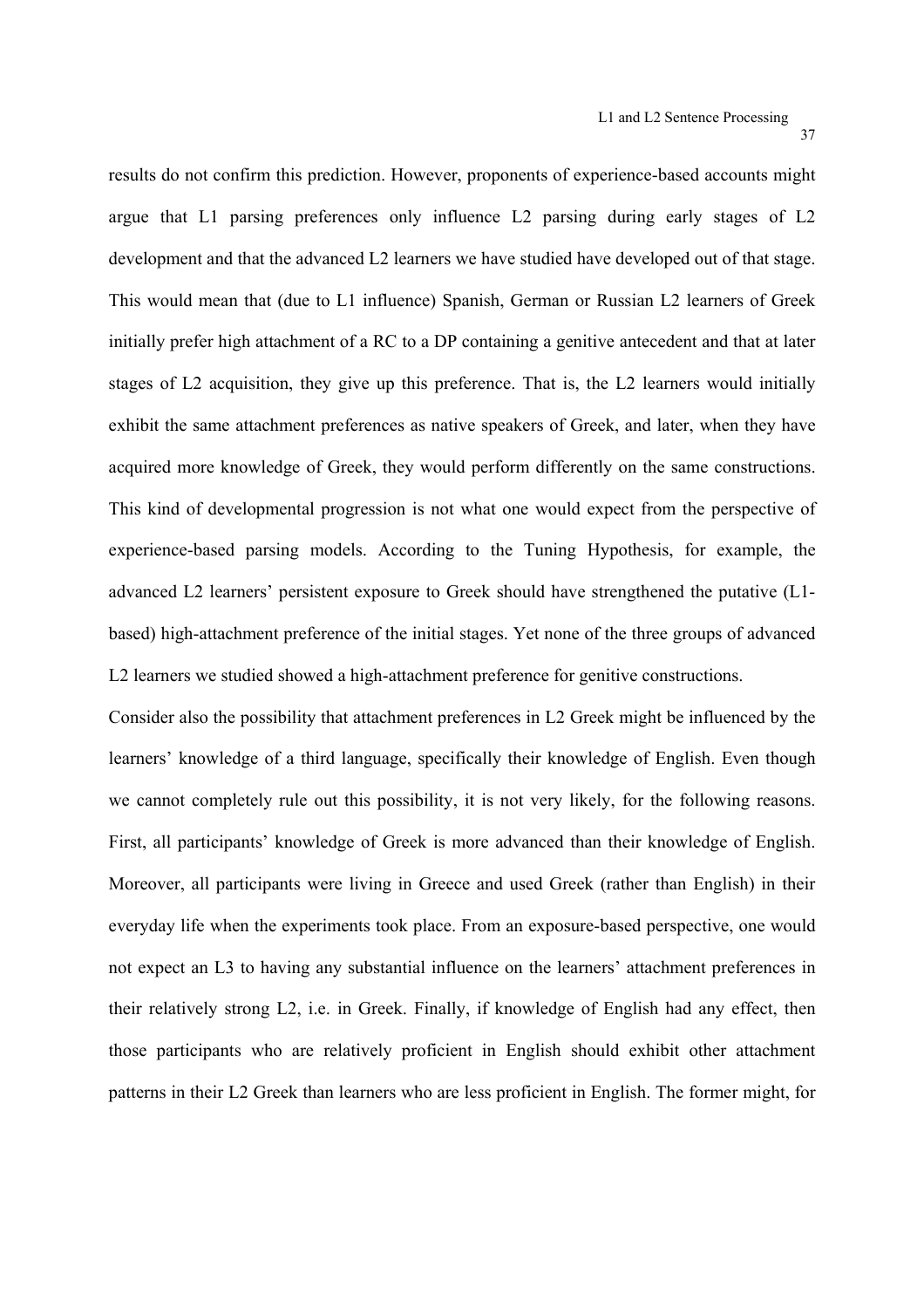example, prefer low attachment in Greek sentences with genitive antecedents corresponding to English. This was not the case, however. The group of German L2 learners was more proficient in English than the Spanish and Russian groups, and yet the attachment patterns in L2 Greek were similar across these three groups. We therefore conclude that our findings are hard to explain in terms of transfer and experience-based parsing models<sup>14</sup>.

Another possibility that needs to be considered is that language-particular differences precluded the use of transfer. Consider, for example, Spanish versus Greek in the domain of possessive constructions. While Greek employs a genitive construction such as i steghi tu spitju 'the roof of the house', the equivalent construction in Spanish (el techo de la casa*)* contains a PP and no genitive. Thus, one might speculate that there is no linguistic basis for Spanish learners of Greek to transfer attachment preferences from their L1, since the two languages make use of different means of expression in possessive constructions. As regards German and Russian learners of Greek, however, their native languages have genitive constructions; the German equivalent would be das Dach des Hauses and the Russian one KΡЫША ДОМА (krisha doma). Thus, if these linguistic differences played a role for L2 attachment patterns, L1 transfer in the genitive

 $\overline{a}$ 

<sup>14</sup> Here we examined the issue of transfer in the context of experience-based parsing models. That is, we asked the question of whether language-particular parsing preferences in the learners' native language are the source of their attachment preferences in L2 Greek. Given the terminology introduced by Dekydtspotter, Sprouse & Anderson (1997), this corresponds to an extensional construal of transfer. As Dekydtspotter et al. (1997: 307) point out, there is an alternative intensional view of transfer, at least with respect to L2 grammar development, according to which L1 knowledge is conceived of as a direct instantiation of U(niversal) G(rammar) and hence constructing an L2 grammar 'on the basis of L1 knowledge' is tantamount to constructing an L2 'on the basis of UG'. Likewise, L1 parsing might be taken to be a direct instantiation of a U(niversal) P(arser), and one might, for example, hypothesize that L1 transfer (conceived of as an instantiation of UP) represents the initial state of L2 processing, similarly to what Schwartz and Sprouse (1996) have argued for with respect to L2 grammar development. While we do not wish to exclude this possibility in principle, it is unclear to us whether this account is empirically distinguishable from the alternative (i.e., extensional) view of L1 transfer mentioned above for the phenomenon under study.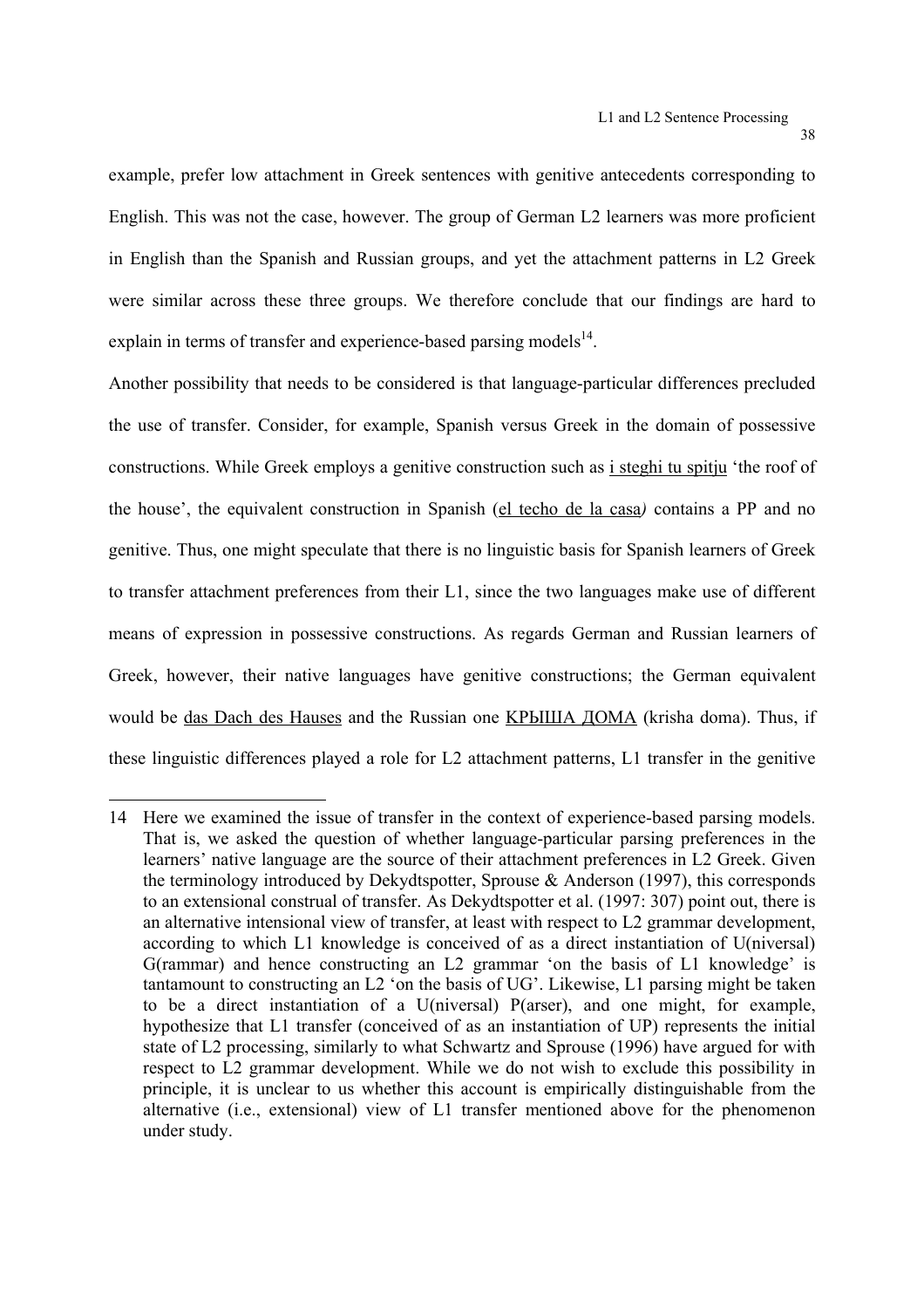construction should be more likely for the German and Russian learners than for the Spanish ones, i.e. at least the German and Russian learners should show a high-attachment preference in the genitive construction. Our results show that this was not the case. Indeed, none of the L2 learner groups showed a reliable high-attachment preference in the genitive construction. We can therefore rule out the possibility that the lack of L1 transfer is due to linguistic differences between the particular languages involved.

# *Grammatical knowledge and parsing strategies in L2 learners*

Another possibility that needs to be considered is that the differences between L2 learners and native speakers in RC attachment are due to the L2 learners' incomplete acquisition of the Greek grammar. For example, gender/number agreement information was used in the critical experimental sentences for disambiguation, and it is likely that an L2 learner who has not properly acquired agreement in Greek cannot use the disambiguating cues in the same way as a native speaker.

To assess this possibility, we can rely on the grammaticality judgment and proficiency tests that were performed with the L2 learners. In the general Greek Language Proficiency Test, the L2 learners came out as being highly proficient in Greek with scores of 72 to 75 (out of a maximum of 80), see section 6. More importantly, in judgment tasks of the grammatical constructions under study they also achieved high correctness scores. For subject-RCs with complex (DP+DP or DP+PP) antecedents such as those used in the main experiments, the L2 learners had mean grammaticality judgment scores of over 90% correct (see Tab.2). Similarly, in the task that examined gender/number agreement, the L2 learners achieved correct judgment scores of 95% to 96%, similar to those of the native speakers (see section 7.2). These results indicate that with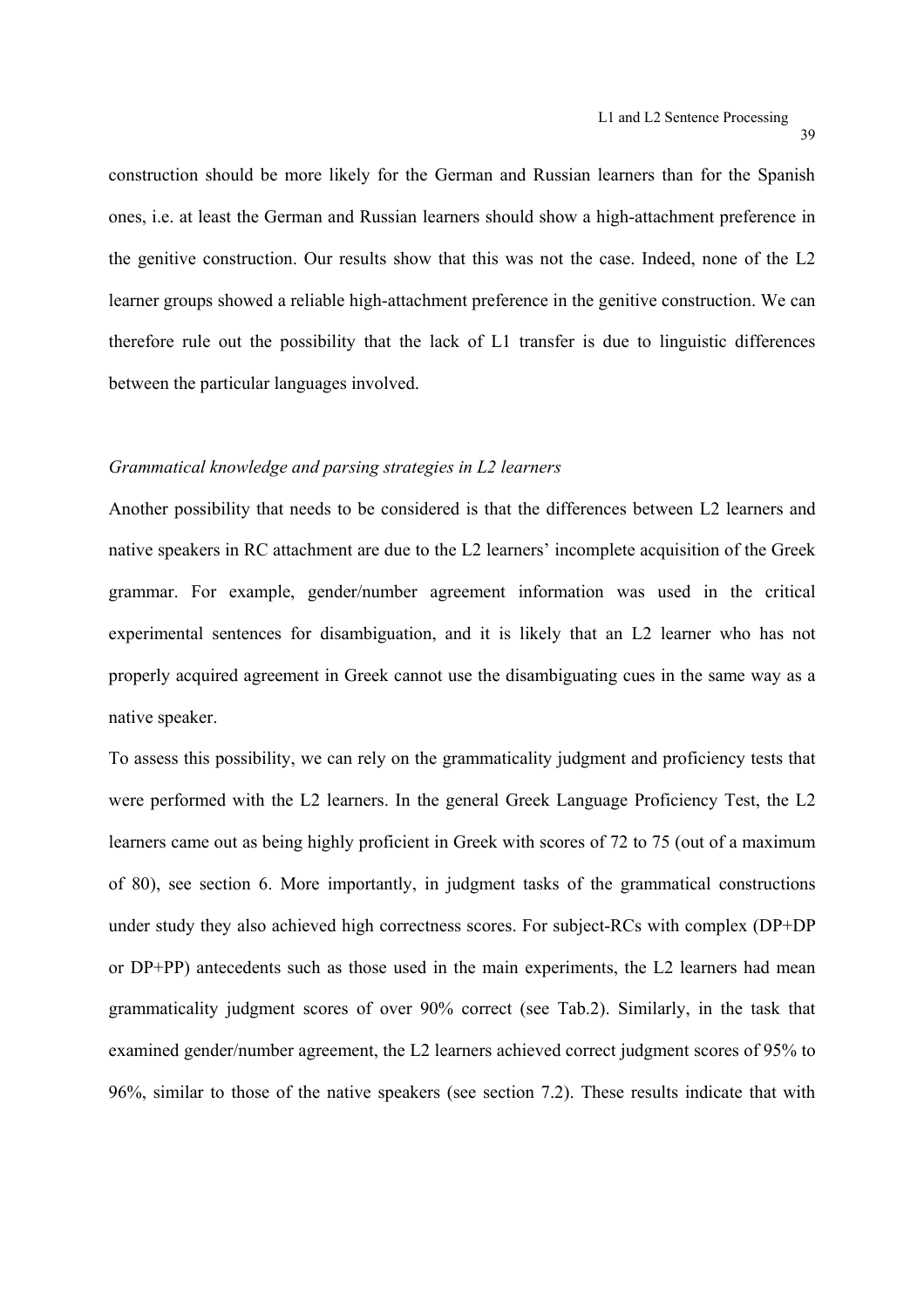respect to their knowledge of Greek in the relevant grammatical domains, the L2 learners performed at native-speaker levels. The differences between native speakers and L2 learners with respect to RC attachment are therefore unlikely to result from the L2 learners' incomplete acquisition of the Greek grammar.

# **CONCLUSION**

We found that advanced L2 learners of Greek with Spanish, German or Russian as L1s exhibited the same low-attachment preference for RC in sentences with PP-antecedents as native speakers of Greek, while they did not show any attachment preference in sentences with genitive antecedents, in which native speakers of Greek showed a clear high-attachment preference. Parallel results were obtained by Felser et al. (2002) for Greek and German L2 learners of English. Taken together, these results show that in different target languages, L2 learners with different L1 backgrounds exhibit the same RC attachment patterns, namely a clear lowattachment preference in sentences with lexical PP-antecedents and no preference in sentences with genitive or DP-of-DP antecedents.

There are various possible reasons as to why the L2 learners' attachment preferences are different from those of native speakers. One factor could be the learners' incomplete acquisition of the target language. L2 learners may have underspecified representations in their lexicon, or other gaps in their L2 grammars that may affect their ability to parse particular kinds of sentences. Note, however, that all our participants had scored very highly on both the language proficiency and the grammaticality judgment tests, which does not make this possibility seem very likely. Another potentially relevant factor is that when L2 learners process a sentence in the L2, grammatical representations and parsing strategies of the learners' L1 might not completely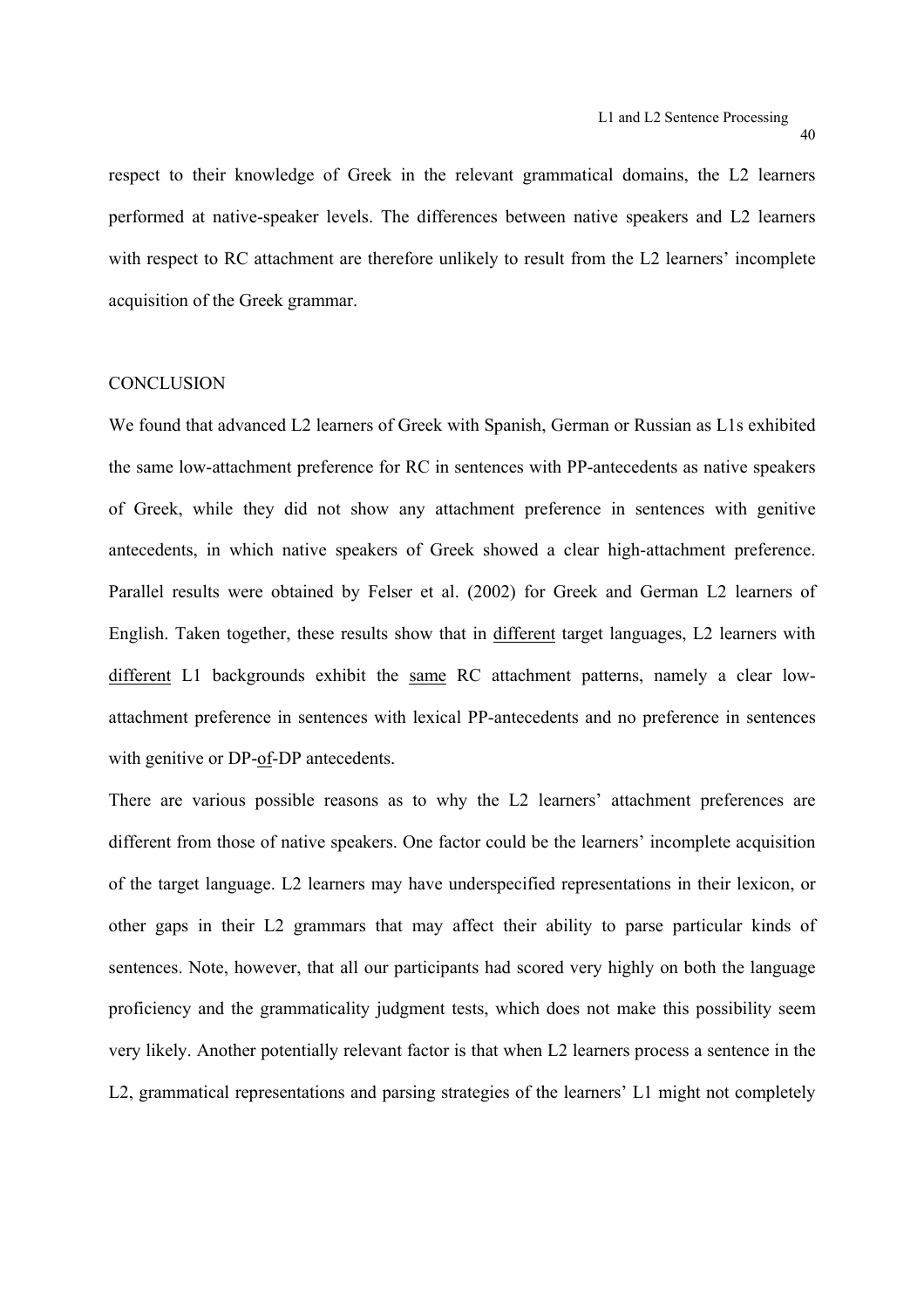be suppressed and affect their attachment preferences in the L2. We do not wish to completely exclude the possibility of L1 transfer in L2 sentence processing, but our findings indicate that at least in the case of RC attachment to genitive antecedents the advanced learners we studied were not directly influenced by the attachment preferences in their L1s.

A more feasible possibility is that learners may have difficulty integrating different sources of information when processing their L2. We argued that attachment preferences in native speakers of Greek are influenced by both structurally-based parsing strategies and lexical/thematic biases, while L2 learners' relative clause attachment preferences are mainly guided by lexical cues. More generally, this difference might mean that, in contrast to the L1 parser which integrates incoming ambiguous elements *immediately* into the current parse during on-line processing, the L2 parser *delays* integration until sufficient lexical (and perhaps other) information has been received for attaching an ambiguous word or phrase. Under this account, our finding that in sentences with PP-antecedents the L2 learners showed the same low-attachment preference as the native speakers can be attributed to the presence of a lexical cue (i.e. the lexical PP) that biases them towards low attachment. When there is no such cue, i.e. in sentences with genitive antecedents, the L2 learners do not show any disambiguation preference. However, further experimentation is needed to determine whether our findings on relative clause attachment generalize to other kinds of ambiguous sentences and to answer the broader question of whether L2 parsing is in any fundamental way different from parsing in a native language.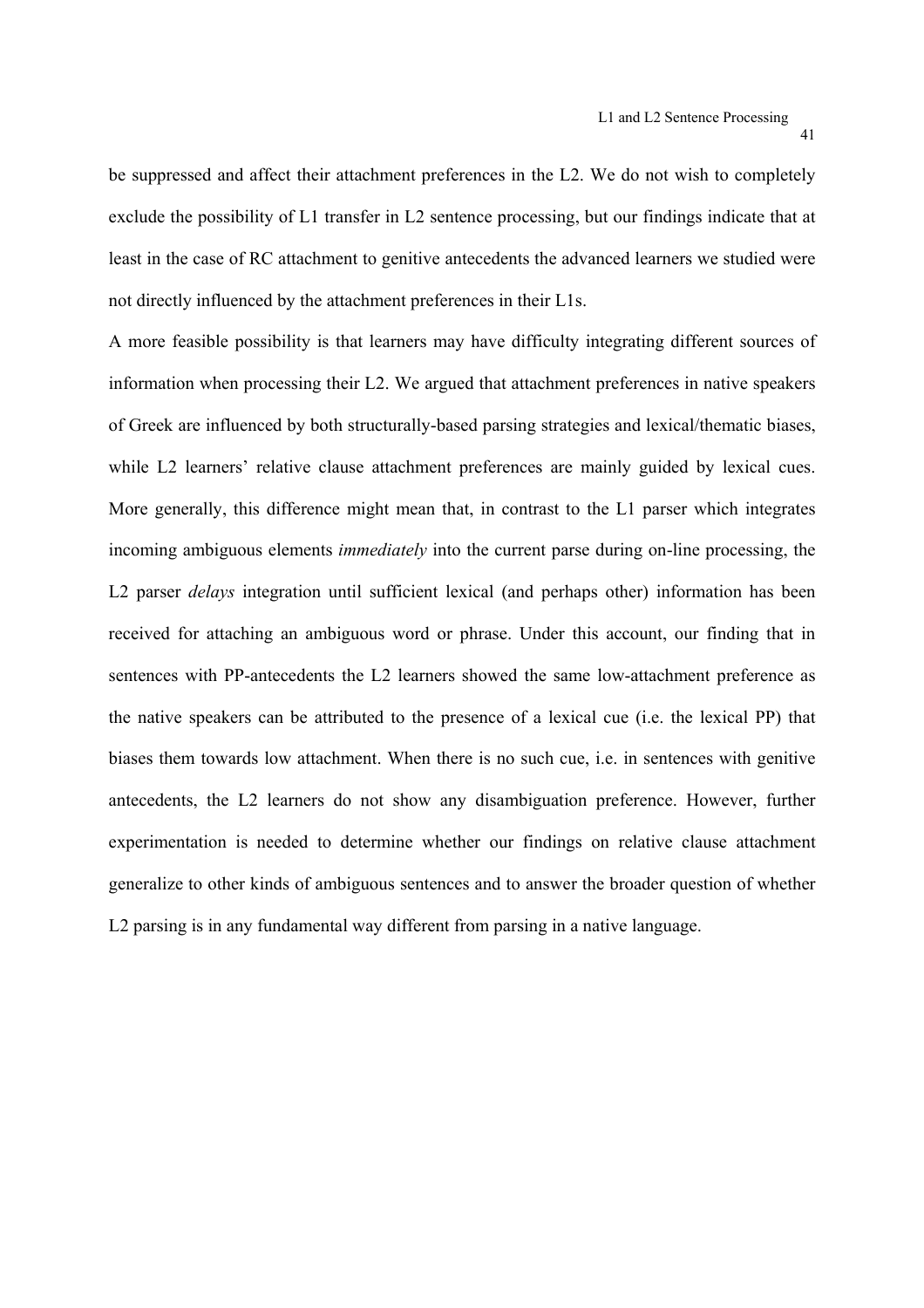#### **REFERENCES**

- Abdelghany, H., & Fodor, J.D. (1999). Low attachment of relative clauses in Arabic. Poster presented at AMLaP (Architectures and Mechanisms of Language Processing), Edinburgh, UK.
- Alexiadou, A. (1999). On the syntax of nominalisation and possession. Remarks on patterns of ergativity. Habilitationsschrift, University of Potsdam, Germany.
- Alexiadou, A., & Stavrou, M. (1999). Reflecting on the genitive case in Greek. In B.D. Joseph & I. Philippaki-Warburton (Eds.), Themes in Greek Linguistics II (pp. 303-330). Amsterdam: Benjamins.
- Birdsong, D. 1992. Ultimate attainment in second language acquisition. Language, 68, 706-755.
- Brysbaert, M., & Mitchell, D. (1996). Modifier attachment in sentence parsing: Evidence from Dutch. Quarterly Journal of Experimental Psychology, 49, 664-695.
- Carreiras, M., & Clifton, C. (1999). Another word on parsing relative clauses: Eyetracking evidence from Spanish and English. Memory and Cognition, 27, 826-833.
- Clahsen, H., & Hong, U. (1995). Agreement and null subjects in German L2 development: New evidence from reaction-time experiments. Second Language Research, 11, 57-87.
- Cuetos, F., & Mitchell, D. (1988). Cross-linguistic differences in parsing: Restrictions on the use of the Late Closure Strategy in Spanish. Cognition, 30, 73-105.
- Cuetos, F., Mitchell, D., & Corley, M.M.B. (1996). Parsing in different languages. In M. Carreiras, J. Garcia-Albea & N. Sebastian-Galles (Eds.), Language processing in Spanish (pp. 145-190). Hillsdale, NJ: Lawrence Erlbaum.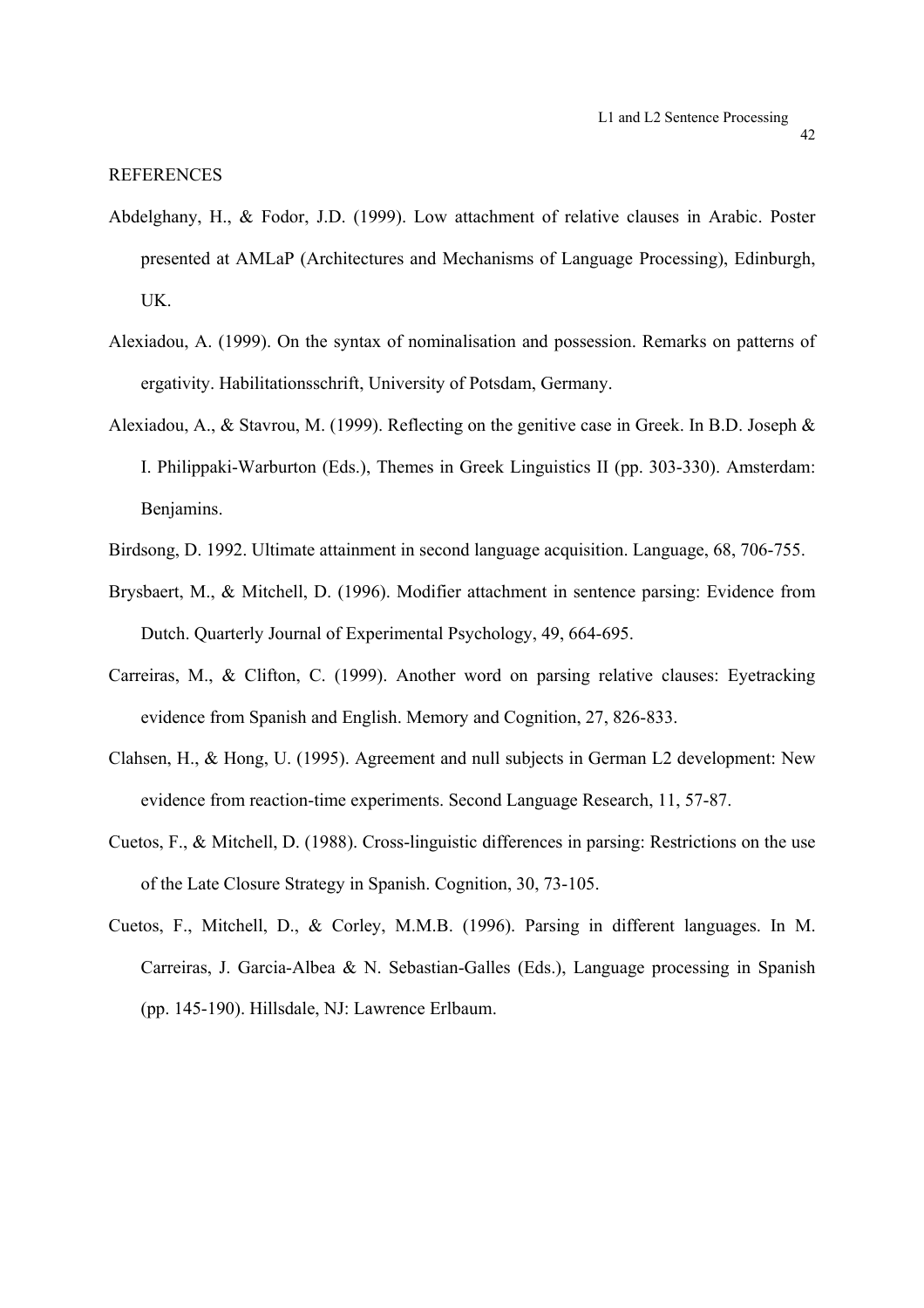- Dekydtspotter, L., Sprouse, R., & Anderson, B. (1997). The interpretive interface in L2 acquisition: the process-result distinction in English-French interlanguage grammars. Language Acquisition, 6, 297-332.
- De Vincenzi, M., & Job, R. (1993). Some observations on the universality of the late-closure strategy. Journal of Psycholinguistic Research, 22, 189-206.
- De Vincenzi, M., & Job, R. (1995). An investigation of late-closure: The role of syntax, thematic structure and pragmatics in initial and final interpretation. Journal of Experimental Psychology: Learning, Memory and Cognition, 21, 1303-1321.
- Duffield, N., & White, L. (1999). Assessing L2 knowledge of Spanish clitic placement: Converging methodologies. Second Language Research, 15, 133-160.
- Ehrlich, K., Fernández, E., Fodor, J.D., Stenshoel, E., & Vinereanu, M. (1999, March). Low attachment of relative clauses: New data from Swedish, Norwegian and Romanian. Poster presented at the 12<sup>th</sup> Annual CUNY Conference on Human Sentence Processing, New York, NY.
- Eubank, L. (1993). Sentence matching and processing in L2 development. Second Language Research, 9, 253-280.
- Felser, C., Roberts, L., Gross, R., & Marinis, T. (2002). The processing of ambiguous sentences by first and second language learners of English. Essex Research Reports in Linguistics, 40, 1-38.
- Felser, C., Marinis, T. & Clahsen, H. (2002). Children's processing of ambiguous sentences: A study of relative clause attachment. Unpublished ms.: University of Essex.
- Fernández, E. (1999). Processing strategies in second language acquisition: Some preliminary results. In E. Klein & G. Martohardjono (Eds.), The development of second language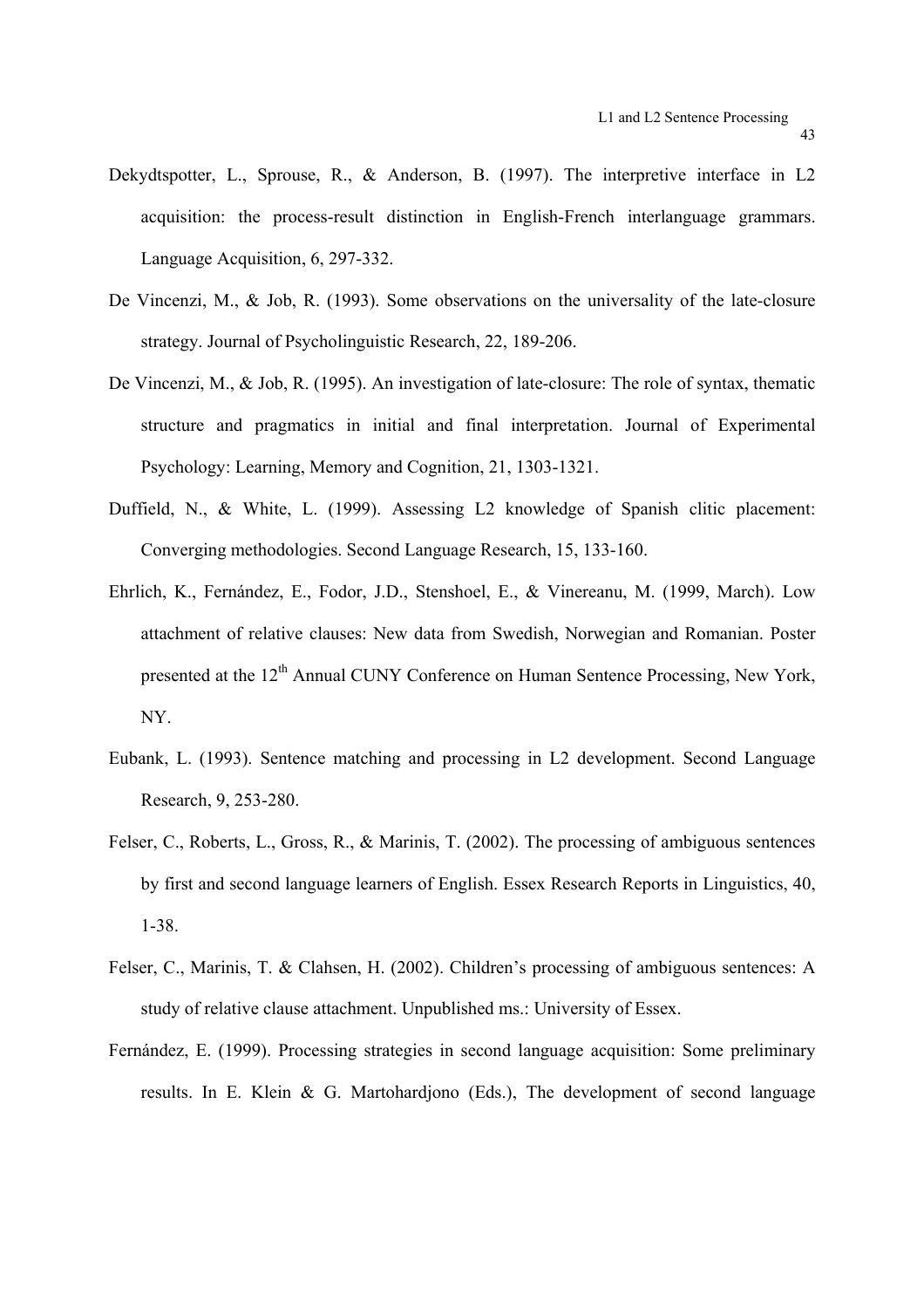grammars: A generative approach (pp. 217-239). Amsterdam and Philadelphia: John Benjamins.

Fernández, E. (2000). Bilingual sentence processing: Relative clause attachment in English and Spanish. Unpublished Ph.D. Dissertation, The City University of New York, NY.

Fodor, J.D. (1998). Learning to parse? Journal of Psycholinguistic Research, 27, 285-319.

Frazier, L. (1978). On comprehending sentences: Syntactic parsing strategies. Unpublished Ph.D. Dissertation, University of Connecticut, Storrs.

Frazier, L., & Clifton, C. (1996). Construal. Cambridge, MA: MIT Press.

- Frenck-Mestre, C. (1997). Examining second language reading: An on-line look. In A. Sorace, C. Heycock & R. Shillcok (Eds.), Proceedings of the GALA 1997 Conference on Language Acquisition (pp. 474-478). Edinburgh, UK: Human Communications Research Center.
- Frenck-Mestre, C., & Pynte, J. (1997). Syntactic ambiguity resolution while reading in second and native languages. Quarterly Journal of Experimental Psychology, 50(A), 119-148.
- Frenck-Mestre, C., & Pynte, J. (2000). Resolving syntactic ambiguities: Cross-linguistic differences? In M. De Vincenzi & V. Lombardo (Eds.), Cross-linguistic Perspectives on Language Processing (pp. 119-148). Dordrecht: Kluwer Academic.
- Gibson, E., Pearlmutter, N., Canseco-Gonzalez, E., & Hickock, G. (1996). Recency preferences in the human sentence processing mechanism. Cognition, 59, 23-59.
- Gibson, E. & Pearlmutter, N. (1998). Constraints on sentence comprehension. Trends in Cognitive Science, 2, 262-268.
- Gibson, E., & Schütze, C.T. (1999). Disambiguation preferences in noun phrase conjunction do not mirror corpus frequency. Journal of Memory and Language, 40, 263-279.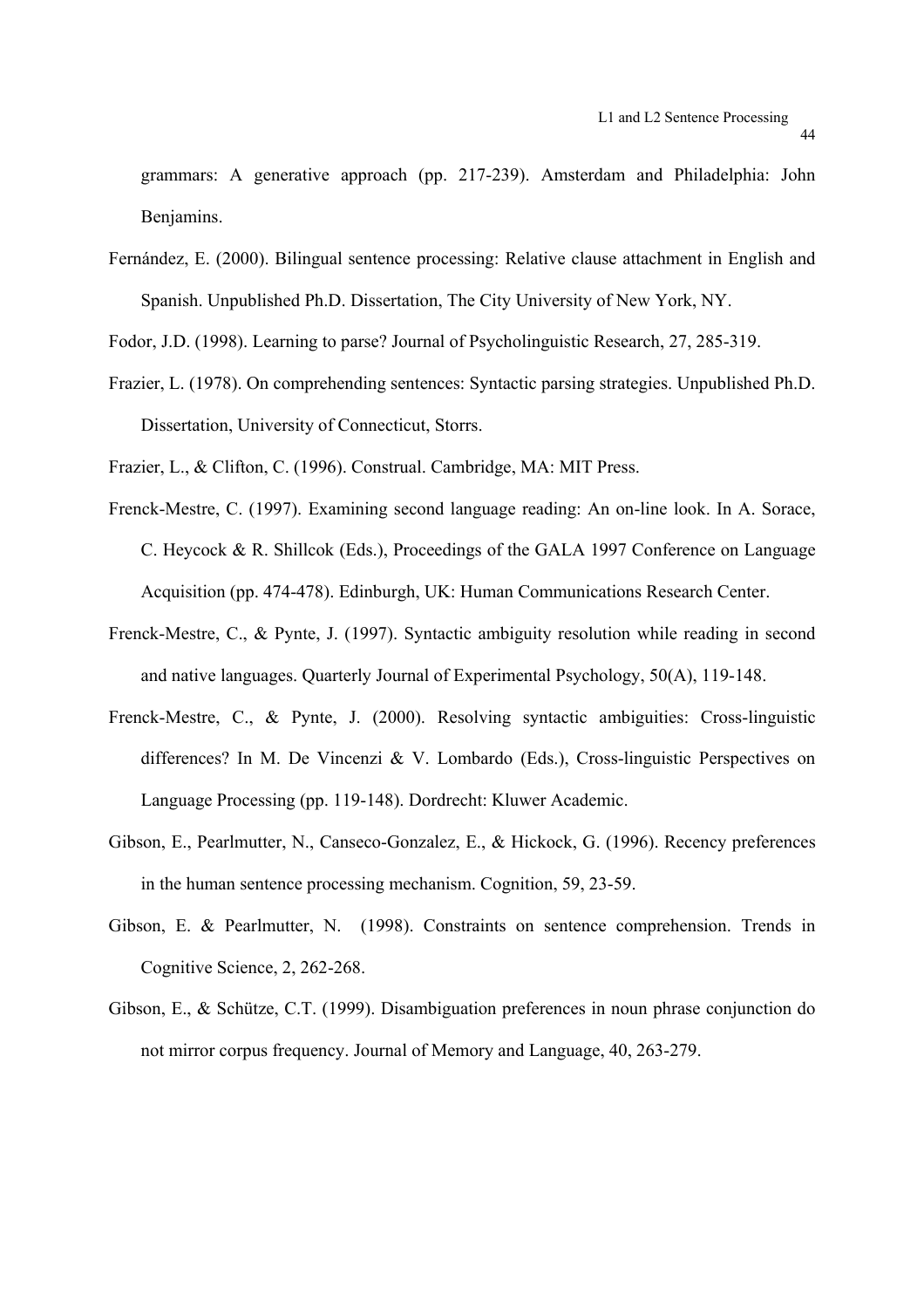- Gilboy, E., Sopena, J.M., Clifton, C., & Frazier, L. (1995). Argument structure and association preferences in Spanish and English compound DPs. Cognition, 54, 131-167.
- Gilboy, E., & Sopena, J.M. (1996). Segmentation effects in the processing of complex NPs with RCs. In M. Carreiras, J. Garcia-Albea & N. Sebastian-Galles (Eds.), Language processing in Spanish (pp. 191-206). Hillsdale, NJ: Lawrence Erlbaum.
- Grosjean, F. (1997). Processing mixed languages: issues, findings, and models. In A. B. M. de Groot & J.F. Kroll (eds.), Tutorials in bilingualism: Psycholinguistic perspectives. Hillsdale, NJ: Erlbaum, 225-254
- Hawkins, R., & Chan. C.Y. (1997). The partial availability of Universal Grammar in second language acquisition: the 'failed functional features hypothesis'. Second Language Research, 13(3), 187-226.
- Hemforth, B., Konieczny, L., Scheepers, C., & Strube, G. (1998). Syntactic ambiguity resolution in German. Syntax and Semantics, 31, 293-309.
- Hemforth, B., Konieczny, L., & Scheepers, C. (2000). Syntactic attachment and anaphor resolution: Two sides of relative clause attachment. In M. Crocker, M. Pickering & C. Clifton (Eds.), Architectures and mechanisms for language processing (pp. 259-282). Cambridge: Cambridge University Press.
- Holton, D., Mackridge, P. & Philippaki-Warburton, I. (1997). Greek. A comprehensive grammar of the Modern Greek language. London: Routledge.
- Horrocks, G., & Stavrou, M. (1987). Bounding theory and Greek syntax: evidence for whmovement in NP. Journal of Linguistics, 23, 79-108.
- Juffs, A. (1998). Main verb vs. reduced relative clause ambiguity resolution in second language sentence processing. Language Learning, 48, 107-147.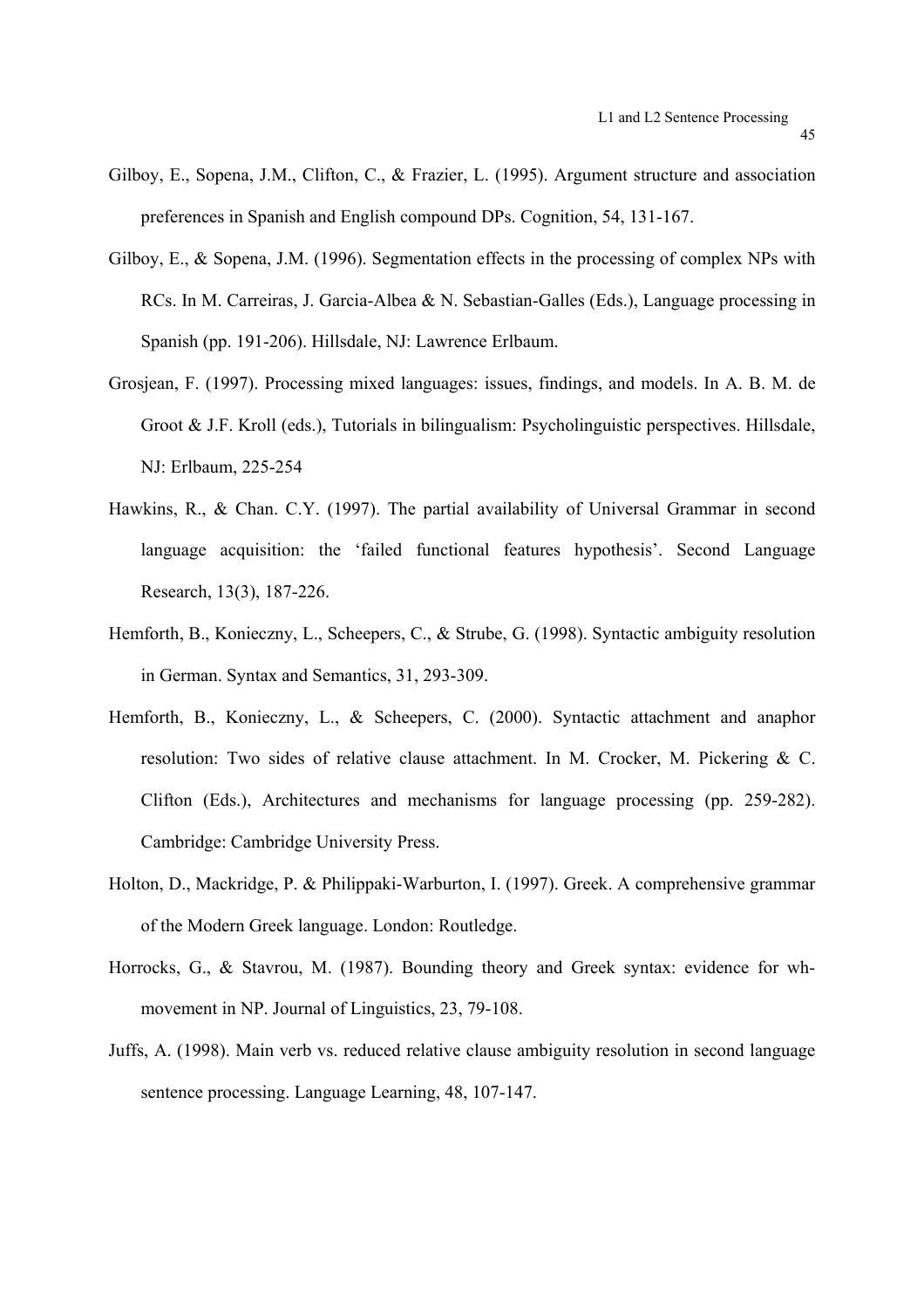- Juffs, A. (2001). Psycholinguistically oriented second language research. Annual Review of Applied Linguistics, 21, 207-220.
- Juffs, A., & Harrington, M. (1995). Parsing effects in L2 sentence processing: Subject and object asymmetries in wh-extraction. Studies in Second Language Acquisition, 17, 483-516.
- Juffs, A., & Harrington, M. (1996). Garden-path sentences and error data in second language processing research. Language Learning, 46, 286-324.
- Kimball, J. (1973). Seven principles of surface structure parsing in natural language. Cognition, 2, 15-47.
- Klein, E. (1999). Just parsing through. In E. Klein & G. Martohardjono (Eds.), The development of second language grammars: A generative approach (pp. 197-216). Amsterdam and Philadelphia: John Benjamins.
- Konieczny, L., Hemforth, B., Scheepers, C., & Strube, G. (1997). The role of lexical heads in parsing: Evidence from German. Language and Cognitive Processes, 12(2-3), 307-348.

Mackridge, P. (1985). The Modern Greek Language. Oxford: Clarendon Press.

- MacWhinney, B. (1987). Applying the Competition Model to bilingualism. Applied Psycholinguistics, 8, 315-327.
- MacWhinney, B. (1997). Second language acquisition and the competition model. In J. Kroll & A. De Groot (Eds.), Second language acquisition (pp. 113-142). Hillsdale, NJ: Lawrence Erlbaum.
- Mitchell, D. (1994). Sentence parsing. In M.A. Gernsbacher (Ed.), Handbook of psycholinguistics (pp. 375-409). San Diego: Academic Press.